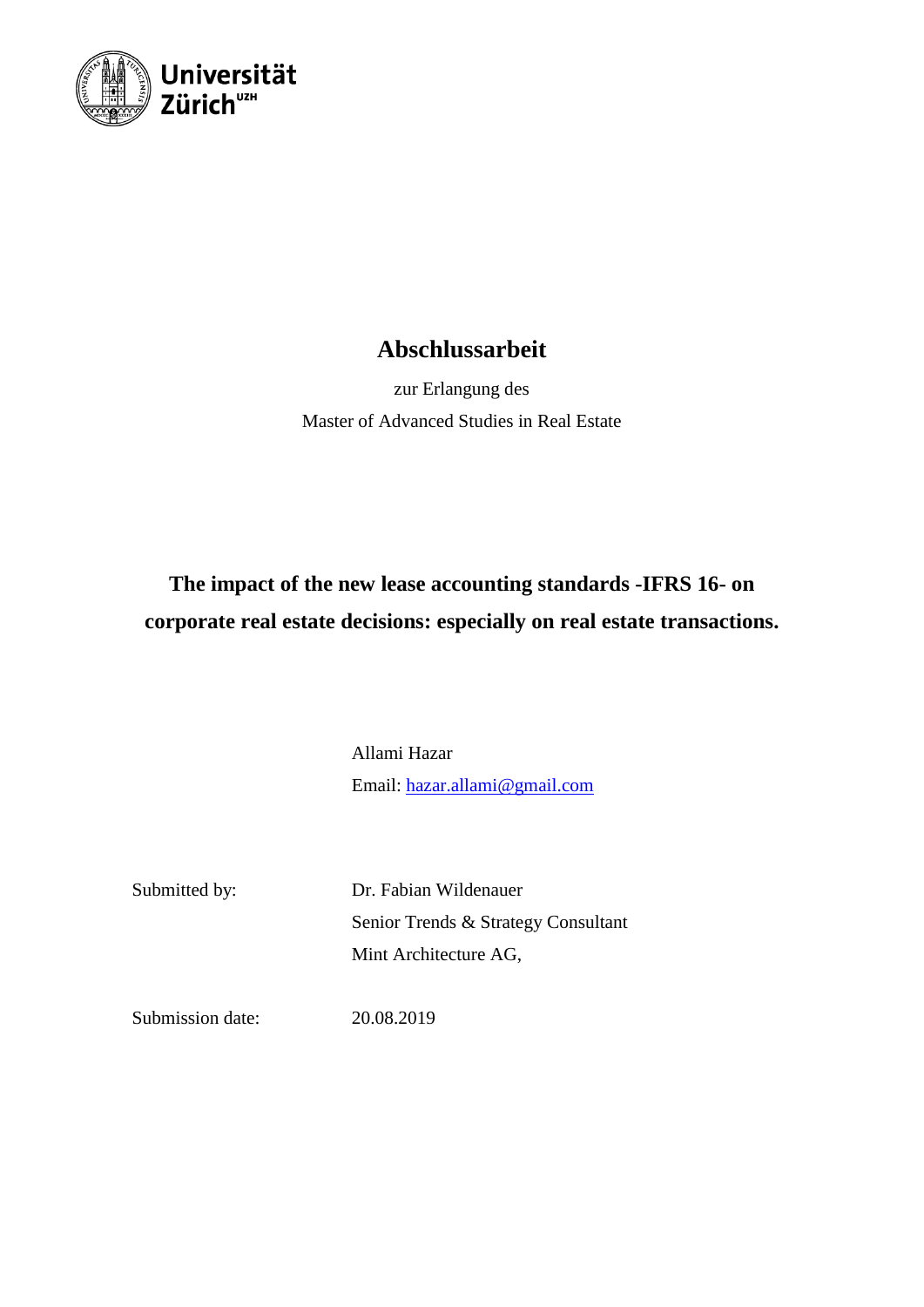### **Table of Contents**

| 1.                                                                                                                                                                  |  |
|---------------------------------------------------------------------------------------------------------------------------------------------------------------------|--|
| 1.1.                                                                                                                                                                |  |
| 1.2.                                                                                                                                                                |  |
| 1.3.                                                                                                                                                                |  |
| 2.                                                                                                                                                                  |  |
| 2.1.                                                                                                                                                                |  |
| 2.2.                                                                                                                                                                |  |
| 2.3.                                                                                                                                                                |  |
| 3.                                                                                                                                                                  |  |
| Research from Deloitte Real Estate Advisory in collaboration with the Dutch<br>3.1.<br>government buildings agency, Einhoven University of Technology and REDEPT  8 |  |
| Research from the accounting and finance department of the University of<br>3.2.                                                                                    |  |
| Research from the international review of retail, distribution and consumer<br>3.3.                                                                                 |  |
| 3.4.                                                                                                                                                                |  |
| 4.                                                                                                                                                                  |  |
| 4.1.                                                                                                                                                                |  |
| 4.2.                                                                                                                                                                |  |
| 5.                                                                                                                                                                  |  |
| Testing the impact of capitalising operating lease commitments, IFRS 16, on<br>5.1.                                                                                 |  |
| 5.1.1                                                                                                                                                               |  |
| 5.1.2                                                                                                                                                               |  |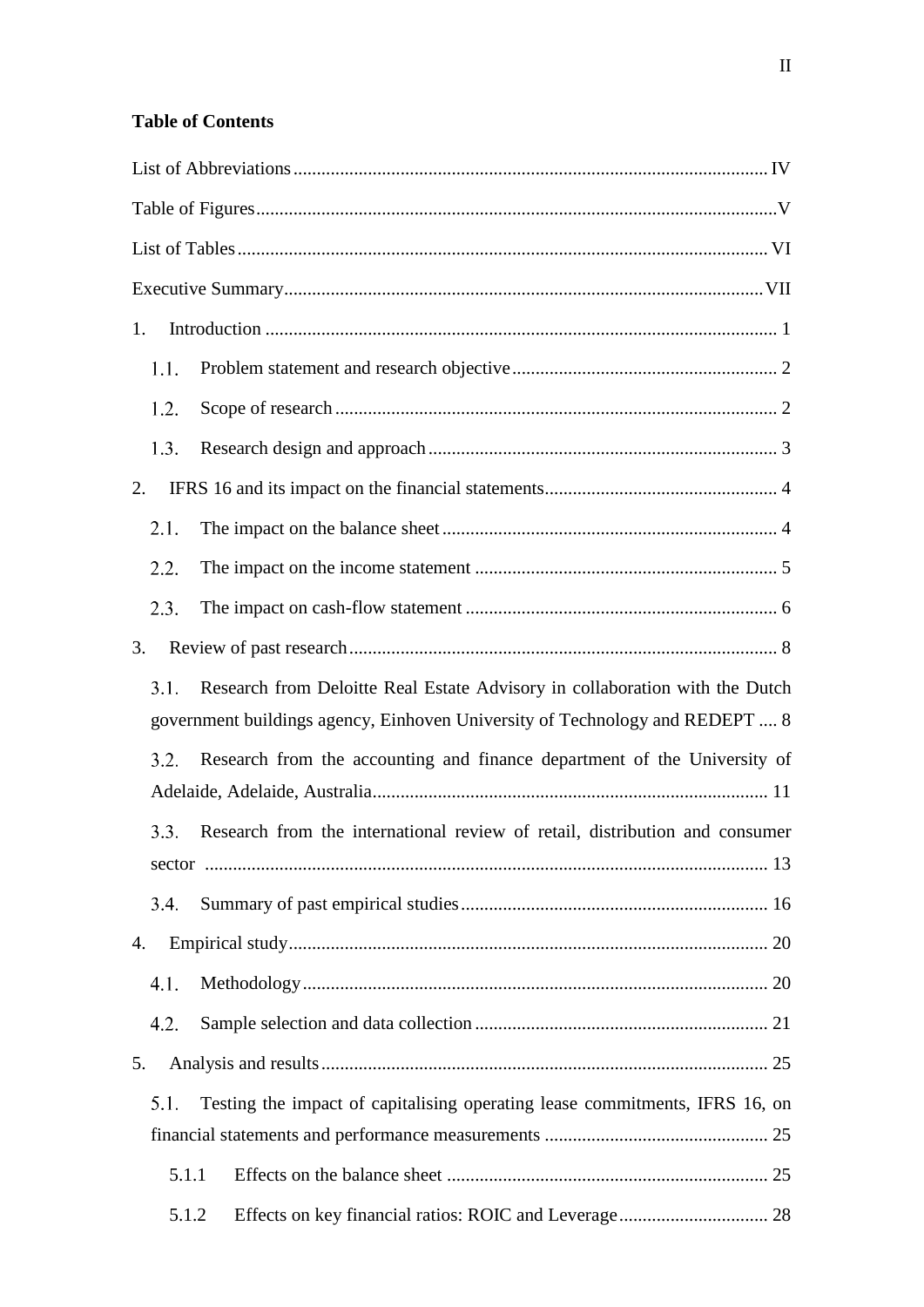|       | 5.2. Testing the impact of capitalising operating lease commitments, IFRS 16, on |  |
|-------|----------------------------------------------------------------------------------|--|
|       |                                                                                  |  |
| 5.2.1 |                                                                                  |  |
|       |                                                                                  |  |
| 5.2.3 |                                                                                  |  |
| 5.3.  |                                                                                  |  |
| 6.    |                                                                                  |  |
|       |                                                                                  |  |
|       |                                                                                  |  |
|       |                                                                                  |  |
|       |                                                                                  |  |
|       |                                                                                  |  |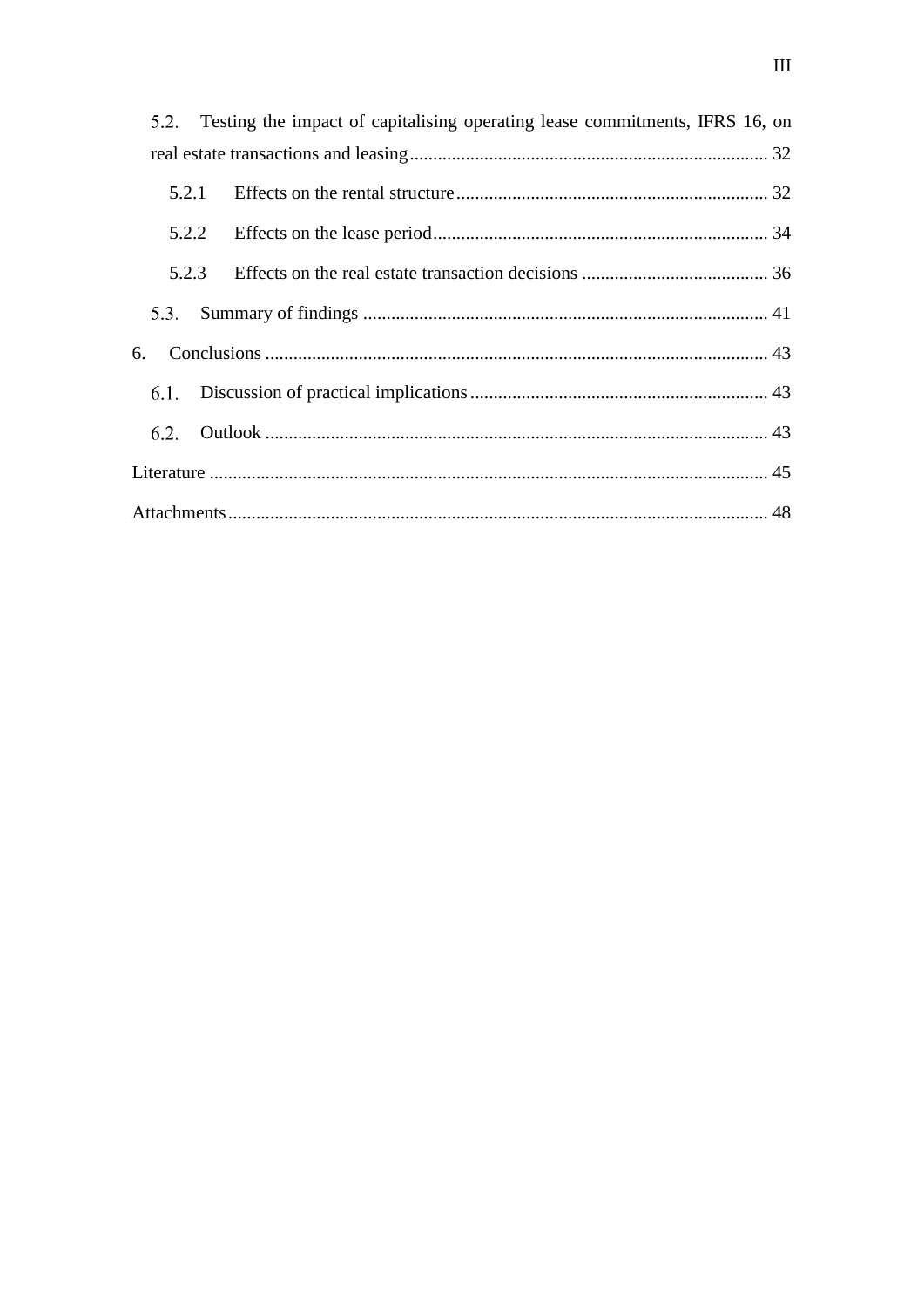### <span id="page-3-0"></span>**List of Abbreviations**

| <b>AEX</b>   | Amsterdam Exchanges Index                                  |
|--------------|------------------------------------------------------------|
| <b>CEO</b>   | <b>Chief Executive Officer</b>                             |
| <b>CFO</b>   | <b>Chief Financial Officer</b>                             |
| <b>CRE</b>   | <b>Corporate Real Estate</b>                               |
| <b>CREM</b>  | Corporate Real Estate Management                           |
| <b>EBIT</b>  | Earnings before Interest and Taxes                         |
| <b>EVA</b>   | Economic Value Added                                       |
| FASB         | <b>Financial Accounting Standards Board</b>                |
| <b>FTE</b>   | <b>Full Time Employee</b>                                  |
| <b>IAS</b>   | International Accounting Standards (previous term of IFRS) |
| <b>IASB</b>  | <b>International Accounting Standards Board</b>            |
| <b>IFRS</b>  | <b>International Financial Reporting Standards</b>         |
| <b>KPI</b>   | Key Performance Indicator                                  |
| <b>NOGA</b>  | <b>General Classification of Economic Activities</b>       |
| <b>NOPAT</b> | Net Operating Profit after Taxes                           |
| <b>OLR</b>   | <b>Operating Lease Rate</b>                                |
| <b>ROA</b>   | <b>Return on Assets</b>                                    |
| <b>ROC</b>   | Return on Capital                                          |
| <b>ROE</b>   | Return on Equity                                           |
| <b>ROIC</b>  | <b>Return on Invested Capital</b>                          |
| RoU          | Right of Use                                               |
| <b>SEC</b>   | Securities and Exchange Commission                         |
| <b>WACC</b>  | Weighted Average Cost of Capital                           |
|              |                                                            |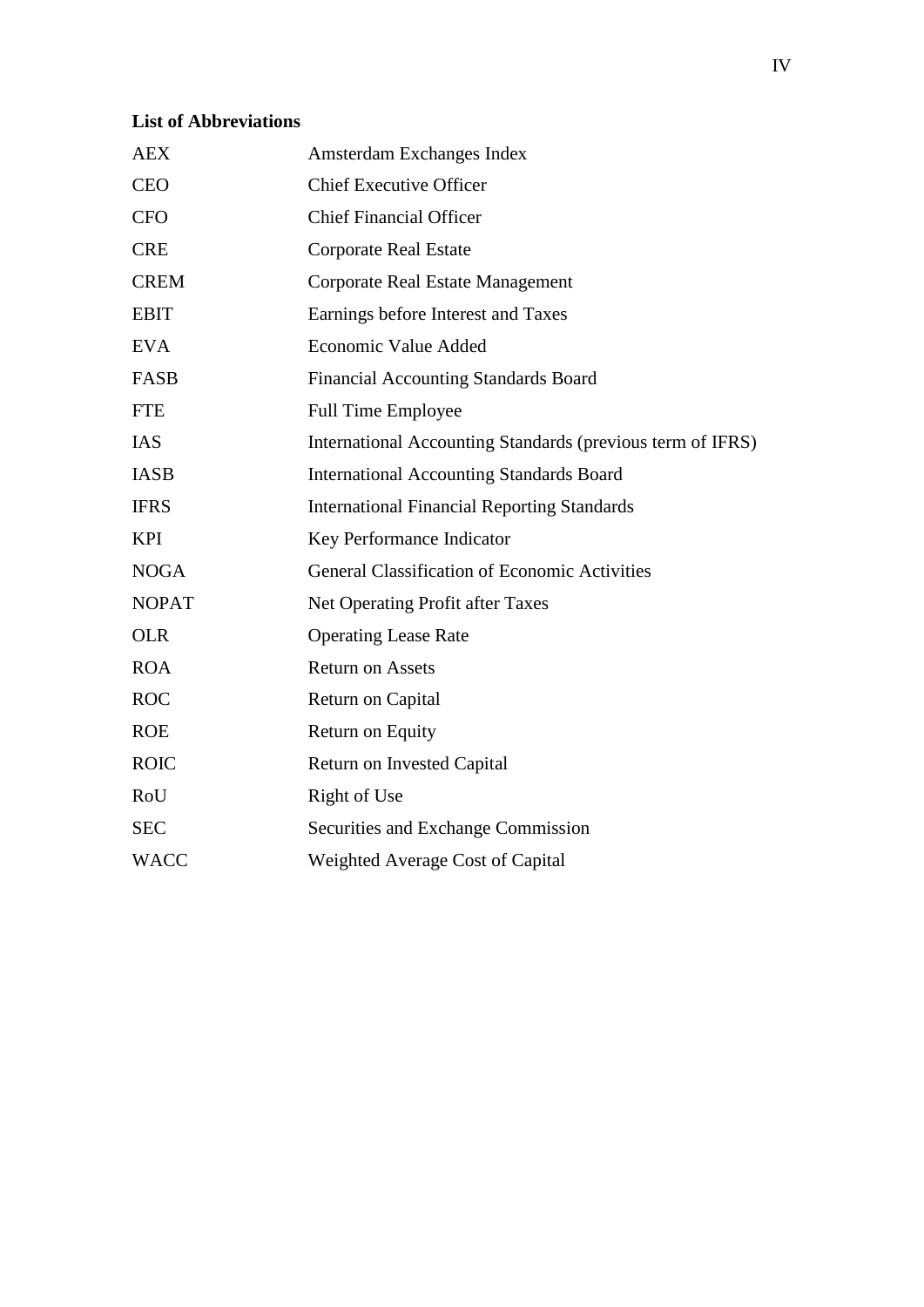## <span id="page-4-0"></span>**Table of Figures**

| Figure II: IFRS 16 impact on the Profit and Loss Statement (IFRS Foundation, 2016, S.     |
|-------------------------------------------------------------------------------------------|
|                                                                                           |
|                                                                                           |
|                                                                                           |
| Figure V: IFRS 16 Impact on the balance sheet structure of the whole sample 26            |
|                                                                                           |
| Figure VII: IFRS impact of ROIC and debt-to-equity ratio for all sample  31               |
| Figure VIII: comparing the P&L Effect of the ZIC sale and lease transaction to a flexible |
|                                                                                           |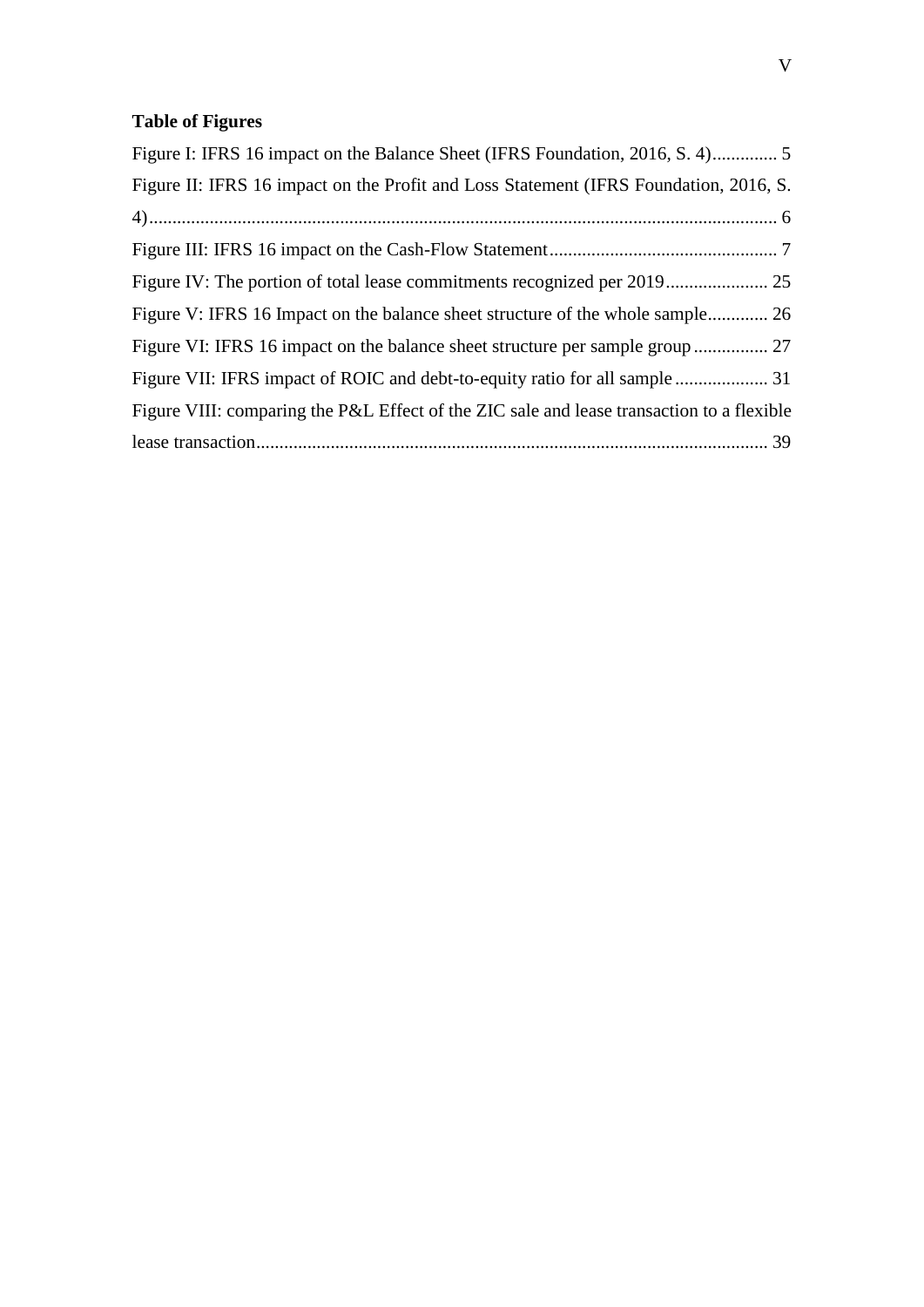### <span id="page-5-0"></span>**List of Tables**

| Table I: Summary of empirical studies relative to the impact of operating lease         |
|-----------------------------------------------------------------------------------------|
|                                                                                         |
|                                                                                         |
|                                                                                         |
|                                                                                         |
| Table V: Testing IFRS 16 impact on financial statements and ratios for total sample  29 |
|                                                                                         |
| Table VII: Accounting effects under IAS 17 and IFRS 16 for the Givaudan ZIC sale and    |
|                                                                                         |
| Table VIII: Summary and conclusions from the current empirical research  42             |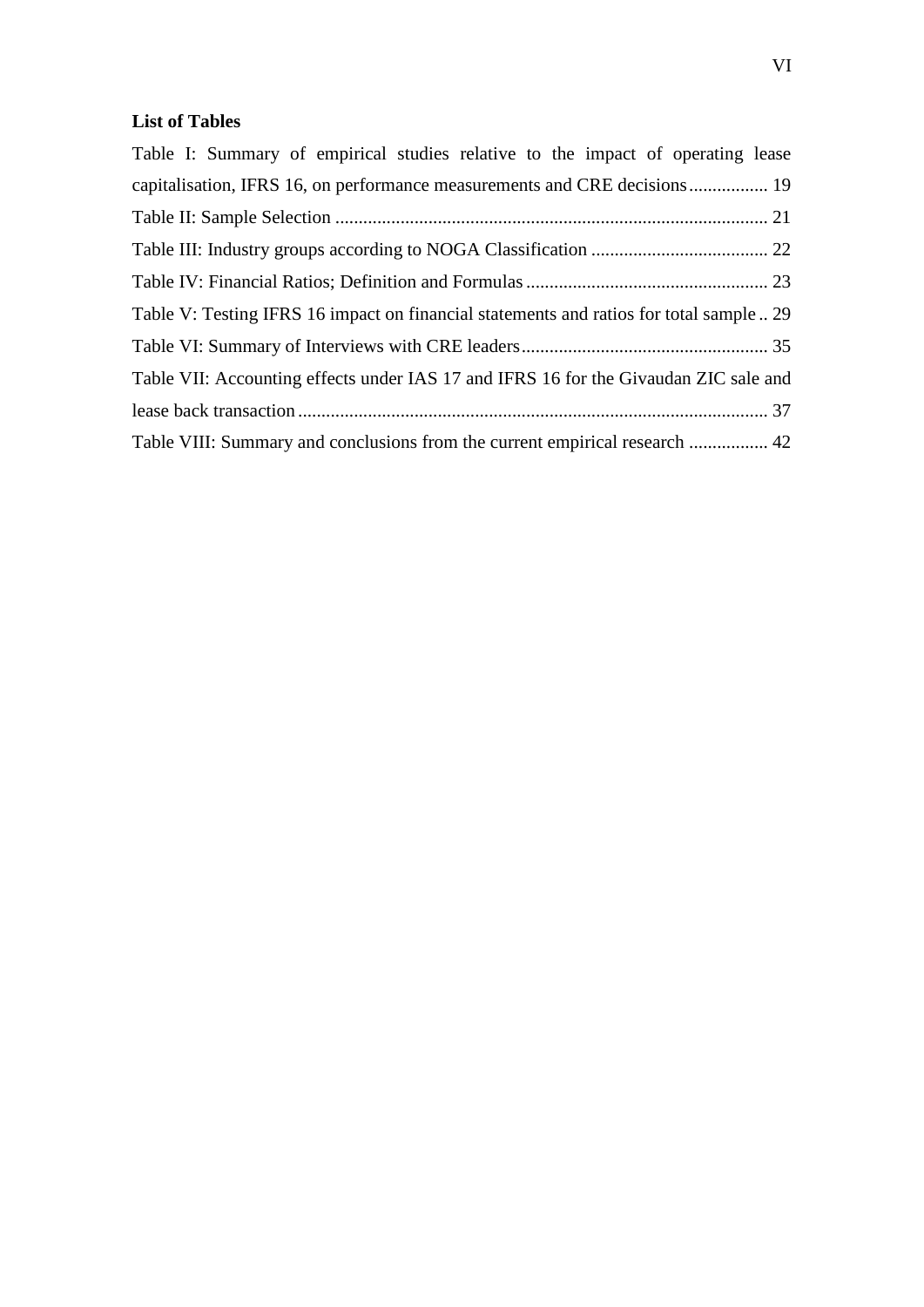#### <span id="page-6-0"></span>**Executive Summary**

The real estate industry is divided into at least two sectors: the real estate investment sector and the corporate real estate sector. Whether we like it or not the mindset is very different in those sectors. The capital market doesn't value the corporate real estate sector as it doesn't grasp how corporate real estate professionals contribute to the general performance of companies and therefore create value to the shareholders. Having said that and with continuous pressure from the shareholders to add value, many companies ended up with outsourcing non-core activities, including corporate real estate management activities, hoping to improve the overall performance. The creation of shared services and outsourcing strategies have been a huge trend over the last few decades. Krumm (2003) conclude in his paper that several companies are building up internal competencies again to manage their real estate resources (S. 9-10). This can be considered as an indicator that shareholders value the importance of managing corporate real estate resources at the strategic level.

Historically, CRE profession has focused on managing the physical property for the business. CRE professionals were charged with the basic task of acquiring, maintaining, and disposing of real estate throughout the life cycle of the real estate portfolio. Although this remains the core tasks of CRE professionals, the business landscape has evolved and so the role of the CRE professionals. It is now more than just managing the facilities and taking orders from business leaders. CRE professionals are becoming strategic partners of their business leaders and are changing the view of CRE discipline from a cost centre to a value creator. The CRE is now broad and very dynamic; it touches a wide range of property types, and many functions fall under this discipline (CORNET Global; the Global Association for Corporate Real Estate, 2015, S. 2).

The relatively surprising changes in the technological, socio-cultural, political-legal and economic framework have different effects on companies and make real estate decisions, among others, such as locations and site selection, workplace strategies, space use optimisation obsolete within a shorter period of time. To add value to the company, corporate real estate strategies must be aligned to core business strategies. Companies must understand how their operating decisions related to real estate assets support or disturb their business activities. (Pfnür, 2019, S. 38-43) (Lindho, 2012, S. 1-2) (CORNET Global; the Global Association for Corporate Real Estate, 2015, S. 12-13).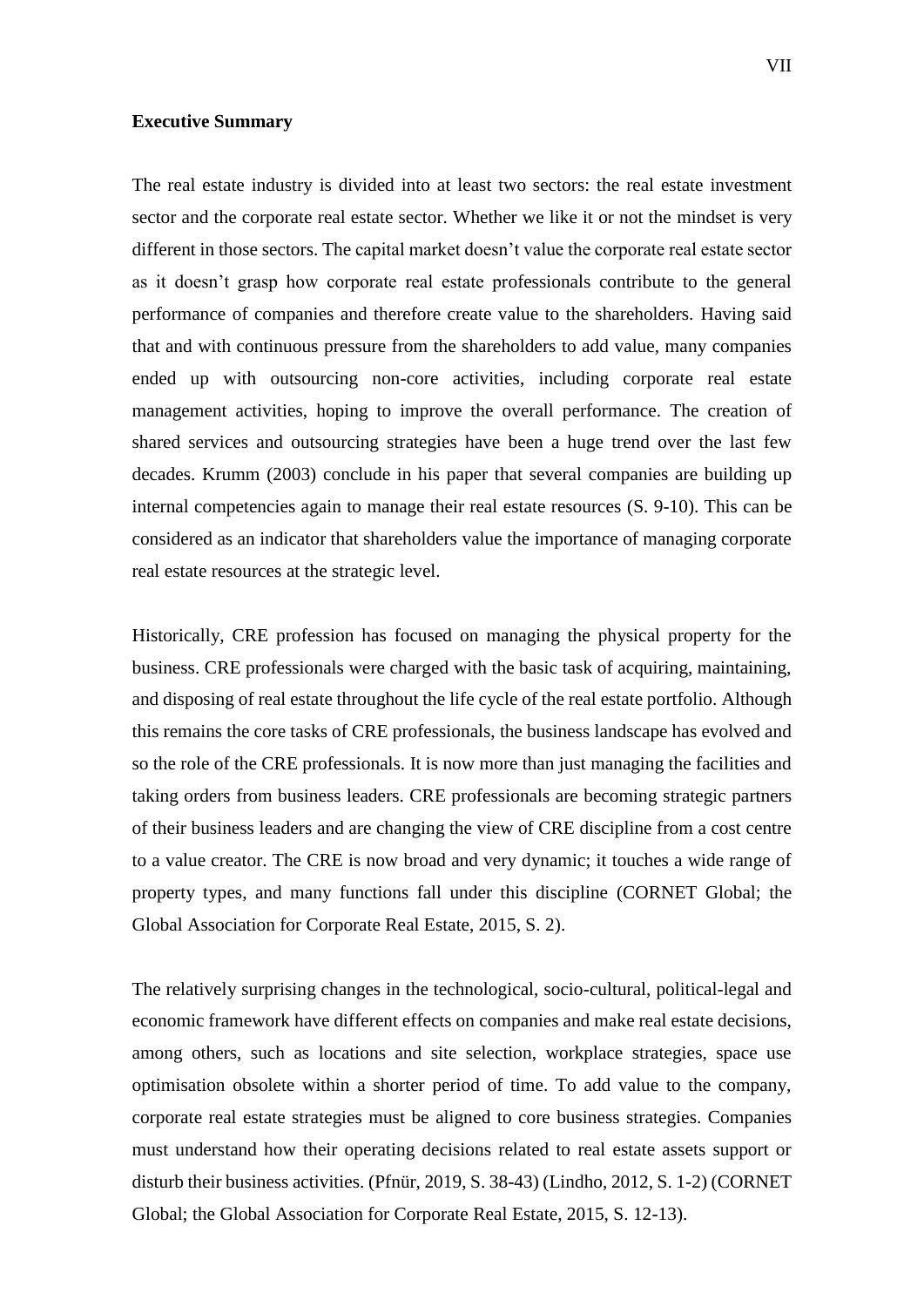Real estate decisions have direct financial impacts on corporate performance as well as indirect influences through accommodating core business activities (Krumm, 2003, S. 9). Several studies in the past demonstrate the financial impact of real estate decisions, such as buy-versus-lease, on the value of the company (Allen, 1993, S. 9-11) (Brounen, 2005 , S. 10-15) (Liow K. &., 2004, S. 11-14). Strange to note that the value creation from managing corporate real estate portfolios is still expressed in terms of net present value and cost per sqm or per FTE instead of shareholder value, e.g. economic value added (EVA) (Krumm, 2003, S. 1-2).

The concept of EVA as an important measure of shareholder value is replacing the traditional measures of accounting profits, return on assets (ROA) or return on equity (ROE) as they are often inconsistent with wealth maximisation. EVA as defined by Stern Stewart & Company in 1991 is as follow:

 $EVA =$  Operating Profit – (capital employed x average cost of capital) Therefore, wealth maximization depends on company's ability to generate NOPAT, the magnitude of its capital employed and its WACC (Liow K. &., 2004, S. 3).

To highlight the value creation of managing corporate real estate assets at a strategic level this research is aiming at expressing the financial contribution in EVA terms as a first step toward improving the perception of corporate real estate profession within the capital market industry. The change in the IFRS reporting standards relative to lease commitments - IFRS 16 - is taken as an opportunity to analyse the impact on the capital employed and debt-to-equity ratio of listed companies in the SIX index.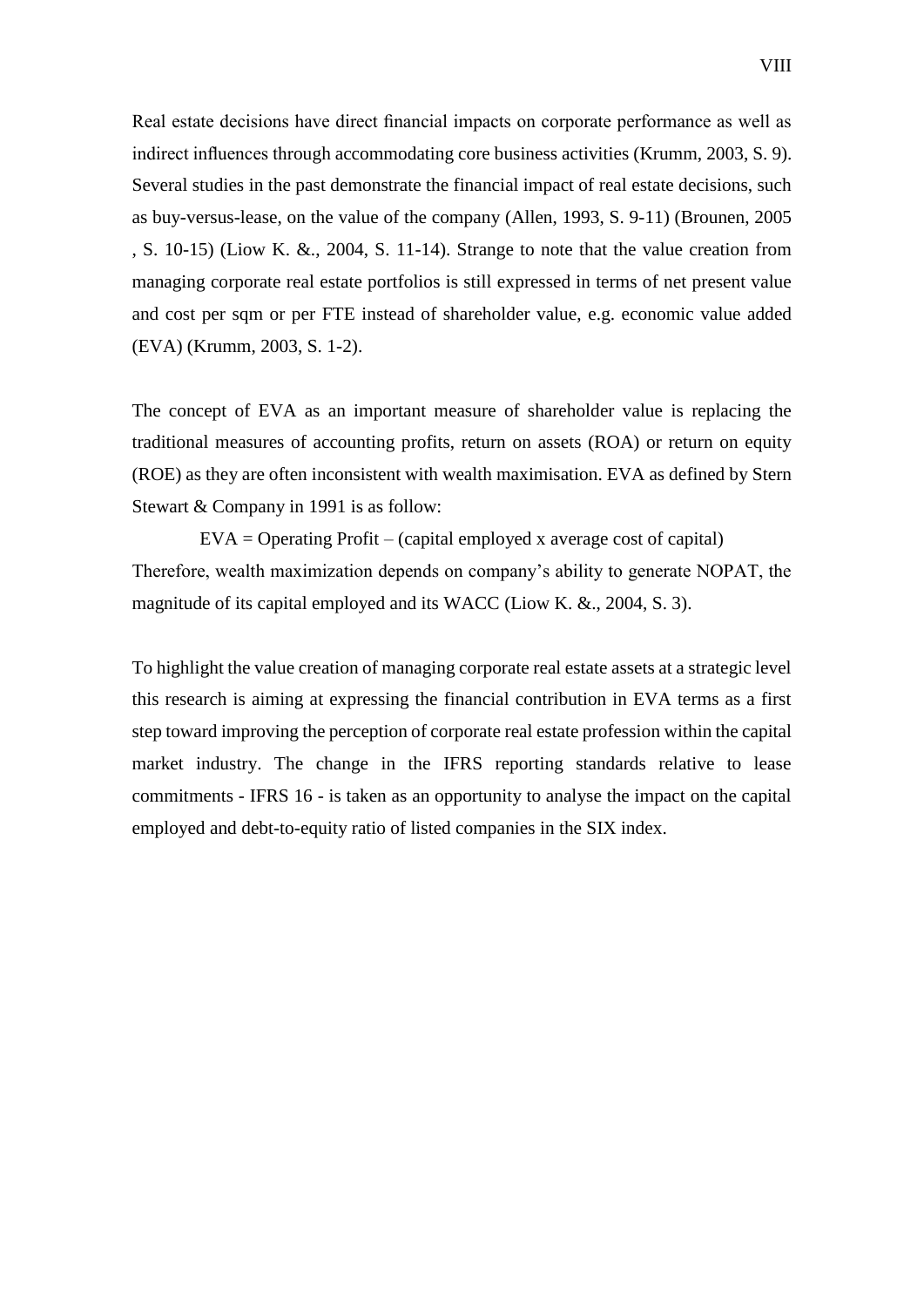#### <span id="page-8-0"></span>**1. Introduction**

The International Accounting Standards Board (IASB) and the US-based Financial Accounting Standards Board (FASB) have worked together on a project since 2005 to improve transparency around lease obligations. They responded to the concerns of financial analysts and investors about the lack of information to properly compare companies that use debt to buy assets with those that rely on leasing to gain control over equivalent assets (IFRS Foundation, 2016, S. 3). The IASB and FASB are aligned on the requirements for transparency and have both recently issued new accounting standards that significantly change lease accounting. The two standards differ in terms of the income statement treatment of leases (IFRS Foundation, 2016, S. 2) (PWC, 2016, S. 7). This paper is focusing only on the new standard, IFRS 16, issued by the IASB. Companies that are preparing financial statements according to IFRS are required to apply IFRS 16 starting from 1<sup>st</sup> of January 2019.

The introduction of the new accounting treatment of lease agreements is forcing corporates to review their leasing strategies and manage their resources more efficiently. Real estate lease agreements represent, for the majority of non-real estate companies, the most important category of leasing followed by machinery and equipment. Real estate values have increased a lot since the decrease of borrowing rates. Corporates are reevaluating their capital commitment to real estate, focussing on maximising returns on investment. Decisions regarding corporate real estate strategies e.g. sale-and-lease back decisions, real estate costs, facility management strategies, lease data management, transaction management and portfolio management etc…are attracting more and more attention of the executive suite (CEOs and CFOs). Corporate real estate leaders will be challenged more on their abilities to control real estate costs and structuring the lease agreement to obtain the right accounting treatment while aligning real estate strategies to business objectives.

The significance of off-balance sheet lease commitments varies between industry, countries or regions and companies. The US Securities and Exchange Commission (SEC) estimated that US public companies may have approximately US\$ 1.25 trillion of offbalance lease commitments (IFRS Foundation, 2016, S. 3). While the IASB estimated that publicly traded companies in Europe and USA reporting under IFRS and FASB may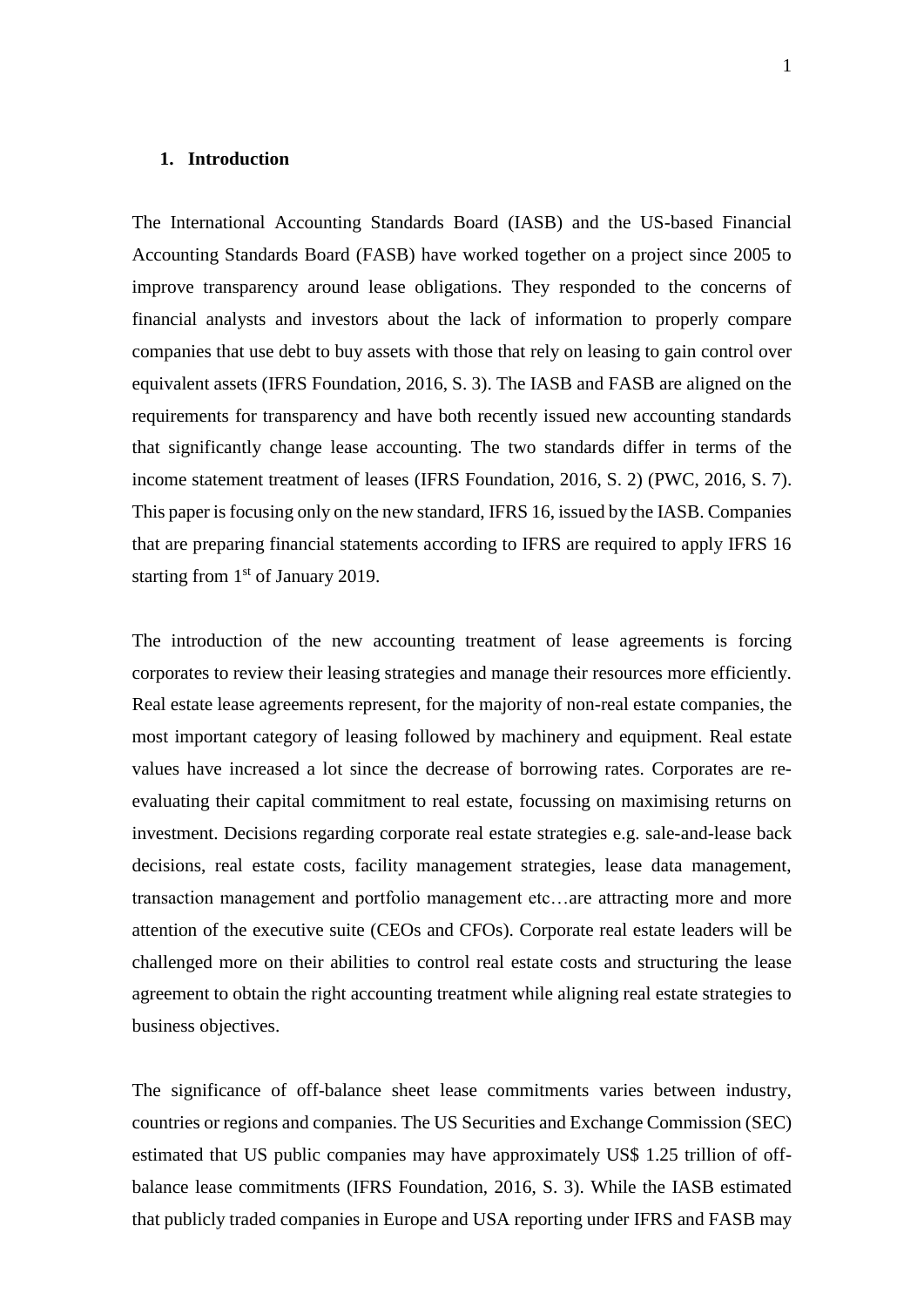have approximately US\$ 3.3 trillion volume of lease commitments which are off-balance sheet (IFRS Foundation, 2016, S. 5) (Cushman & Wakefield, 2016, S. 5).

#### <span id="page-9-0"></span>**Problem statement and research objective**

The advantage of improving financial performance measures by clearing the corporate balance sheets with off-balance-sheet accounting practices disappears. The new lease accounting standards - IFRS 16 - is obliging companies to recognize nearly all leases on the balance sheet starting from the  $1<sup>st</sup>$  of January 2019. Real estate leases are oft quoted the second largest cost position after employee costs and the main category of lease contracts followed by equipment and machinery. Therefore, this change is expected to influence some of the Corporate Real Estate Management (CREM) practices. Landlords, on the other side, may need to accept shorter lease periods which might result in difficult negotiation patterns in real estate transactions. The purpose of this research is to answer the following questions:

- ❖ Based on the recognized present value of lease commitments disclosed in the annual reports of 2018. What is the impact of IFRS 16 on the return on invested capital (ROIC)?
- ❖ How Corporate Real Estate executives are reacting to this change with respect to Transaction Management?
- ❖ Are landlords willing to please corporate clients by offering lease contracts with a minimum balance sheet impact?

#### <span id="page-9-1"></span>1.2. Scope of research

Wealth maximization as mentioned earlier depends on 3 factors: the ability to generate profit, the magnitude of capital invested and the cost of capital. The change to lease accounting doesn't impact a company's ability to generate return since financial accounting is just a matter of presentation. Financial accounting has only an indirect influence on the terms and conditions of loans as the cost of capital is mainly capital market driven. Traditionally global companies tend to have huge value of assets which allow them to benefit from easy access to debt financing. Therefore, the scope of this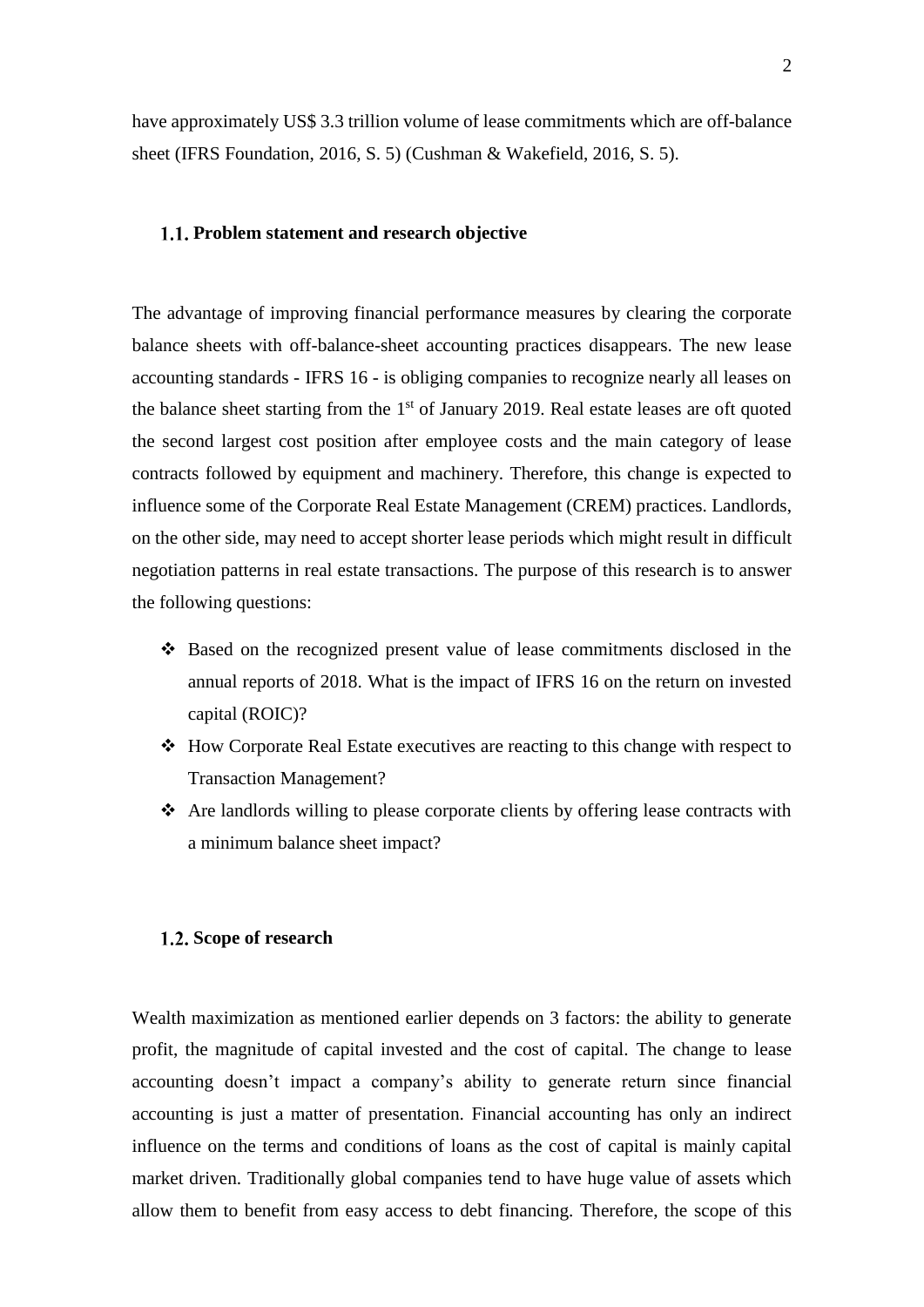research is limited to the analysis of how the new lease accounting standards – IFRS 16 – influence the balance sheet structure by checking the impact on the capital employed and debt-to-equity ratio. Based on this impact on the balance sheet and performance measurements, this research is also checking how IFRS 16 influences corporate real estate transactions and leasing decisions. The main focus remains on the real estate aspect instead of conducting a technical analysis of financial accounting impact.

#### <span id="page-10-0"></span>1.3. Research design and approach

This research is structured as follow: Chapter 2 allows a basic understanding of the introduced accounting system - IFRS 16 - for those unfamiliar with this new lease accounting rules. Followed by a summary of past researches in Chapter 3. Chapter 4 describes the methodology used in the empirical study. Analysis, results and summary of findings are presented in chapter 5. Chapter 6 concluded with a discussion of practical implications and opportunities for further research.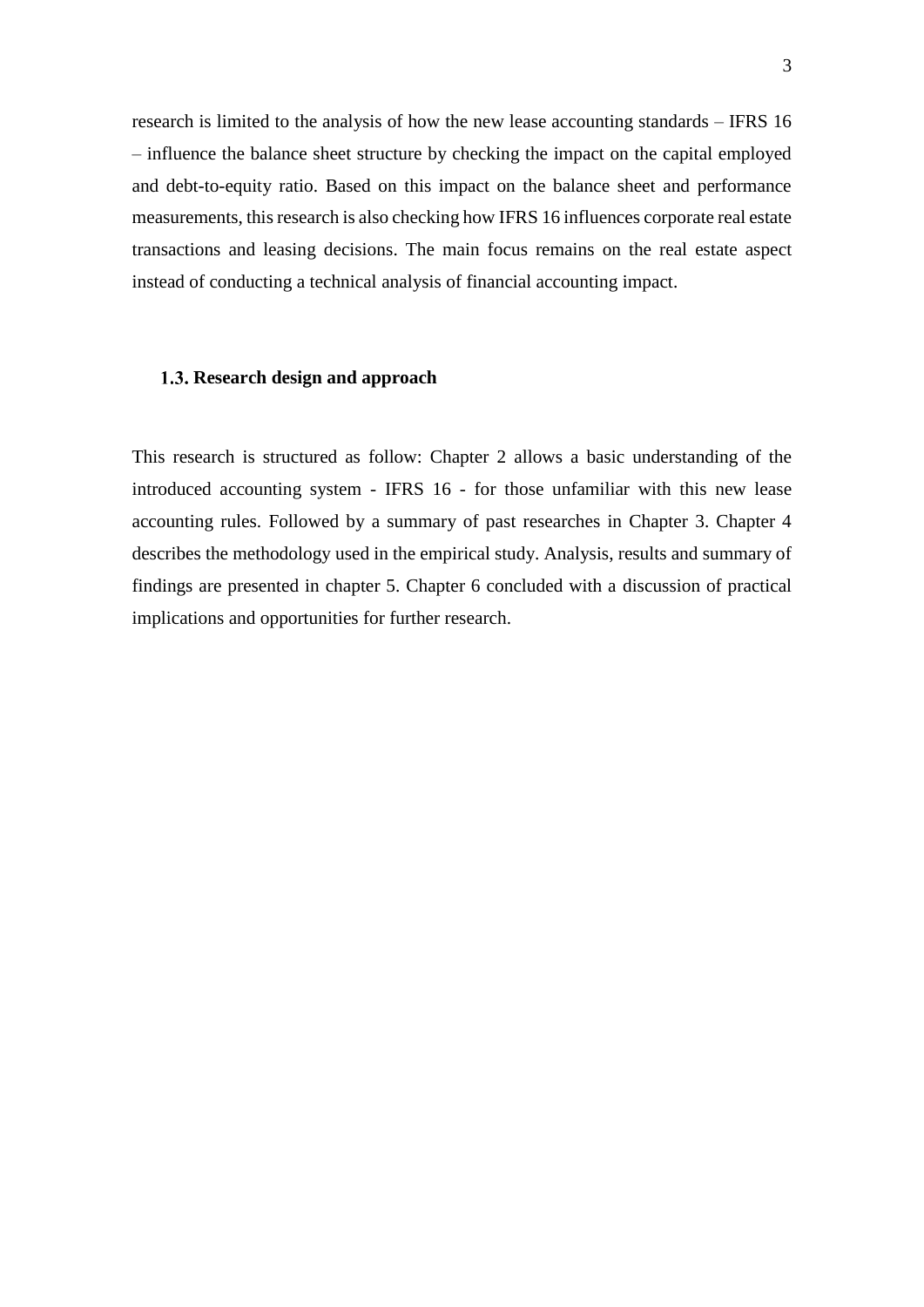#### <span id="page-11-0"></span>**2. IFRS 16 and its impact on the financial statements**

#### <span id="page-11-1"></span>**The impact on the balance sheet**

The previous lease accounting model, known under IAS 17, was based on a duel accounting system that distinguishes between operating and finance leases. Operating leases were not reported on the lessee's balance sheet and were treated similarly to service agreements (IFRS Foundation, 2016, S. 3). The lessee reported straight-lined rental expenses in his income statement. Therefore, the volume of the financial commitments over the lease period remained invisible.

Financial leases are leases that are economically considered as owning the underlying asset, e.g. leases with purchase options. When a lease is assessed as financial lease, it was reported on the lessee's balance sheet by recognizing the present value of lease payments as asset and the equivalent as financial liability (IFRS Foundation, 2016, S. 3, 42-43).

The most important effect of this new lease accounting standard is the elimination of the current dual classification system for lessee's lease agreements as either operating or finance leases. IFRS 16 introduces instead a single accounting treatment requiring lessees to recognize right-of-use assets (RoU) and lease liabilities for all leases with a minimum term of 12 months (IFRS Foundation, 2016, S. 3). This brings the previous off-balance leases, currently classified as operating leases, on the balance sheet in a comparable way to the current finance lease accounting. As a result, all leases will be considered as finance leases. For companies with significant off-balance sheet lease commitments, there will be a change in key financial metrics derived from the company's reported assets and liabilities (IFRS Foundation, 2016, S. 42-43) such as leverage ratios, return on assets (ROA), return on equity (ROE) and return on invested capital (ROIC). The figure I below illustrates the IFRS 16 impact on the balance sheet.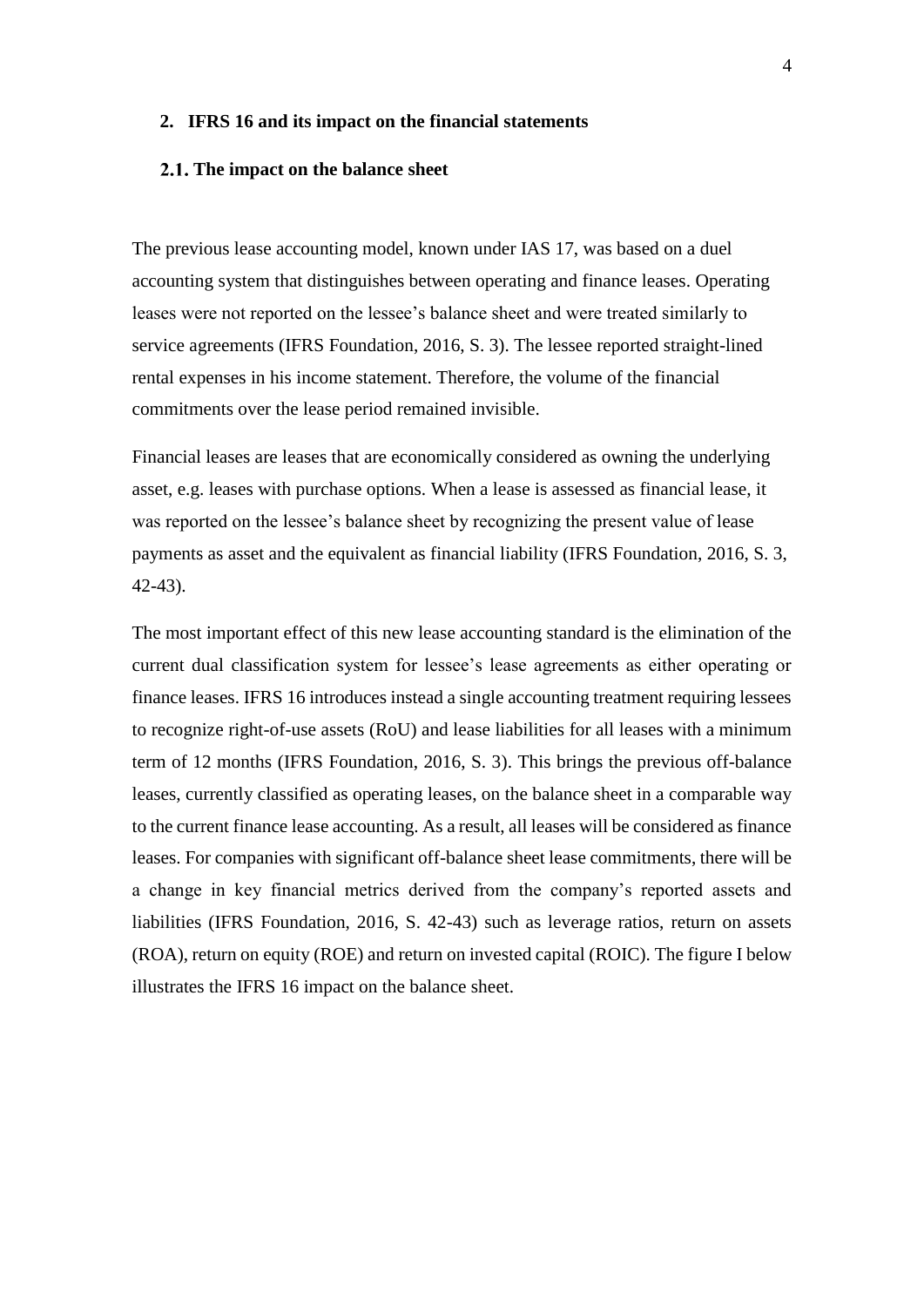|                                                  |                       | <b>IAS 17</b>           | <b>IFRS 16</b>                |
|--------------------------------------------------|-----------------------|-------------------------|-------------------------------|
|                                                  | <b>Finance Leases</b> | <b>Operating Leases</b> | All leases                    |
| <b>Assets</b>                                    |                       |                         | $\bullet$<br>$\Box$<br>$\Box$ |
| <b>Liabilities</b>                               | \$                    |                         | ŎŎŎŎŎ                         |
| <b>Off-balance sheet</b><br>rights / Obligations |                       | $\Box$                  |                               |

<span id="page-12-1"></span>Figure I: IFRS 16 impact on the Balance Sheet (IFRS Foundation, 2016, S. 4)

#### <span id="page-12-0"></span>**The impact on the income statement**

Under IFRS 16, the nature of operating lease expenses is changing from straight line operating expenses to a depreciation charge for lease assets (included within the operating costs) and an interest expense on lease liabilities (included within finance costs). Therefore, all lease expenses will be treated as finance lease expenses. The depreciation charge is usually straight lined over the lease period and the interest expense reduces over the life of the lease as lease payments are made. As the lease end date approaches, the interest expenses will be close to zero (IFRS Foundation, 2016, S. 44-49). Figure II below illustrates the accounting change on the profit and loss statement.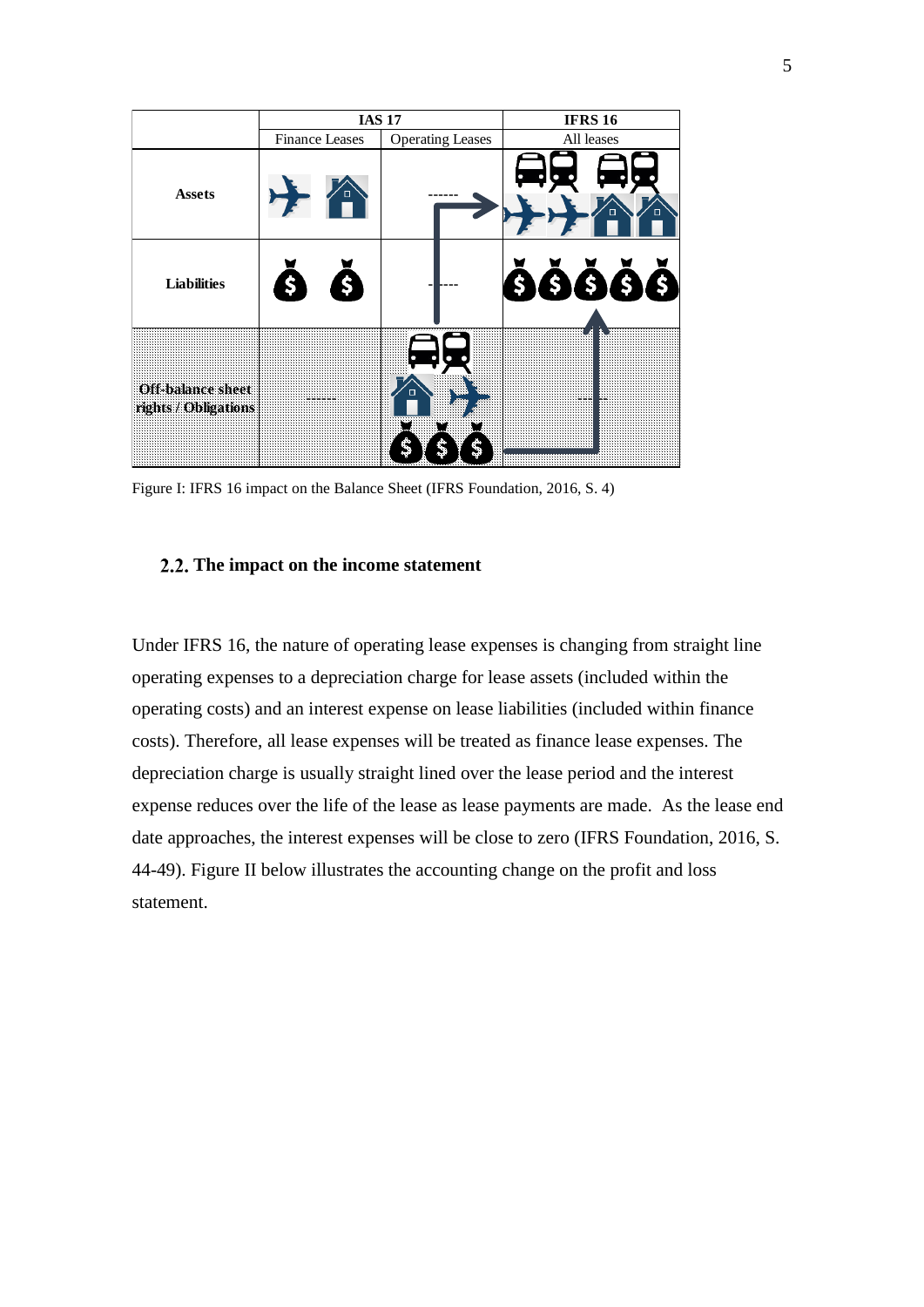|                                  | <b>IAS 17</b>         |                         | <b>IFRS 16</b> |
|----------------------------------|-----------------------|-------------------------|----------------|
|                                  | <b>Finance Leases</b> | <b>Operating Leases</b> | All leases     |
| Revenue                          | $\mathbf{X}$          | $\mathbf{X}$            | $\mathbf{X}$   |
| <b>Operating Costs</b>           |                       | rental costs            |                |
| <b>EBITDA</b>                    |                       |                         | III            |
| Depreciation and<br>amortisation | Depreciation          |                         | Depreciation   |
| operating profit                 |                       |                         |                |
| <b>Finance costs</b>             | Interests             |                         | Interest       |
| <b>Profit before taxes</b>       |                       |                         |                |

<span id="page-13-1"></span>Figure II: IFRS 16 impact on the Profit and Loss Statement (IFRS Foundation, 2016, S. 4)

#### <span id="page-13-0"></span>**The impact on cash-flow statement**

IFRS 16 has no impact on the cash-flow statement as it doesn't influence the total amount of cash agreed under the lease agreement. However, it does influence the presentation of cash-flow category related to former operating leases. Under IAS 17, the cash outflow relative to lease payments used to be part of cash outflow from operating activities. Applying the IFRS 16 rules means that cash outflow is now part of the cash-flow from financing activities. Therefore, the operating cash outflow will be reduced with a corresponding increase of cash outflow from financing activities (IFRS Foundation, 2016, S. 50). Figure III below illustrates the accounting change on the cash flow statement.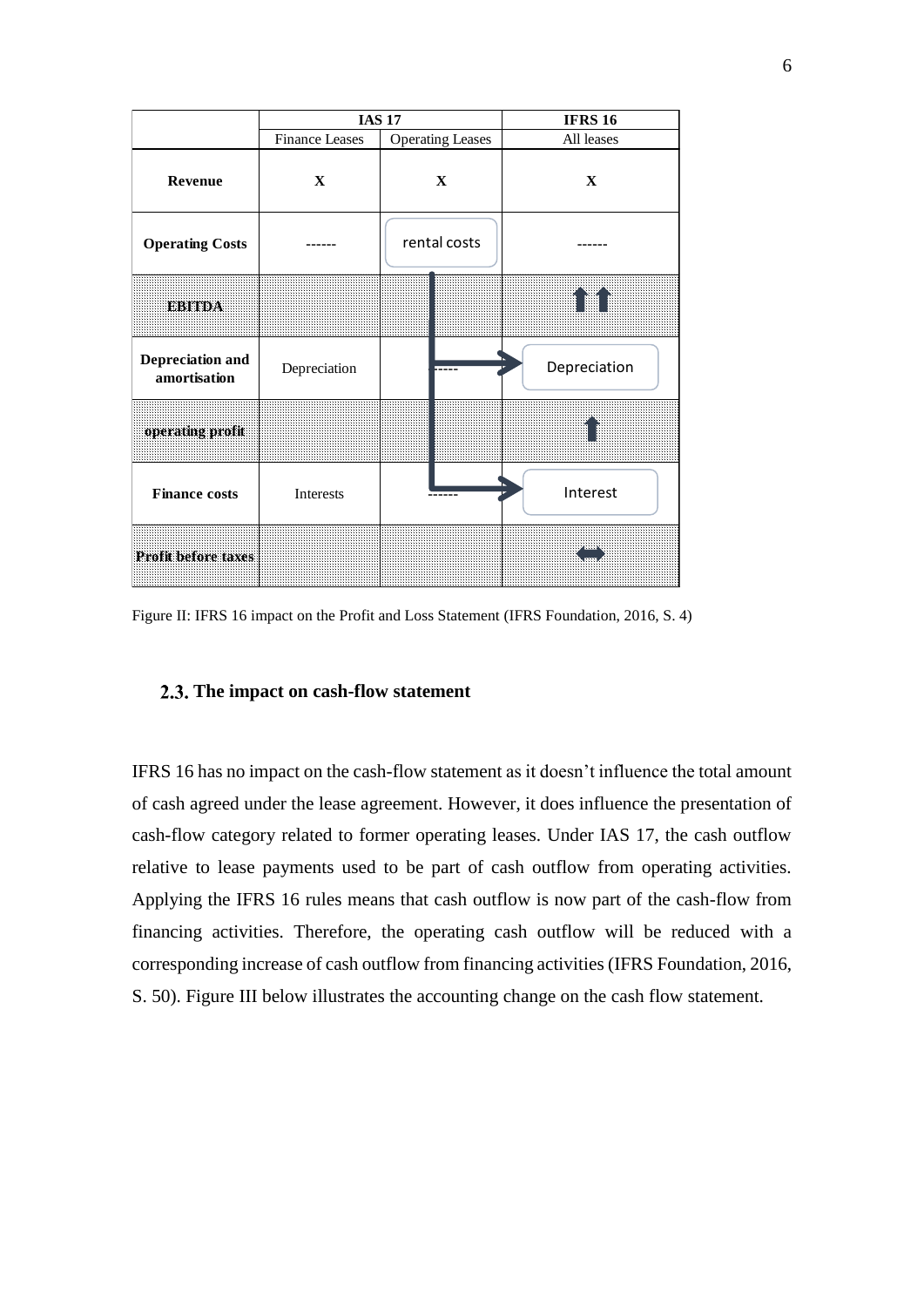|                                                         | <b>IAS 17</b>             |  |                         | <b>IFRS 16</b> |                         |  |
|---------------------------------------------------------|---------------------------|--|-------------------------|----------------|-------------------------|--|
|                                                         | <b>Finance Leases</b>     |  | <b>Operating Leases</b> |                | All leases              |  |
| <b>Cash inflow from</b><br>operating activities         | $\mathbf{x}$              |  | $\mathbf{X}$            |                | $\mathbf{X}$            |  |
| <b>Cash outflow from</b><br>operating activities        | rental costs              |  |                         | rental costs   |                         |  |
| 1-Net Cash-flow<br>from operating<br>activities         | $\boldsymbol{\mathsf{x}}$ |  |                         | $\mathbf x$    |                         |  |
| <b>Cash inflow from</b><br>investing activities         | $\mathbf{X}$              |  |                         | $\mathbf X$    | $\mathbf{X}$            |  |
| <b>Cash outflow from</b><br>investing activities        | $\mathbf{X}$              |  |                         | $\mathbf{X}$   | $\mathbf{X}$            |  |
| 2- Net cash-flow<br>from investing<br>activities        | $\mathbf{X}$              |  |                         | Х              |                         |  |
| <b>Cash inflow from</b><br>financing activities         | $\mathbf X$               |  |                         | $\mathbf X$    | X                       |  |
| <b>Cash outflow from</b><br>financing activities        | X                         |  |                         | $\mathbf X$    | Principal &<br>Interest |  |
| 3- Net Cash-flow<br>from financing<br><b>Activities</b> | $\mathbf x$               |  |                         | $\mathbf{X}$   |                         |  |
| <b>Total Cash-Flow</b><br>$1+2+3$                       | Х                         |  |                         | X.             |                         |  |

<span id="page-14-0"></span>Figure III: IFRS 16 impact on the Cash-Flow Statement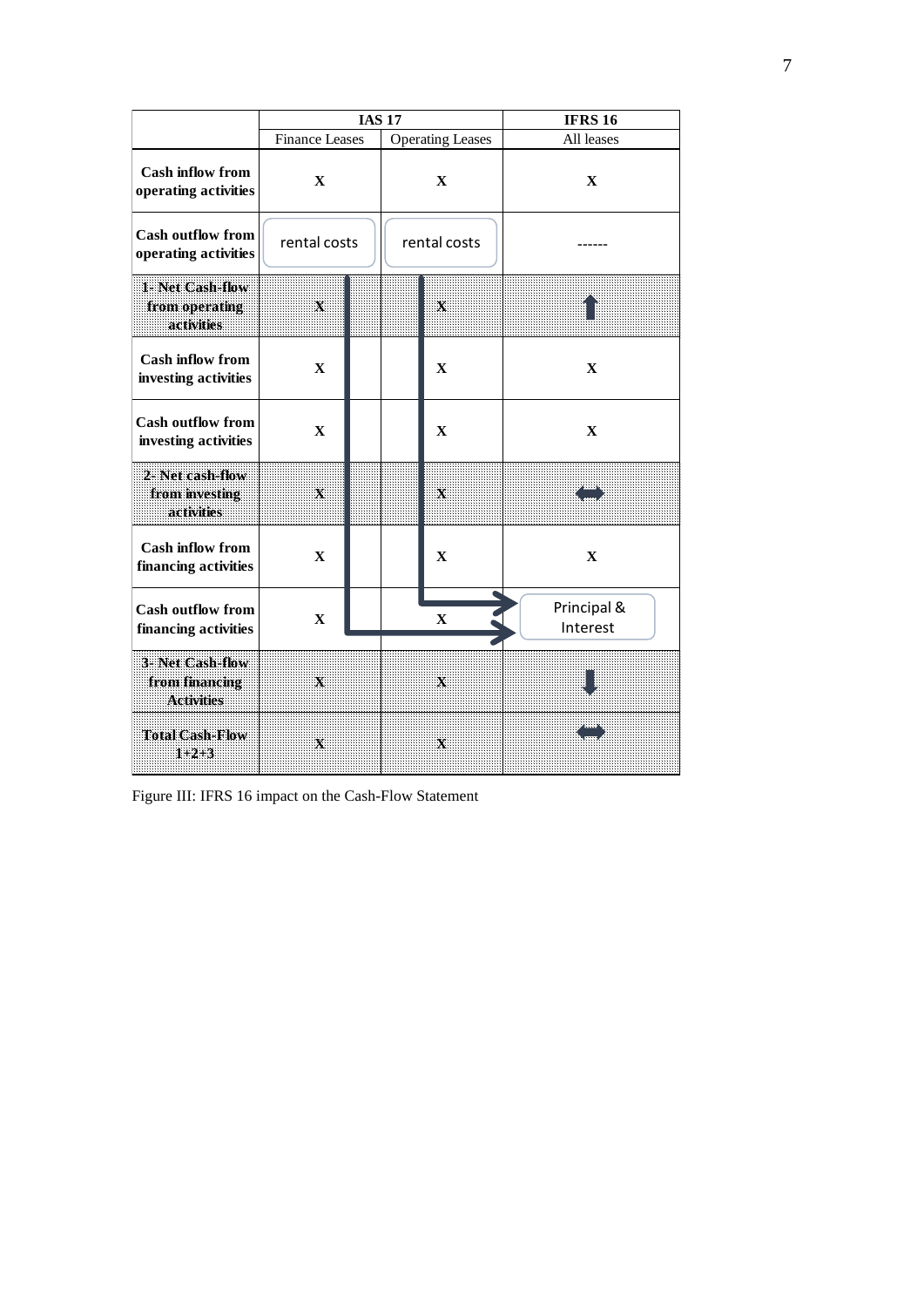## <span id="page-15-1"></span><span id="page-15-0"></span>**Research from Deloitte Real Estate Advisory in collaboration with the Dutch government buildings agency, Einhoven University of Technology and REDEPT**

This research covers lease accounting challenges for corporate real estate operational decisions. It develops an understanding of the role of financial accounting in the strategic and operational decision-making processes of corporate real estate departments. The authors analyse the potential impact of IFRS 16 on the 23 Dutch listed corporations from the AEX index. They provide insight on the possible impact of IFRS 16 from the data available in the financial reports and extract the magnitude of CRE-related lease obligations. Following these financial analytics, a series of interviews with CRE leaders are conducted. Eight CRE executives that are responsible for 50% of the approximately  $\epsilon$  15 billion CRE-related operational leases and 74% of the on-balance sheet recognized property and land of the AEX listed corporations are interviewed. The purpose of the interviews is to figure out the CRE executives' opinions on IFRS 16 and to what extent they will apply changes to their daily practices for Data Management, Transaction Management, Portfolio Management and other CRE related decisions (Sjuul Baltussen, 2014, S. 9-10).

The CRE-related impact on balance sheet liabilities seems to be significant, especially for corporations with a high retail lease exposure like Ahold and Safeway. These corporations have no other choice than leasing the space required to drive their business model. The allocation by industry of the peer group demonstrates that, in particular, the industries – industrials, consumer services and oil and gas – could be substantially impacted by the magnitude of the new lease accounting regulations - IFRS 16 - if the size of their balance sheet is not big enough. However, the authors point out that even if the IFRS 16 impact is negligible there could be additional capital requirements to comply with Basel III regulations concerning risk-weighted assets. They expected corporations that are more impacted than their peers to be challenged more on their financing arrangement ("lease versus buy decision", long-term versus short-term lease decisions and floating versus fixed rate contracts) from various stakeholders.

The authors conclude that of the  $\epsilon$  6 billion of the discounted lease obligations, more than  $\epsilon$  5 billion is not strategically managed. They also conclude that it is due to the fact that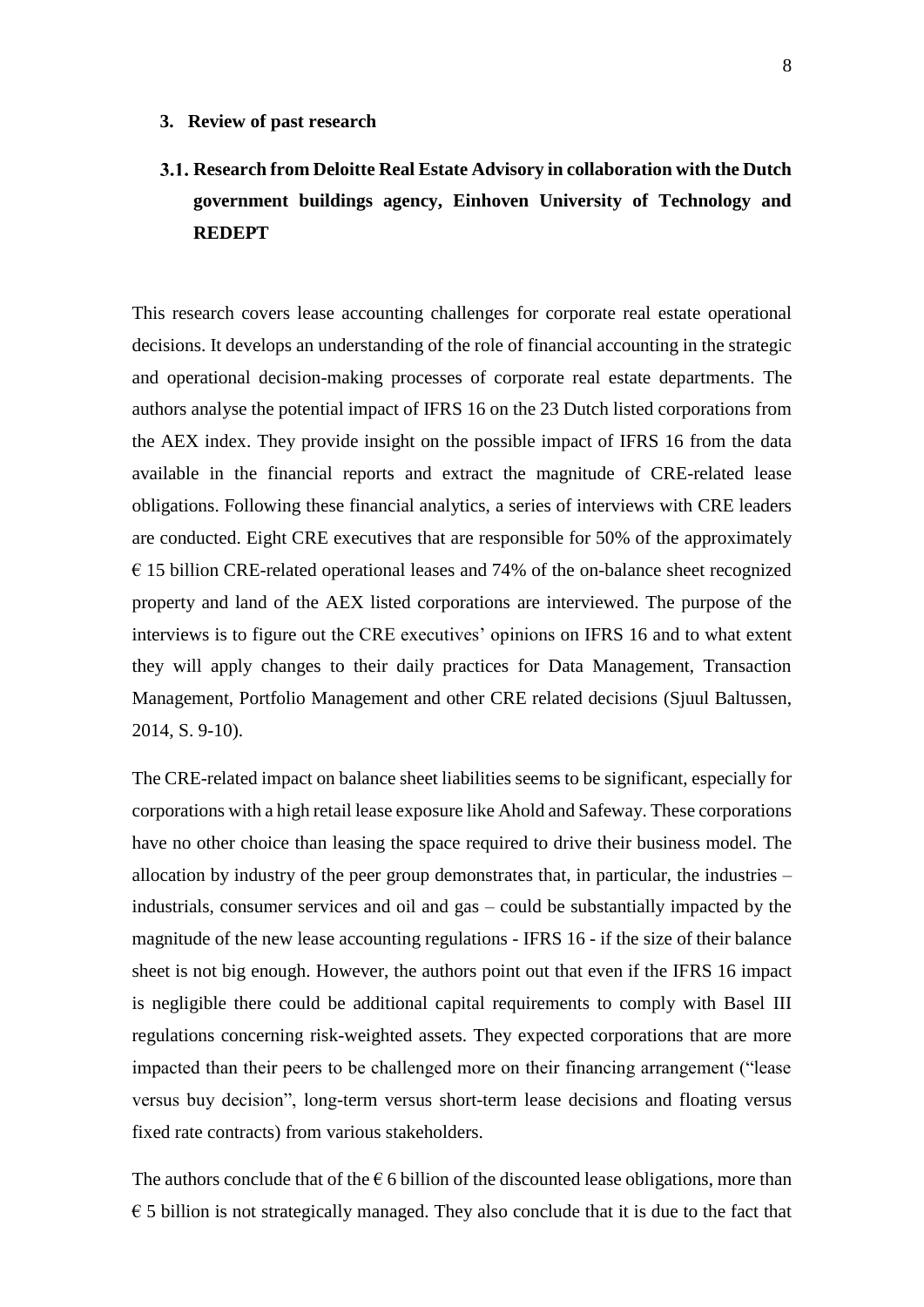these corporations were not equipped with centralized data management systems. They lack detailed lease administration data, especially on discount rate, purchase options, subleases, service contracts and renewal options. Gathering and analysing the information from different places takes considerable time and effort because not all of the required data are available in the numerous decentralized locations.

With respect to transaction management and depending on the financial health of the company, there will be some companies more inclined than others to modify their typical lease contracts to reduce the operating lease liability reported on their balance sheet (Sjuul Baltussen, 2014, S. 17). Reducing the balance sheet impact can be done through adjustments to the following factors:

- the discount rate;
- making premium payments to reduce the base, considering renewal options;
- distinguishing service components from the lease contract; and
- dealing differently with incentives.

The authors expect these to be the management buttons to pay additional attention to in future lease negotiations. For companies with CREM divisions that operate at the strategic level implement already those tools and seem to have already the right transaction management process in place. They argue that IFRS 16 lease accounting may influence transaction management and thus will impact decision-making but probably not the actual decision to undertake the transaction (Sjuul Baltussen, 2014, S. 17-18). Depending on the nature of the asset, IFRS 16 lease accounting may change some aspects of the lease agreements, hence having a "less negative" effect on the financial statements. For those type of assets, the lease transaction will be structured for the purpose of achieving a particular accounting treatment.

With respect to portfolio decision-making processes, they vary depending on whether the assets are core (essential to the business), key (important but not critical), captive (low strategic value) or fluid (former high strategic value – now low). The authors conclude that IFRS 16 lease accounting won't change portfolio decision-making processes for core assets as the financial impact is at all times subordinate to the strategic importance of those assets. Long leases are used to secure the strategic positions of those strategic assets in case buying is not an option (e.g. highly specialized factories or retail locations) (Sjuul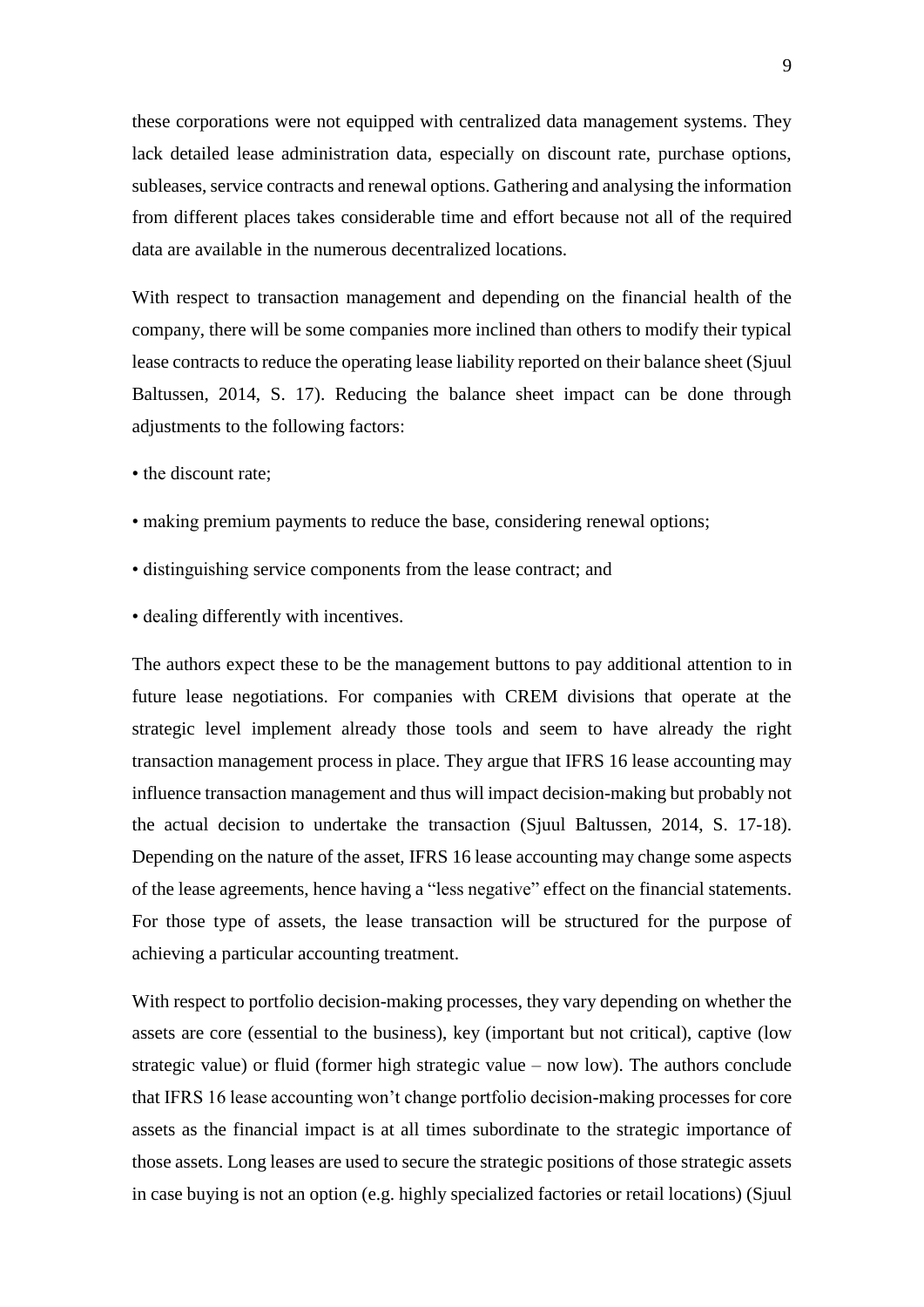Baltussen, 2014, S. 18). However, for low value real estate assets category, IFRS 16 lease accounting is expected to impact some of the portfolio decision-making processes. This will be reflected in the location management aspect for which labour costs will be balanced against tax benefits. According to the observation of the authors, IFRS 16 lease accounting may not change the position of the CREM divisions within an organization and their daily work. The strategic involvement of CRE leaders will depend on how important the accounting issue of a real estate decision-making. Therefore, the authors conclude that the IFRS 16 lease accounting won't give a seat for CRE leaders within the corporate board. It will only require a new level of detailed information because every lease, no matter the size or length, would need to be accounted for and scrutinized over its term (Sjuul Baltussen, 2014, S. 18). Nevertheless, the IFRS 16 lease accounting may be seen as a catalyst to implement change as it allows a good understanding of the corporate resources which is critical to develop successful strategies. They express their views as follow:

"Such knowledge creates confidence among business units which are then more willing to cooperate and depend upon the CREM division to make value-adding decisions. It also ensures that CREM can communicate its contribution to the company in a language that the top decision makers understand. This "language" will get far more important should, as is argued, the relationship between the CRE executive and the corporate CFO change due to the proposed IFRS lease accounting rules. As a result, CRE will attract more attention, and new questions about CRE and its strategy will be asked. CRE managers will, therefore, have the potential to shape future successes for organizations. Furthermore, the transparency and structure of the proposed IFRS 16 lease accounting guidelines provide the opportunity for CREM divisions to revise their CRE strategy and operating decisions to be able to reach the strategist stage" (Sjuul Baltussen, 2014, S. 18).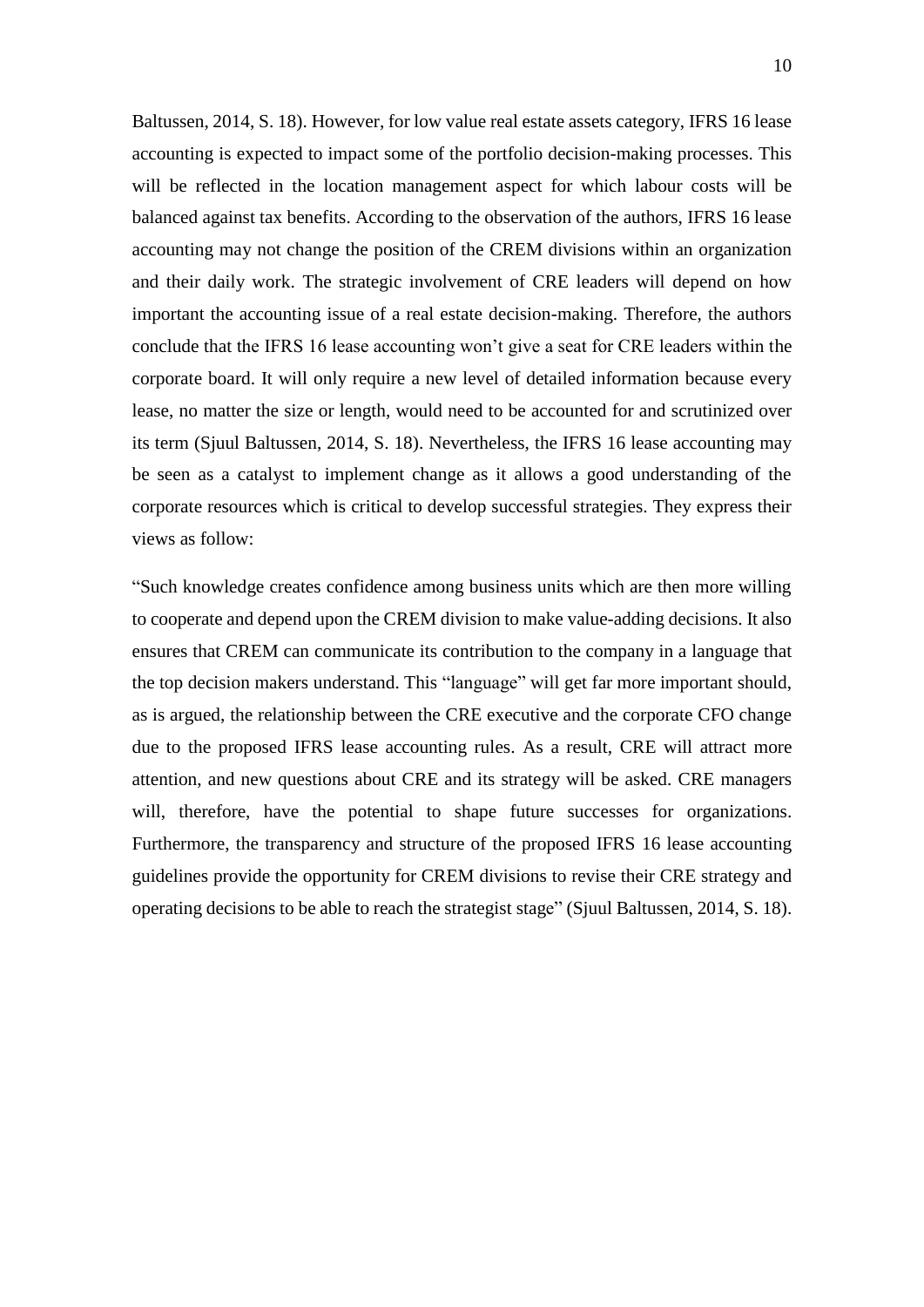## <span id="page-18-0"></span>**Research from the accounting and finance department of the University of Adelaide, Adelaide, Australia**

This research goes back to 2016 and is financial accounting analytics driven. The authors examine how capitalizing operating leases under IFRS 16 affects the financial statements and value relevance of financial information. Since investors make decisions based on information disclosed in the financial reporting, the authors assume that the changes in the lease accounting standards will impact the decision-making process of investors (WeiXu, 2017, S. 5). Their research is based on two hypothesises. They formulate the first hypothesis to test whether operating leases capitalised according to IFRS 16 affect the financial position.

### *H1. Capitalising operating leases in compliance with IFRS 16 has a significant impact on financial statements as it provides extra information content for investors.*

They formulate the second hypothesis to test if the lease accounting changes - IFRS 16 result in a change of market price, using both the residual income model and the returnearning model.

### *H2. Capitalising operating leases in compliance with IFRS 16 has a significant impact on value relevance.*

The sample size of this research consists of 165 listed companies in the Australian stock exchange. The companies are broken down per industry sector. The accounting information and key financial ratios are sourced from World scope and Thomson Reuters databases, while the market value and return index are collected from the Data Stream database.

The authors select seven financial ratios to test the impact of capitalising operating leases. These ratios are selected as they reflect the financial strength and operational performance and have been widely used in previous researches (Beattie, 1998, S. 12-20) (Duke J. C., 2009, S. 10). The ratios used are the following: profit margin, return of equity (ROE), return of assets (ROA), return on capital (ROC), asset turnover, interest cover and Gearing ratios.

The authors test the first hypothesis by comparing means, medians and relative rankings of the pre- and post-adjusted figures for significant change. They focus on the change in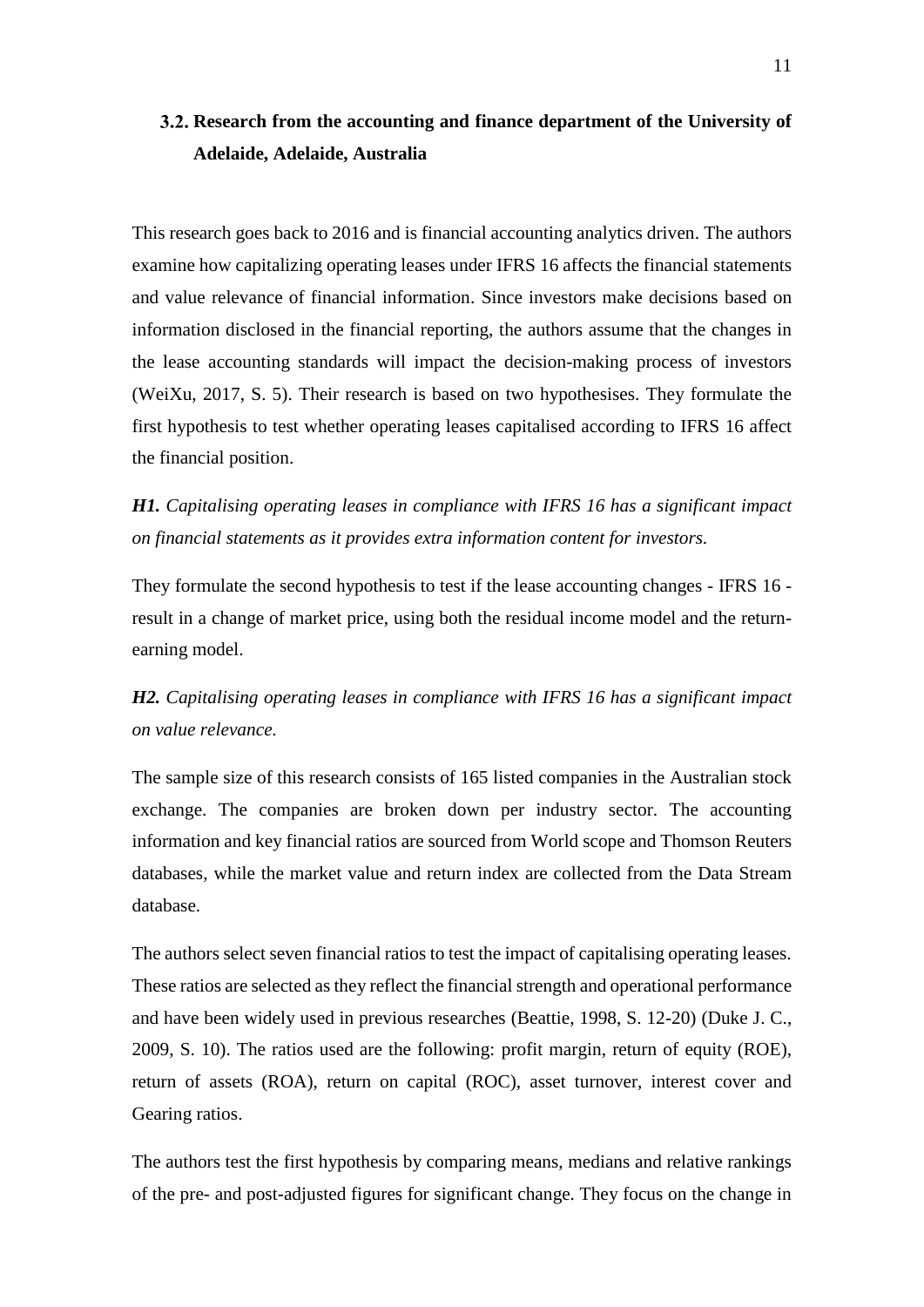assets, liabilities and interest-bearing debts. Regarding the test of the second hypothesis they applied the t-test and non-parametric tests including the two-tailed sign test and the Wilcoxon signed rank test. Right-tailed t-tests are used to test for significant increase in assets and liabilities, while two-tailed tests are used for key financial ratios.

The authors results show that the test findings are in line with the results of the previous researches but relatively insignificant for the changes on the balance sheet. Regarding the income statement, both the earnings before interest and taxes (EBIT) and the interest expense increase after the capitalisation of operating leases but the interest expenses are more affected than the EBIT as the interest cover ratio decreased significantly. (Beattie, 1998, S. 14-20) (Bennett, 2003, S. 9-12) (Duke J. C., 2009, S. 10-11) (Duke J. C., 2006, S. 6-8) (Goodacre, 2003, S. 8-16). Regarding the key financial ratios, the change is significant after capitalisation. The debt-to-equity gearing ratio increases by 41.87 %, and the asset turnover ratio is reduced by nearly 9 %. Both ratios of return on assets and return on capital used increase significantly while the return on equity ratio is not significantly affected. with the exception of return on equity, the changes of medians of financial ratios are all statistically significant at the 1 per cent level. The Wilcoxon signed rank test indicates that the ranking of the firms on return on equity does not suffer a major change after the capitalisation of operating leases. The results of both, the sign tests and the Wilcoxon signed rank tests, are consistent. Each of the above tests consistently supports the first hypothesis and therefore it cannot be rejected (WeiXu, 2017, S. 13).

The return-earnings models and residual income models are used to test for value relevance of the additional transparency. In Summary, the results of both models do not support the value relevance of capitalising operating leases. The changes of earnings (earnings) do not materially affect the market value (returns). Therefore, the above tests do not support the second hypothesis and this later can be rejected. Nevertheless, the tests show that the change on book value of equity is value-relevant. From the perspective of enhancing information transparency for investment decisions, the authors believe that IFRS 16 enhances the transparency of accounting practices by reducing the ability to use complex lease agreements to shift material information from financial statements (WeiXu, 2017, S. 19).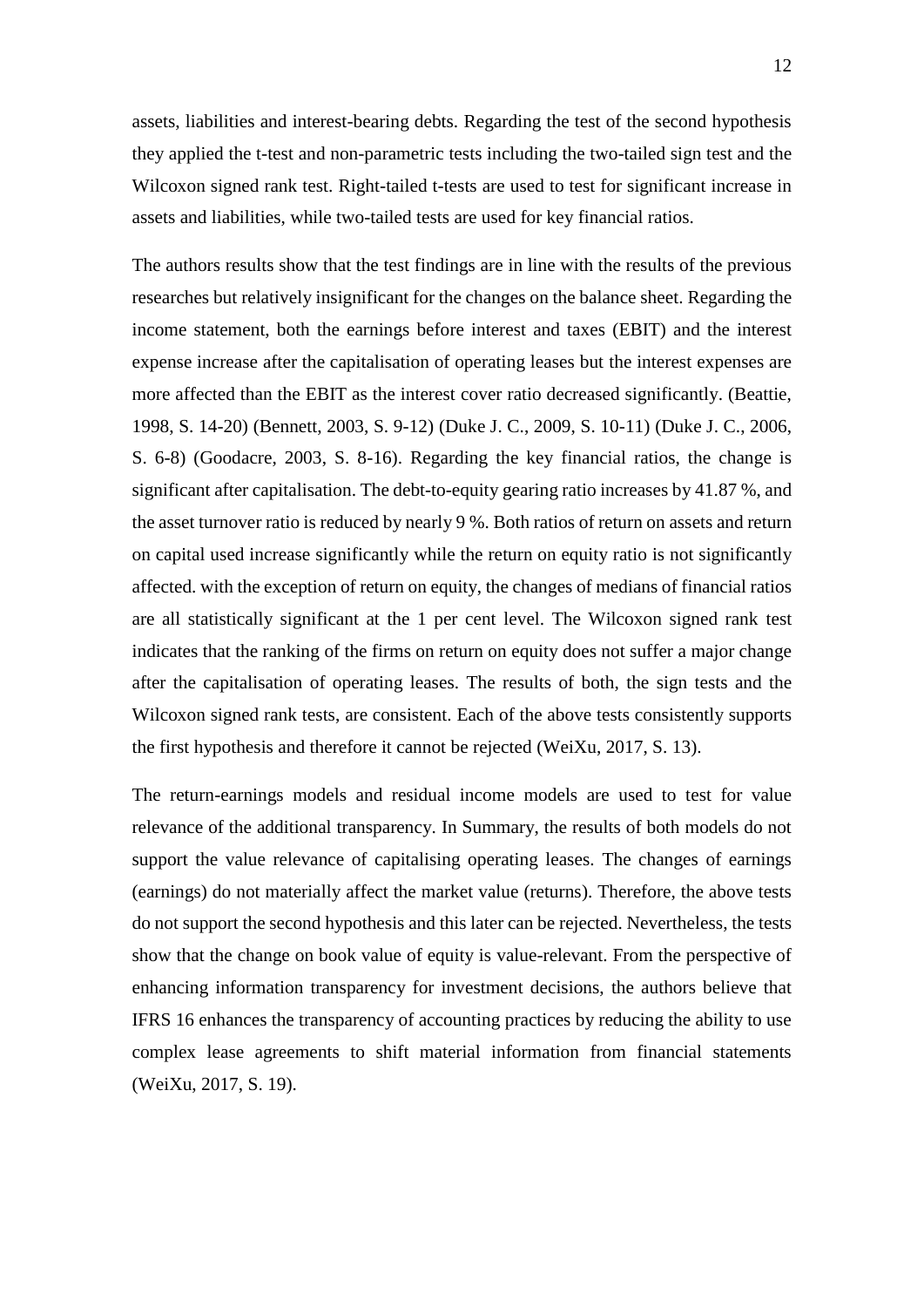## <span id="page-20-0"></span>**Research from the international review of retail, distribution and consumer sector**

This research is conducted in 2003 and addresses the role of leasing in the UK retail sector as a major source of financing. The main motivation of the author Alan Goodacre is derived from the collapse of the major international firms Enron and WorldCom in 2002. Through his research he documents the importance of leasing in the UK retail sector and its potential impact on the balance sheet. The author argues that the quality of accounting information misleads investors and other stakeholders as it ignores the impact of offbalance sheet lease obligations on debt capacity of a company (Goodacre, 2003, S. 2).

The sample size of this study constitutes of 102 food retail and general retail companies extracted from Datastream and cross-checked with FT Sequencer database. The analysis period covers basic financial data from the balance sheet and income statements as well as operating lease data from 1994 until 1999. Nine key performance ratios are analysed to assess the impact of capitalizing operating leases. These ratios are chosen to allow a good comparison with previous researches. They are an operating margin, three return on capital measures, an asset turnover, an income gearing and three capital gearing measures. The impact of operating lease capitalization on relative performance is assessed by measuring the correlation between pre- and post-capitalization ratios (Goodacre, 2003, S. 7-9).

The results of the analysis show that companies in the food retail sub-sector have relatively higher operating lease liabilities (mean: £ 287 million) than the general retail sub-sector (mean:  $\pounds$  222m). The author uses the long-term debt as an indicator for the magnitude of these off-balance sheet lease commitments. On average, retailing companies have a mean debt level of  $\pounds$  67 million but there is a large difference between the food and non-food retail sub-sectors. Companies in the food retailing record a debt level of £ 173 million while non-food retailers only have £ 41 million of long-term debts. To assess the financial risk, a lease-debt ratio (long-term element of operating lease liabilities / on-balance sheet long-term debt) is used. The lease–debt ratio is 1.6 for food retailers, 5.1 for general retailers and 3.3 overall. These figures are significant to consider that operating lease finance is important than long-term finance in the retail sector (Goodacre, 2003, S. 11). Another indicator for the importance of operating lease finance in the retail sector used by the author is the finance lease liabilities. The operating lease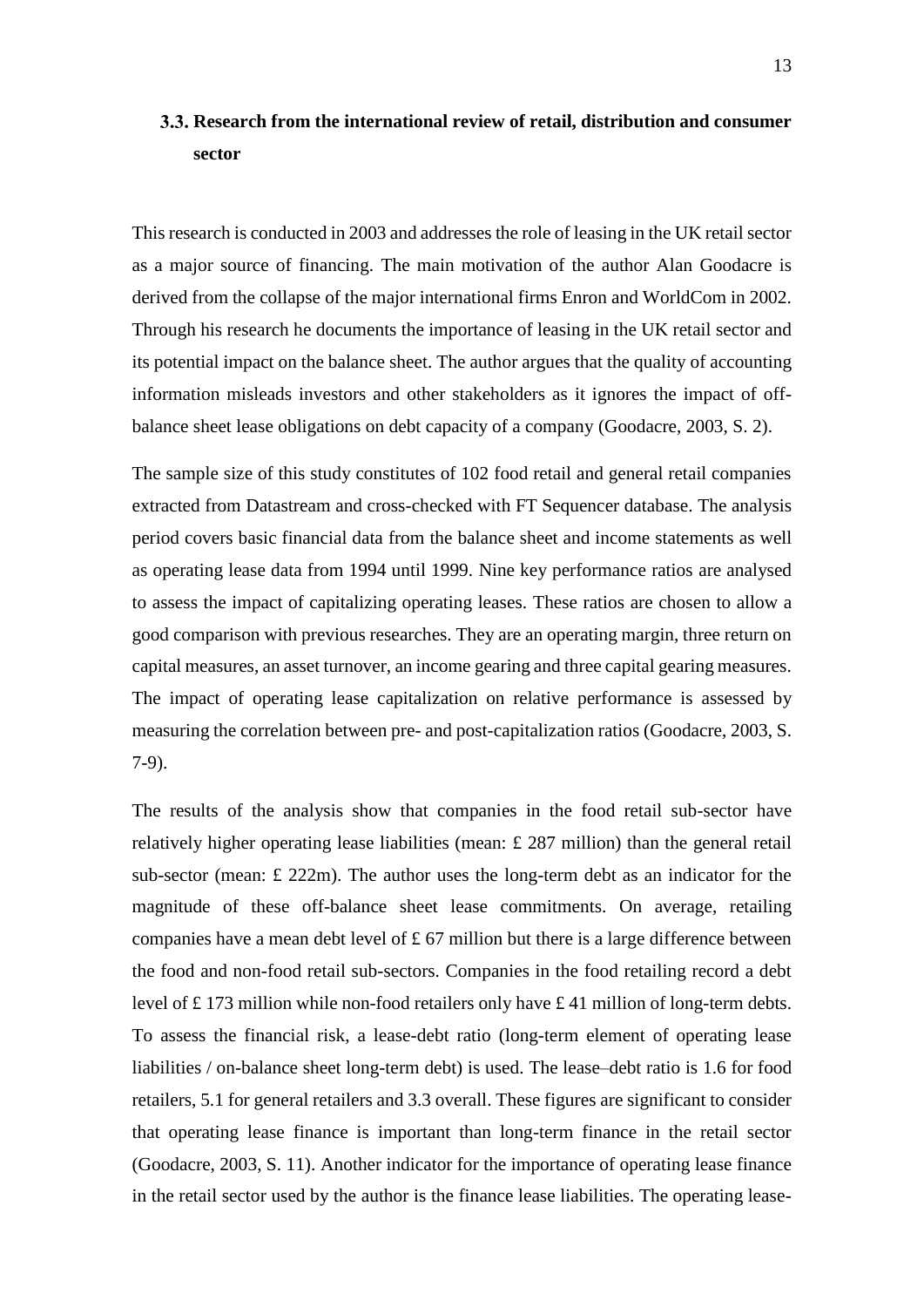to-finance lease rates (OLR) for this research are 27 for food retailers, 41 for other retailers and 37 for all. On average, the level of operating lease finance is approximately 37 times the level of finance leases.

On average, the value of operating leased assets is estimated at  $\pounds$  182 million. This represents a major proportion of the reported total assets of 16% for food retailers and 37% for other retails and 28% for overall retail sector. Based on these figures the author concludes that operating leased assets are also important in the retail sector in the same manner as their corresponding liabilities are. Therefore, their exclusion from the balance sheet is misleading for the performance measurements (Goodacre, 2003, S. 13).

On the income statement side, the positive effect on operating profit (EBIT) is  $+14\%$  for food retailers,  $+30\%$  for other retailers and  $+23\%$  for all on average. The impact on net profit (profit after tax) depends on the stage reached in the life of the underlying assets. The author assumes that the depreciation and interests are higher than OLR thus the net profit is lower in the first years of lease contracts. This situation is reversed in the late years of the lease contracts meaning net profit is higher as depreciation and interests become lower than OLR. The results of this study show a decrease in the net profit (mean) of approximately 4% for food retailers, 9% for non-food retailers and 7% for all retail sector (Goodacre, 2003, S. 13). The average impact on net profit seems to be negligible but the author states that the effect could be drastic for retailers relying a lot of operating lease.

Regarding the impact on performance ratios, all ratios are significantly different after capitalisation for the retail sector as a whole. Return on asset and asset turnover decreased while operating margin and the 3 leverage ratios increased. The significant change is on leverage ratios as the net debt to equity ratio increased from 17% to 157% after capitalisation. Return on equity increased while ROIC and interest cover decreased. The author concludes that capitalizing operating leases has a major impact on the performance measurements. He expresses it as follow:

"This could have important economic consequences in decision contexts where performance is judged against an absolute benchmark, such as loan covenant restrictions or executive compensation schemes… Gearing is grossly understated. Many retail firms have large long-term commitments to make operating lease rental payments and this will lead to more volatile profits, higher risk that will also be reflected in more volatile equity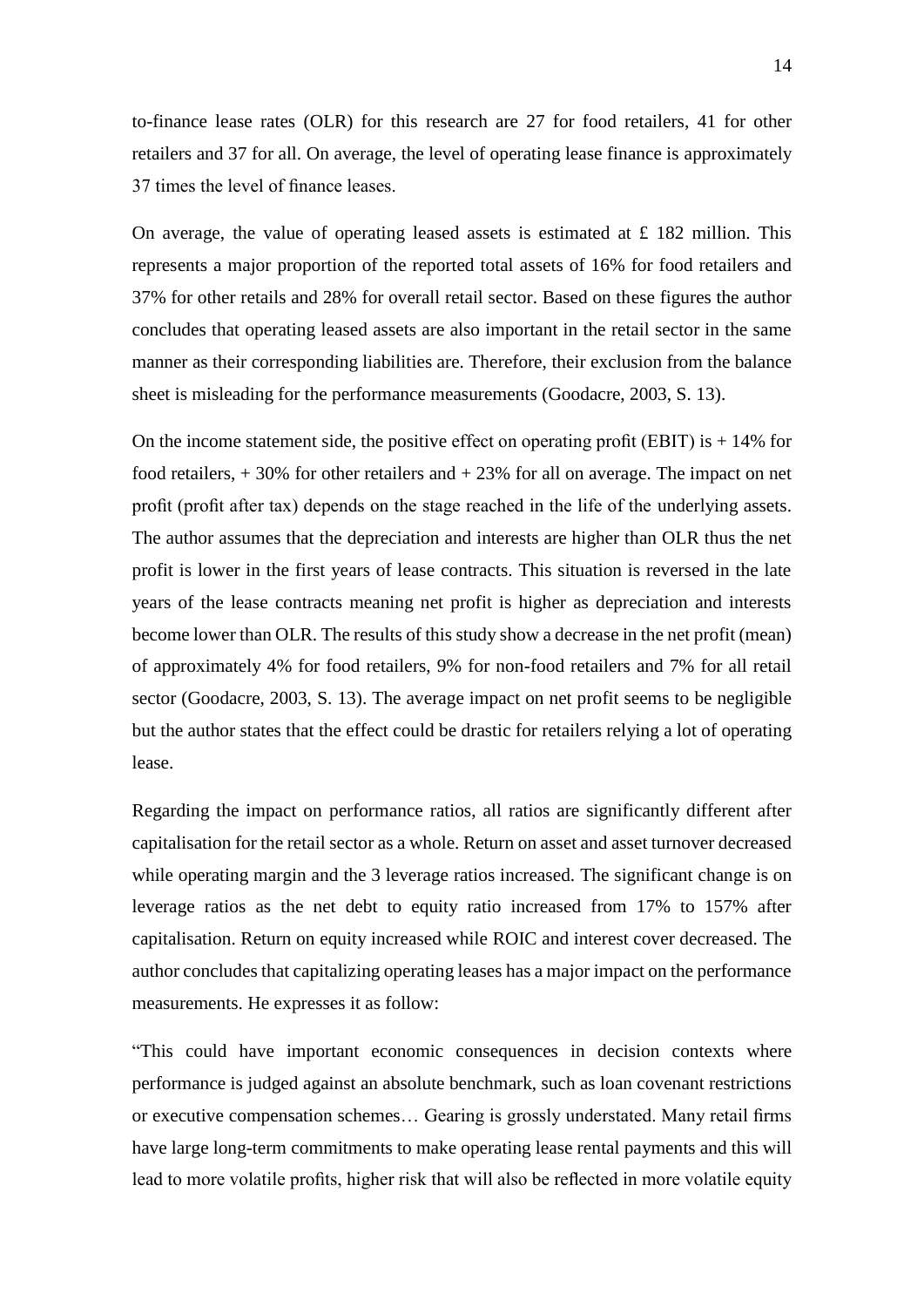returns… Thus, great care is needed in the assessment of company performance." (Goodacre, 2003, S. 15).

To assess the impact of operating lease capitalization on relative performance, both Spearman rant and Pearson correlation coefficients are used and similar results are obtained for food and non-food retail sub sectors. Moderate to high positive correlations are observed on 3 Return on assets and profit margin measures. Low positive correlations are observed on asset turnover and interest cover as well as gearing ratio (according to ILW<sup>1</sup> definition). Very low correlation on gearing (according to Ashton<sup>2</sup> definition) and net debt to equity ratio. Based on those results, the author considers that lease capitalisation influences the relative performance of all nine ratios and particularly on leverage ratios. He explains the low correlation through the level of operating lease ratio within the retail sector. Some companies have a higher operating lease ratio than others and therefore more "hidden gearing" and inflated Return on assets ratios (Goodacre, 2003, S. 16).

The author also addresses company manager's response to the capitalisation of operating lease issue by seeking shorter lease periods and greater flexibility. He undertakes a set of calculations based on assumptions to get a sense of impact on company performance. The results show similar patterns in the impact. The use of rolling lease contracts allows more flexibility however significant amounts of assets and liabilities will be reported and all performance ratios continue to be significantly impacted (Goodacre, 2003, S. 24).

<sup>1</sup> Imhoff, E.A., Lipe, R.C. and Wright, D.W. (1991) 'Operating leases: impact of constructive capitalization', Accounting Horizons, 5(1), March: 51–63.

<sup>2</sup> Ashton, R.K. (1985) 'Accounting for finance leases: a field test', Accounting and Business Research, 15, Summer: 233–8.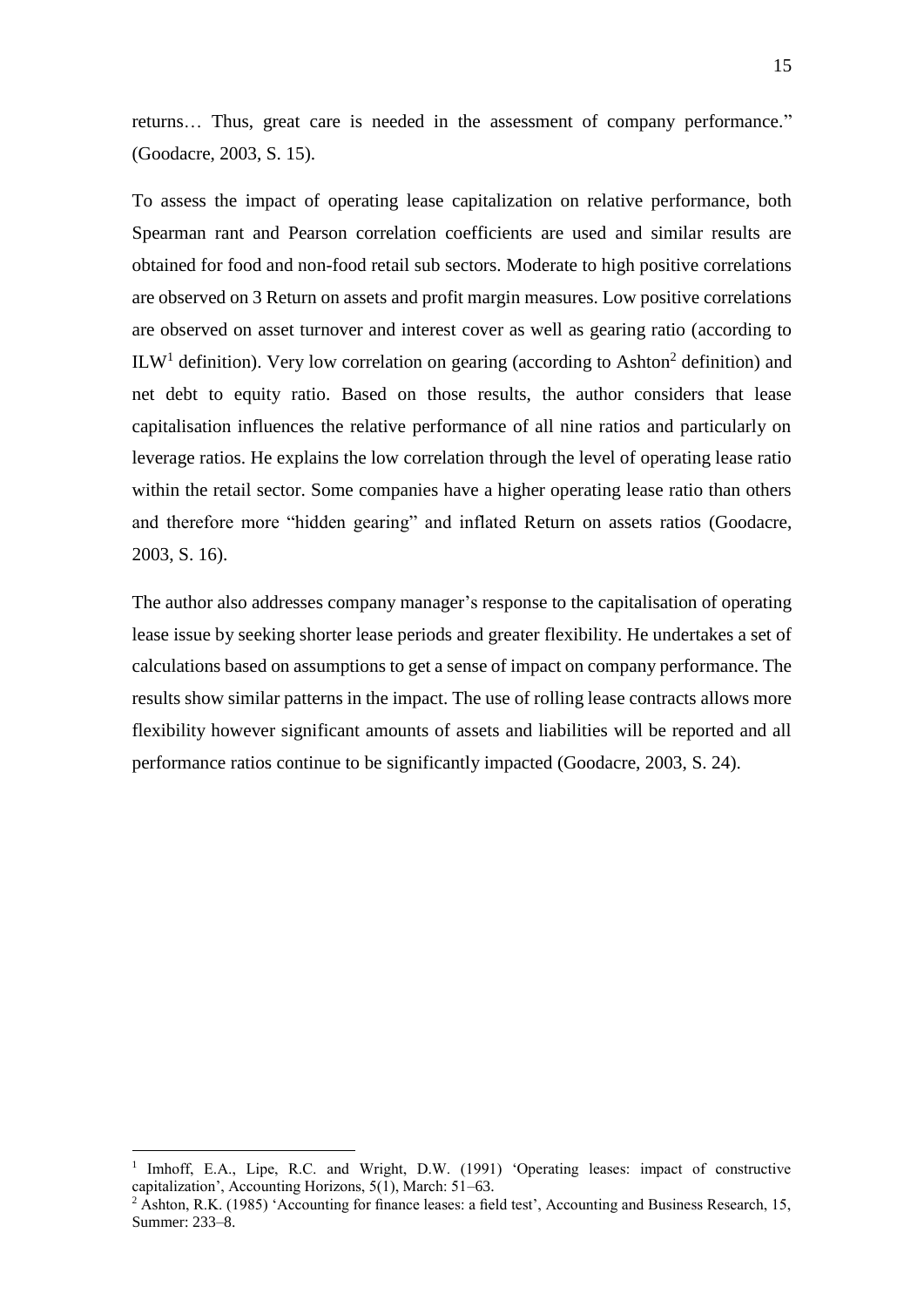#### <span id="page-23-0"></span>**Summary of past empirical studies**

The Findings from the first empirical research conducted on listed companies in the AEX (Sjuul Baltussen, 2014) can be summarised as follow:

- ❖ Retail companies are the most impacted by the IFRS 16 lease accounting change followed by industries such as industrials, consumer services and oil and gas.
- ❖ IFRS 16 lease accounting combined with Basel III regulations concerning riskweighted assets could be a source of challenge for companies that are short in their debt-to-equity ratios.
- ❖ IFRS 16 won't influence the actual decision to undertake the transaction but it might influence the transaction management process and the lease negotiation tactics to obtain the desired accounting treatment.
- ❖ CRE leaders will pay more attention to elements such as the discount rate, upfront payments, renewal options, distinguishing service components from lease components, incentives.
- ❖ IFRS 16 lease accounting influence on portfolio decision making processes will depend on whether the underlying asset is business critical or not. The financial accounting treatment is subordinate to business needs. For low value assets or back office locations, the decision-making process will be based on balancing between labour costs and tax benefits.
- ❖ IFRS 16 lease accounting won't change the position of the CRE departments within the company but it will serve as a catalyst for better communication between CRE executives and CEOs and CFOs. It is up to CRE executives to demonstrate their ability to support business growth through articulating the value add in financial language.

The Findings from the second empirical research conducted on listed companies in the Australian stock exchange (WeiXu, 2017) can be summarised as follow:

❖ Relatively insignificant changes on the balance sheet. Regarding the profit and loss agreement, the interest cover ratio decreased significantly compared to the positive impact of operational profit or EBIT.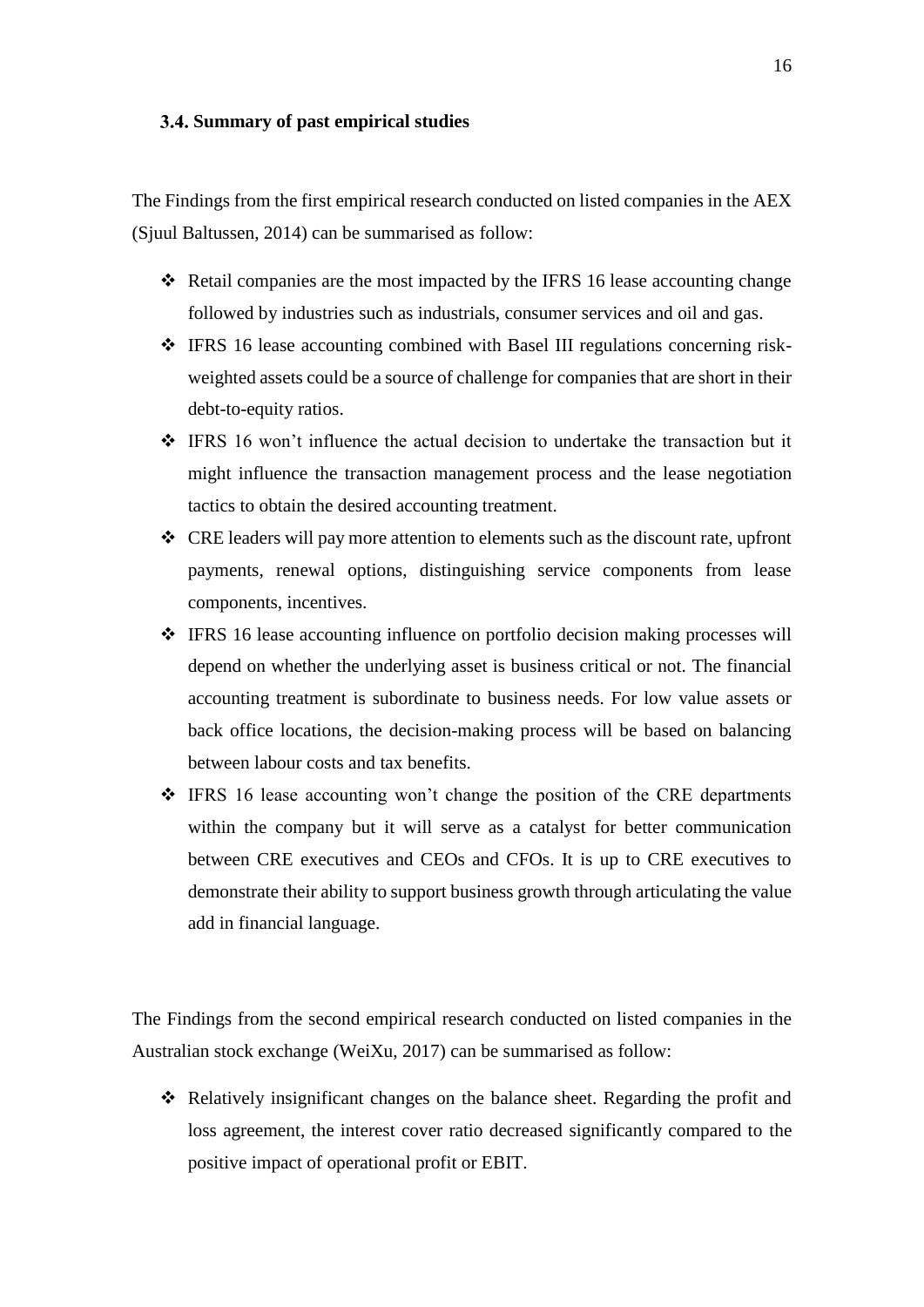- ❖ Significant changes on the key financial ratios, particularly on the debt-to-equity ratio  $(+41.87%)$  and the asset turnover  $(-9%)$ . With the exception of the return on equity ratio, the medians of all other financial ratios changed significantly at 99% statistically confidence level.
- ❖ The results of this empirical research are in line with the previous researches and support the first hypothesis. Therefore, it concludes that IFRS 16 provides extra information content and impacts the financial statements.
- ❖ The results of the residual income model and the return-earning model do not support the value relevance of IFRS 16. Therefore, the second hypothesis is rejected as capitalising operating leases didn't have a significant impact on the enterprise value. Nevertheless, there has been a significant impact on the equity book value.
- ❖ IFRS 16 enhances the information transparency by reducing the complexity of adjusting information from the financial statements without improving the quality of investment decisions.

The Findings from the third empirical research conducted on the retail sector in the UK (Goodacre, 2003) can be summarised as follow:

- ❖ The retail sector relies a lot on operating lease as a major source of finance. The off-balance sheet operating lease liability is much higher (3.3 times higher) than the level of on-balance sheet debt. Thus, operating lease liabilities are significantly more important than long-term debt.
- ❖ IFRS 16 enhances the information transparency by reducing the complexity of adjusting information from the financial statements without improving the quality of investment decisions.
- ❖ The use of finance lease on the other hand is negligible as they represent on average 1-to-37 times the level of operating leases. Operating leases related to real estate assets represent a major asset category reported in the balance sheet; 16% for food retails, 37% for non-food retail subsector and 28% for general retail sector.
- $\div$  The average estimated impact on operating profit is an increase of about 23% and a decrease in profit after tax of 7%. Capitalizing operating lease liabilities impact the majority of performance measurements, on gearing ratios in particular.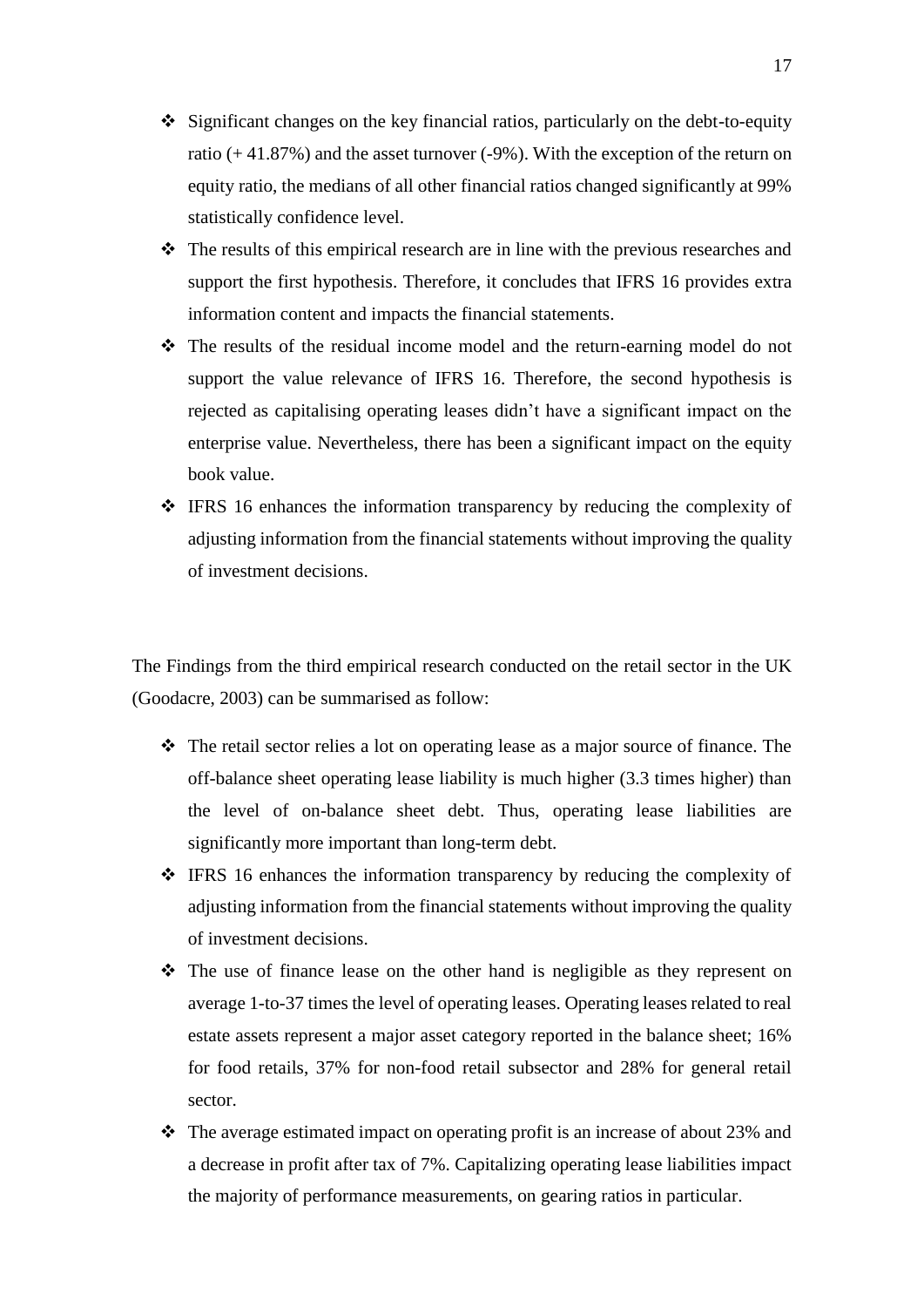- ❖ Important economic consequences could result when benchmarking performance measurements, such as loan covenant restrictions, investment decisions or executive compensation schemes.
- ❖ The ranking of companies changes markedly for asset turnover, interest cover and the three capital-based gearing ratios.
- ❖ The major implication of off-balance sheet operating lease liabilities is the misjudgement of financial risk.

Overall, the key features of these three empirical studies are summarised in Table 1. The impact of operating lease capitalisation does alter the financial statements and key performance ratios, particularly leverage factors. The retail sector is the most impacted sector as it relies a lot on leasing to 1) conduct business and 2) as a source of financing.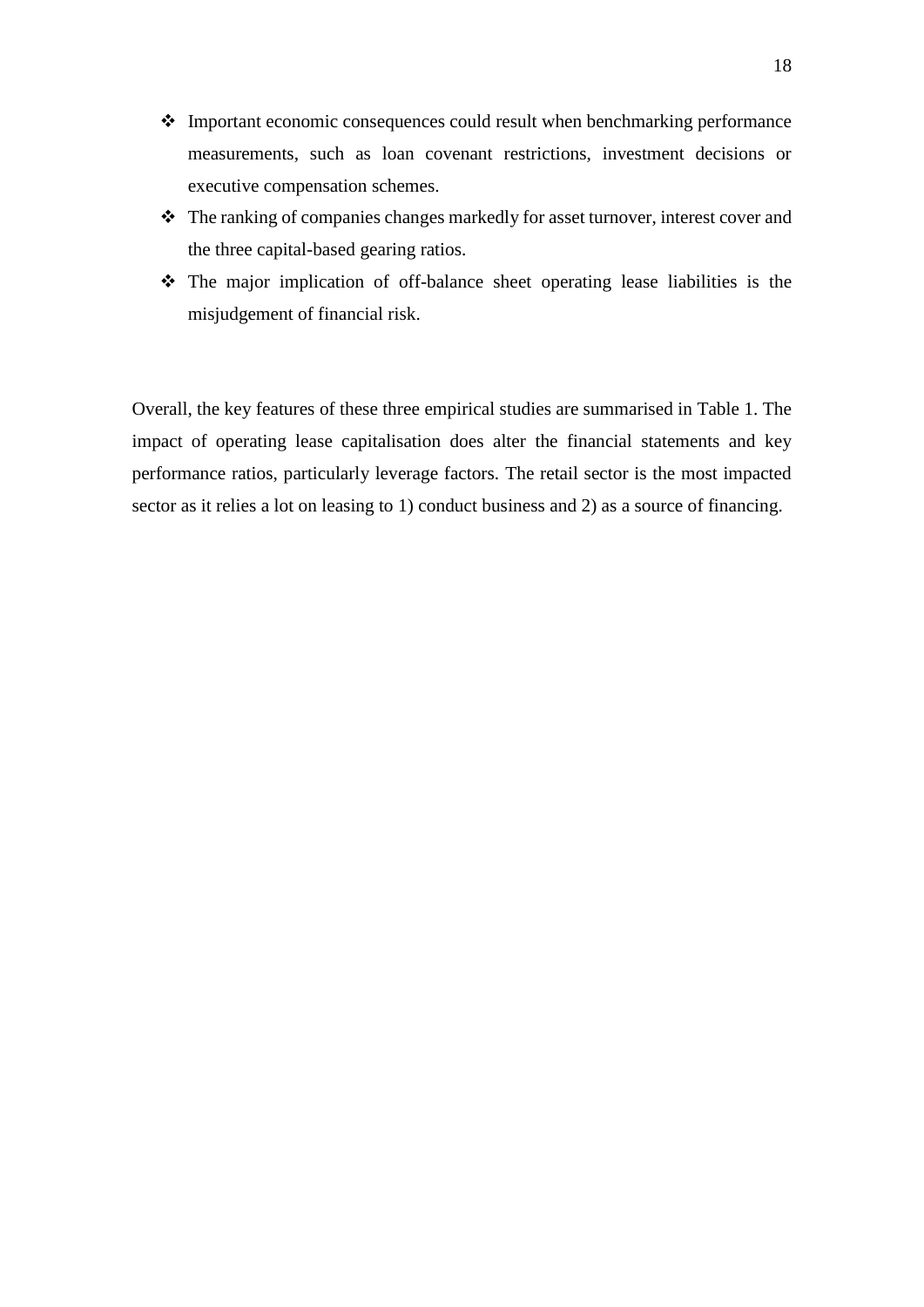| Conclusions            | Joroff model (strategic management level<br>The company's sensitivity to financial<br>· The size of company's operating lease<br>statements presentation, due to its CRE<br>• The position of the company on the<br>portfolio relative to its balance sheet.<br>The impact depends on:<br>of CRE assets).<br>strategy.                                                                                                                                                                                                                              | · H1 is supported: IFRS 16 provides extra<br>· H2 is rejected: IFRS 16 doesn't impact<br>information content and impacts the<br>financial statements.<br>the enterprise value.                                                                                                                    | important source of financing in the retail<br>of finance and a way to conduct business.<br>IFRS 16 impact is drastic on retailers that<br>rely more on operating lease as a source<br>· The use of rolling lease contracts offer<br>· Off-balance lease liabilities are an<br>some flexibility without improving<br>• IFRS 16 impacts the majority of<br>financial performance ratios.<br>on gearing ratios.<br>sector.                                                                                                                                                                                                      |
|------------------------|-----------------------------------------------------------------------------------------------------------------------------------------------------------------------------------------------------------------------------------------------------------------------------------------------------------------------------------------------------------------------------------------------------------------------------------------------------------------------------------------------------------------------------------------------------|---------------------------------------------------------------------------------------------------------------------------------------------------------------------------------------------------------------------------------------------------------------------------------------------------|-------------------------------------------------------------------------------------------------------------------------------------------------------------------------------------------------------------------------------------------------------------------------------------------------------------------------------------------------------------------------------------------------------------------------------------------------------------------------------------------------------------------------------------------------------------------------------------------------------------------------------|
| Findings               | underlying asset is business critical or not.<br>· Retail companies are the most impacted<br>• IFRS 16 impact in addition to Basel III<br>changing but better interaction with the<br>capital requirements constitute real<br>followed by industrials, consumer<br>· The position of CRE divisions is<br>excutive management is expected.<br>• The impact on CRE operational<br>decisions depend on whether the<br>• Leverage is the most impacted<br>challenges for low performing<br>services and oil $\&$ gas.<br>performance KPI.<br>companies. | performance ratios: (+41.87%) on debt-<br>to-equity and (-9%) on asset turnover.<br>transparency without improvement of<br>· Insignificant impact on the balance<br>sheet. Significant impact on key<br>· Enhancement of information<br>investment decisions.                                     | represents 16% of total assets reported for performance measurements, particuarly<br>retailers, 37% for non-food and 28% for<br>retailers, 5.1 for general retailers and 3.3<br>· Off-balance leased assets in proportion<br>• The net debt-to-equity ratio increased<br>· Operating lease-to-finance lease ratio<br>from 17% to 157% after capitalisation.<br>of total assets represent 16% for food<br>(OLR) is 27 for food retailers, 41 for<br>· The lease-debt ratio is 1.6 for food<br>· The value of operating lease assets<br>other retailers and 37 for overall.<br>overall retail sector.<br>retailers.<br>over all |
| Features examined      | • The vision of CRE executives on IFRS<br>transaction & portfolio management and<br>· The position of CRE divisions in the<br>Joroff model based on questionnaires.<br>others based on structured interviews.<br>balance sheet, income statements and<br>16 implications on data management,<br>constructive capitalization method of<br>• The potential impact of IFRS 16 on<br>performance KPIs based on the<br>Imhoff et al. (1991).                                                                                                             | • H2 tests the impact on value relevance<br>model of the constructive capitalization<br>performance KPIs based an improved<br>balance sheet, income statements and<br>• The potential impact of IFRS 16 on<br>• H1 tests the impact on financial<br>method of Imhoff et al. (1991).<br>positions. | return on capital measures, asset turnover, food retailers and 37% for non food<br>performance ratios: operating margin, 3<br>income gearing and 3 capital gearing<br>102 food and non-• IFRS 16 impact is tested on 9<br>measures                                                                                                                                                                                                                                                                                                                                                                                            |
| Sample Size            | companies on the<br>23 dutch listed<br><b>AEX</b>                                                                                                                                                                                                                                                                                                                                                                                                                                                                                                   | companies in the<br><b>S&amp;P/ASX200</b><br>165 listed                                                                                                                                                                                                                                           | companies<br>food retail                                                                                                                                                                                                                                                                                                                                                                                                                                                                                                                                                                                                      |
| Country                | The Netherlands                                                                                                                                                                                                                                                                                                                                                                                                                                                                                                                                     | Australia                                                                                                                                                                                                                                                                                         | ÜК                                                                                                                                                                                                                                                                                                                                                                                                                                                                                                                                                                                                                            |
| <b>Empirical Study</b> | Meulenbroek, B. van<br>Sjuul Baltussen, T.<br>Schelle, R. Appel-<br>Hesselink, L. van<br>Leersum, (2014)<br>Egmond, M.                                                                                                                                                                                                                                                                                                                                                                                                                              | Seng Cheong, (2017)<br>Davidson, Chee<br>Wei Xu, R. A.                                                                                                                                                                                                                                            | Alan Goodacre,<br>(2003)                                                                                                                                                                                                                                                                                                                                                                                                                                                                                                                                                                                                      |

<span id="page-26-0"></span>Table I: Summary of empirical studies relative to the impact of operating lease capitalisation, IFRS 16, on performance measurements and CRE decisions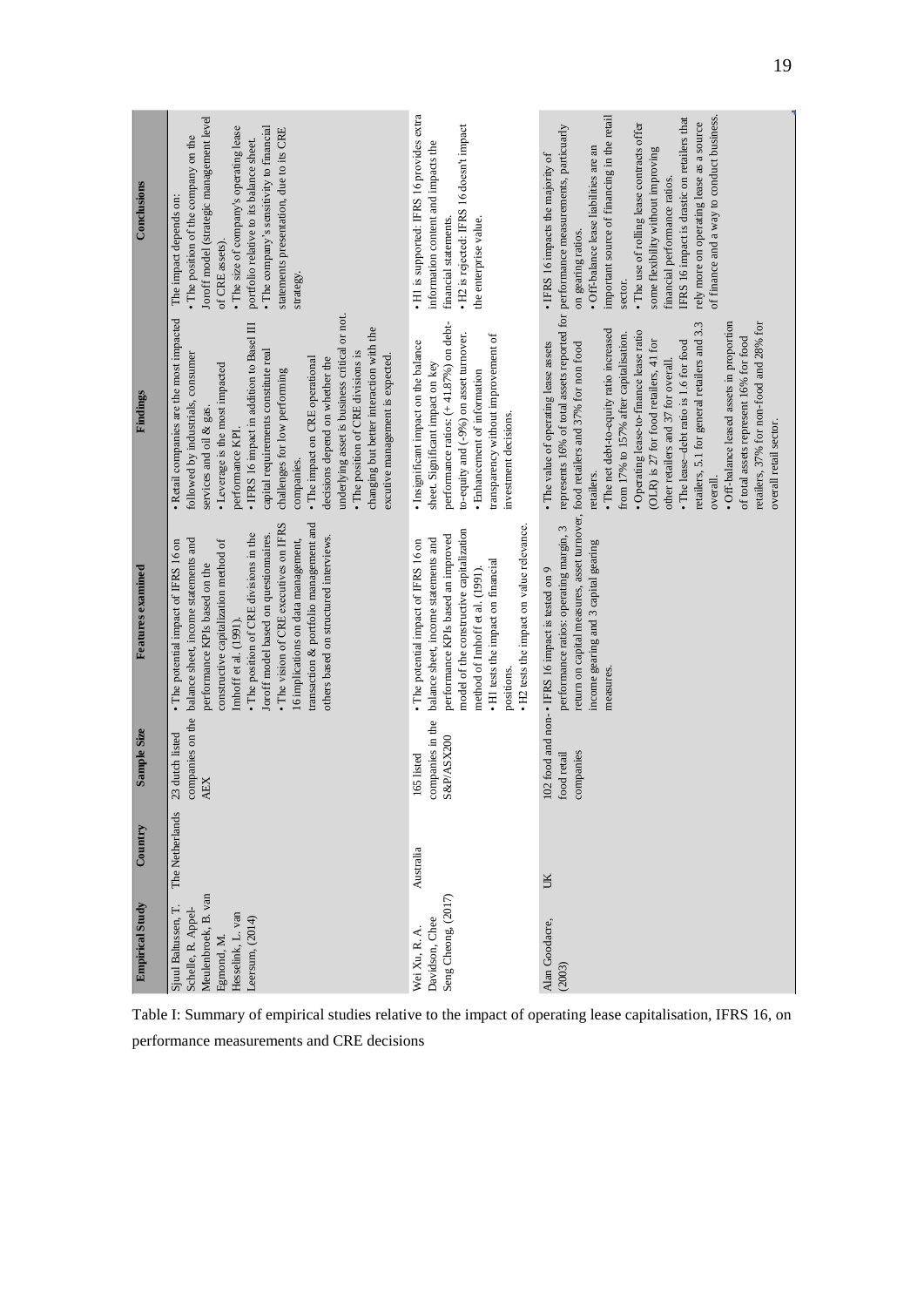#### <span id="page-27-0"></span>**4. Empirical study**

#### <span id="page-27-1"></span>**Methodology**

This research adopts the methodology used by (Sjuul Baltussen, 2014, S. 9-10) for two main reasons. On the hand it is the single research I found that links the financial accounting impact of IFRS 16 to corporate real estate strategies and the resulting CRE operational decisions. On the other hand, the sampling frame used (Amsterdam Exchange Index -AEX- listed companies) can be applied on listed companies on the Swiss Stock Exchange - SIX - which allows good comparison among countries and across industry sectors. So far, no historical analysis of the IFRS 16 impact on the SIX listed companies has been found.

The analysis of the data takes several steps. First, a sample selection and an industry group classification based on NOGA Codes is used as the basis of the analysis. In a second step, the estimated "Right of Use" (RoU) assets and the corresponding liabilities are analysed to demonstrate the magnitude of the IFRS 16 impact on the return on capital employed (ROIC) and gearing (debt-to-equity ratio). This research is focusing only on those two KPIs as they are the best indicators for value creation according to EVA concept. The theoretical model of (Imhoff, 1991) has been the basis of several studies in the past and so does this empirical research. (Imhoff, 1991, S. 2-3) method is a good measure of the changes in balance sheet, income statement and key performance indicators (KPIs). The accuracy of the information extracted from the notes of the financial reports has some limitations as no segregation is possible for real estate lease commitments only. Therefore, the analysis of the financial impact of IFRS 16 doesn't provide a precise picture on the alignment of CRE transaction and leasing decisions to company business strategies.

The third step of this research is conducted in the form of non-structured interviews with two CRE leaders of companies belonging to the sample. Due to confidentiality issues, no formal interviews have been possible to go through, however CRE executives have provided comments on how IFRS 16 might change some daily transaction and leasing management practices.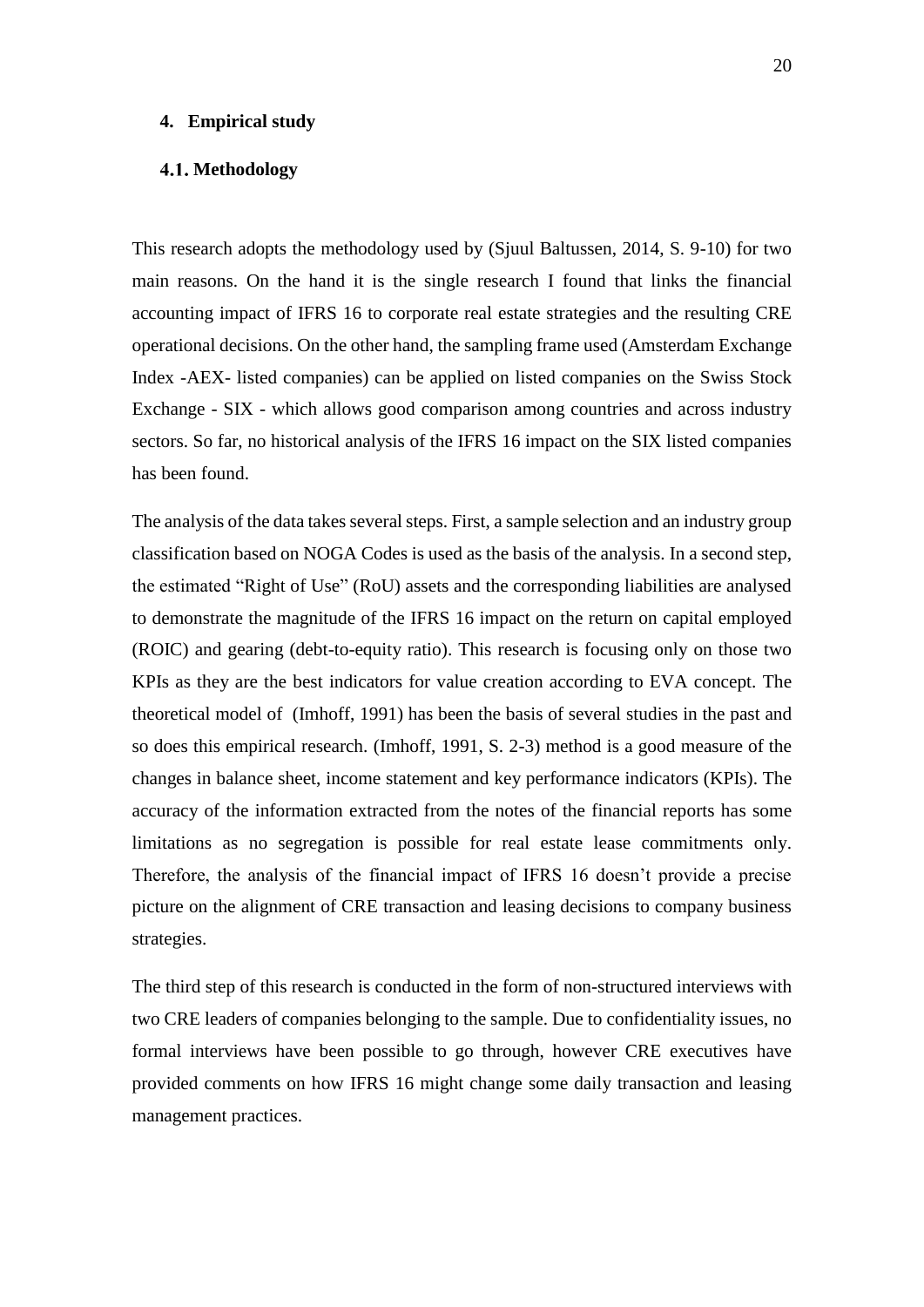#### <span id="page-28-0"></span>**Sample selection and data collection**

119 companies are listed in the Swiss stock exchange SIX and are the basis of this analysis. Companies that doesn't disclose the category of the underlying assets of their operating lease commitments are excluded from the sample selection. Further companies that clearly use operating leases for assets other than real estate are also excluded. The final sample consists of 98 listed companies.

The financial year of 2018 is selected as the basis of this analysis. It is the first-year during which listed companies publish their estimates for the volume of "Right-of-Use" (RoU) assets and the corresponding liabilities to be recognized in the balance sheet per the 1<sup>st</sup> of January 2019. Sample selection and industry breakdown of the sample are presented in Tables II and III below.

| <b>Sampe Selection</b>                                                               | <b>Total</b> |
|--------------------------------------------------------------------------------------|--------------|
| <b>Initial Sample</b>                                                                | 119          |
| less: companies without access to financial reports                                  | 5            |
| less: companies without specifying the nature of operating lease underlying assets   | 11           |
| less: companies with operating lease commitments from other assets than real estate  | 5            |
| Final Sample: Companies with RE assets as main underlying asset of lease commitments | 98           |

<span id="page-28-1"></span>Table II: Sample Selection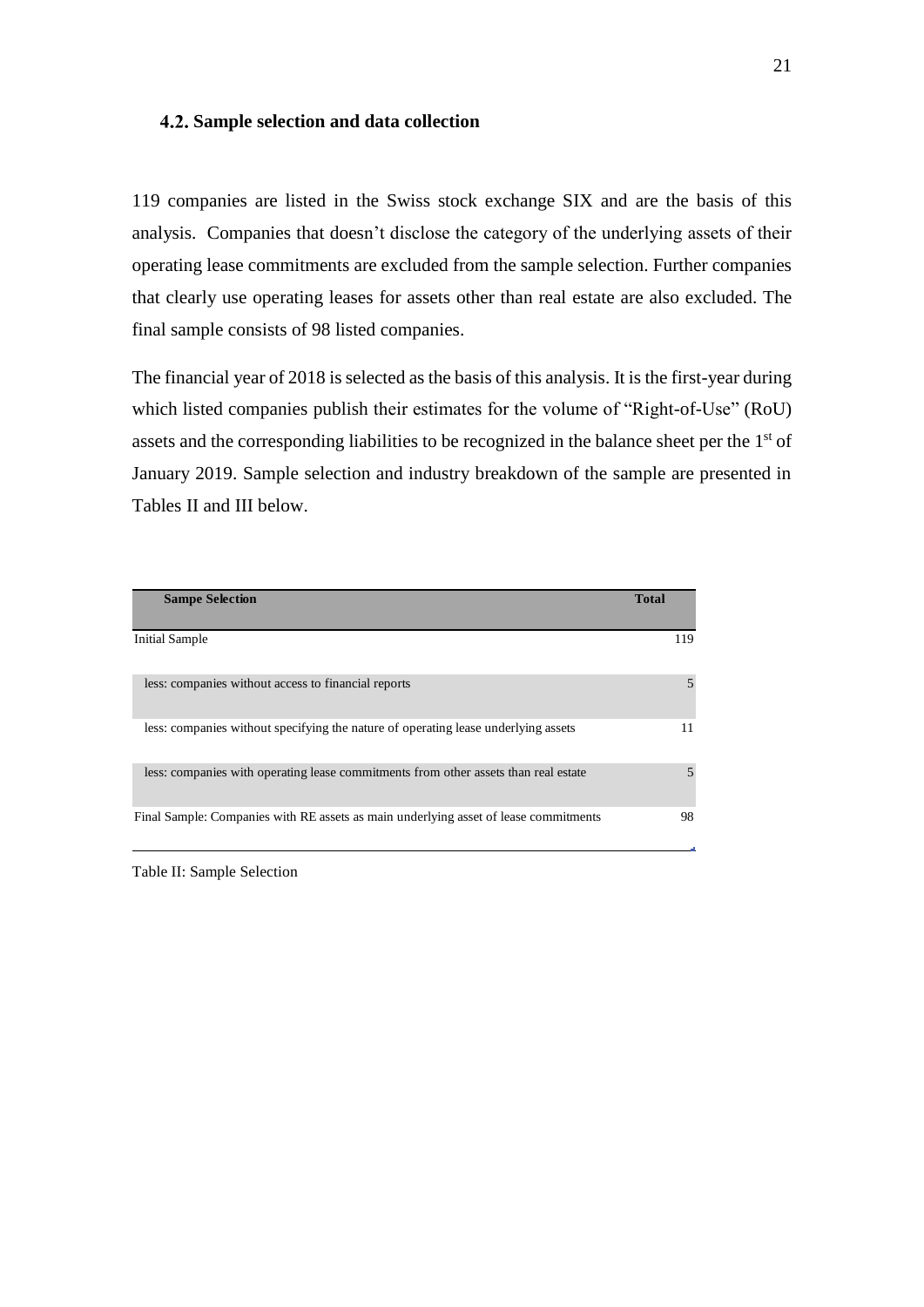| <b>Industry Sector acc. to</b><br><b>NOGA Classification</b>       | <b>Definition of NOGA Classification</b>                                                                                                                                                                                                                                                                                                                                                                                                                                                                                                                                               | # of<br><b>Companies</b> |
|--------------------------------------------------------------------|----------------------------------------------------------------------------------------------------------------------------------------------------------------------------------------------------------------------------------------------------------------------------------------------------------------------------------------------------------------------------------------------------------------------------------------------------------------------------------------------------------------------------------------------------------------------------------------|--------------------------|
| C. Manufacturing                                                   | The physical or chemical transformation of materials, substances, or components into new<br>products. As a general rule, manufacturing involves the transformation, substantial<br>alteration or reconstruction of raw materials, or products of other manufacturing activities,<br>into new products.<br>Ex: Roche, NIBE Industrier, VW, Danone, Lonza, KTM Industries                                                                                                                                                                                                                | 56                       |
| K. Financial and<br>Insurance activities                           | Banking, insurance, reinsurance and pension funding activities, as well as activities to<br>support financial services. It also includes activities of holding assets, such as activities of<br>holding companies and the activities of trusts, funds and similar financial entities.<br>Ex: Partners Group, Scor, Swiss Life, UBS, Zürich Versicherung                                                                                                                                                                                                                                | 21                       |
| <b>J.</b> Information and<br>Telecommunication                     | The production and the distribution of information or cultural products. The provision of<br>the means to transmit or distribute these products, as well as data or communications, IT<br>activities and the processing of data and other information service activities. The main<br>activities include publishing, software publishing, motion picture and sound recording<br>activities, radio and TV broadcasting, programming and telecommunications activities,<br>information technology activities and other information service activities.<br>Ex: Swisscom, Tamedia, Temenos | 8                        |
| F. Construction                                                    | It includes general construction and specialised construction activities for buildings and<br>civil engineering works. It covers new work, repair, additions and alterations, the erection<br>of prefabricated buildings or structures on the site as well as construction of a temporary<br>nature.<br>Ex: Arbonia, Implenia                                                                                                                                                                                                                                                          | 3                        |
| H. Transportation and<br>Storage                                   | This section includes the provision of passenger or freight transport, by rail, pipeline, road,<br>water or air. It includes also associated activities such as terminal and parking facilities,<br>cargo handling, storage, etc. Renting of transport equipment with driver or operator, postal<br>and courier activities are also part of this section.<br>Ex: Kühne + Nagel, Panalpina Welttransport                                                                                                                                                                                | 3                        |
| G. Wholesale and Retail<br>Trade                                   | Wholesaling and retailing activities as the final steps in the distribution of merchandise. It<br>includes the trade without transformation, of any type of goods, and rendering services<br>incidental to the sale of merchandise. Usually includes activities such as sorting, grading<br>and assembling of goods, mixing (blending) of goods, bottling, packing, breaking bulk and<br>repacking for distribution in smaller lots, storage.<br>Ex: Dufry, Zur Rose Group                                                                                                             | 2                        |
| <b>B.</b> Mining and Quarrying                                     | The extraction of minerals occurring naturally as solids (coal and ores), liquids (petroleum)<br>or gases (natural gas). Extraction is usually done through underground or surface mining,<br>well operation, seabed mining, etc.<br>Ex: Anglo-American Plc.                                                                                                                                                                                                                                                                                                                           | 1                        |
| Q. Human Health and<br><b>Social Work Activities</b>               | The provision of a wide range of activities, starting from health care provided by trained<br>medical professionals in hospitals and other facilities, over residential care activities that<br>still involve a degree of health care activities to social work activities without any<br>involvement of health care professionals.<br>Ex: SHL Telemedicine Ltd                                                                                                                                                                                                                        | $\mathbf{1}$             |
| Recreation                                                         | <b>R.</b> Art, Entertainment and The provision of a wide range of activities to meet varied cultural, entertainment and<br>recreational interests of the general public, including live performances, operation of<br>museum sites, gambling, sports and recreation activities.<br>Ex: Highlight Event and Entertainment AG                                                                                                                                                                                                                                                            | 1                        |
| N. Administrative and<br>Support Service Activities Ex: Lastminute | It included a variety of activities that support general business operations.                                                                                                                                                                                                                                                                                                                                                                                                                                                                                                          | $\mathbf{1}$             |
| M. Professional,<br>Scientific and Technical<br>Activities         | It includes specialised professional, scientific and technical activities. These activities<br>require a high degree of training, and make specialised knowledge and skills available to<br>users.<br>Ex: SGS                                                                                                                                                                                                                                                                                                                                                                          | 1                        |

<span id="page-29-0"></span>Table III: Industry groups according to NOGA Classification<sup>3</sup>

The annual reports of 2018 are the source of the data collected and analysed in this research. The following data is collected from the consolidated balance Sheet:

<sup>&</sup>lt;sup>3</sup> NOGA Classification, <https://www.kubb-tool.bfs.admin.ch/en>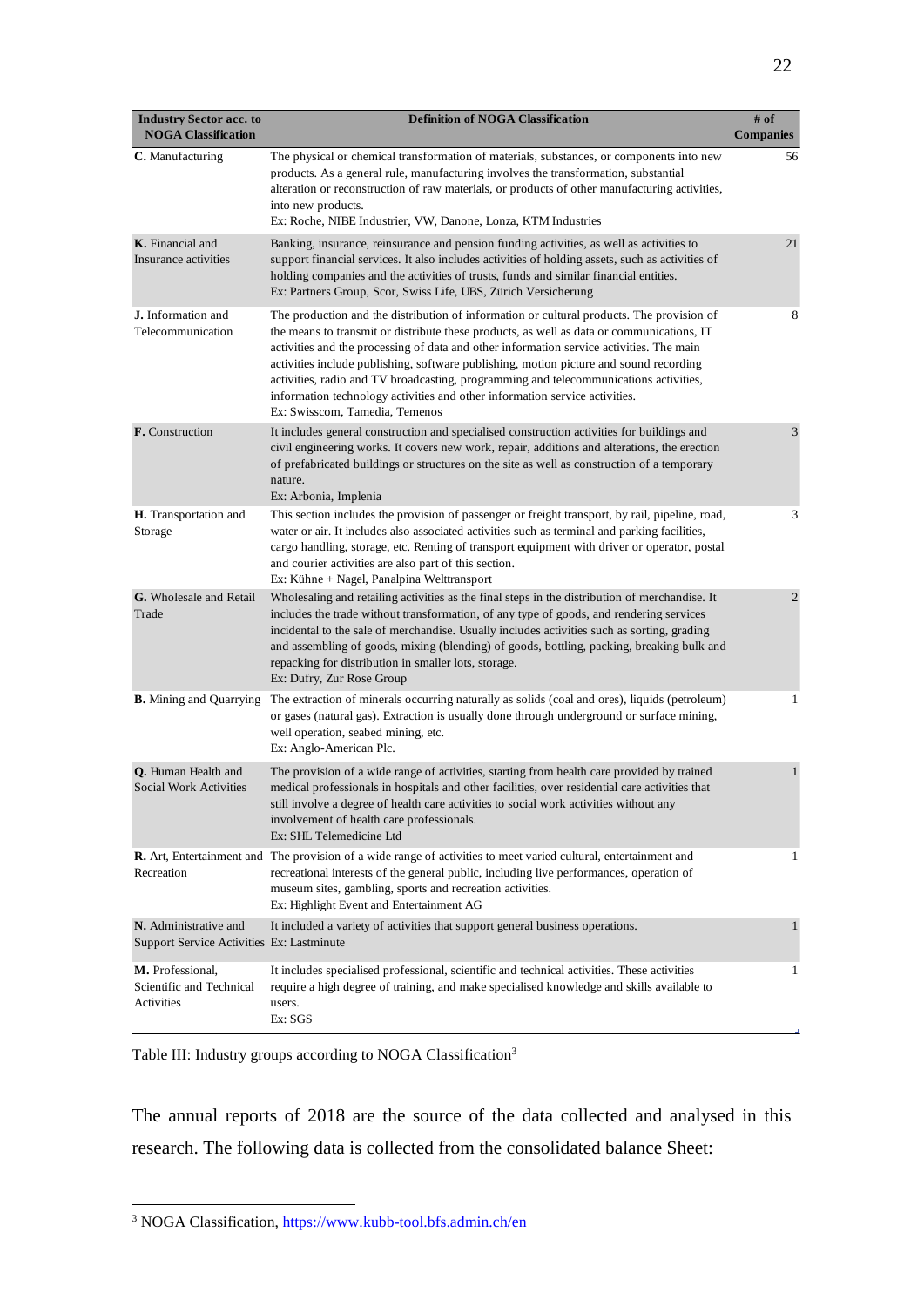- ❖ *On the asset side:* Cash, current assets, fixed assets, intangible assets as well as total assets. The "RoU" assets are part of fixed assets category.
- ❖ *On the liabilities side:* current liabilities and non-current liabilities which correspond to short-term liabilities and long-term liabilities. Lease commitments are part of the long-term or non-current liabilities
- ❖ *On the equity side:* shareholder's equity. This research adjusts the equities in the balance sheet to reflect the controlled shareholder's equity only. Non-controlled equity interests are excluded as the purpose of this study is to analyse the performance of the controlled business only.

Data collected from the consolidated income statements are EBIT and Taxes. The RoU assets and the corresponding lease liabilities are collected from the notes disclosed relative to the present value of lease commitments to be recognized in 2019.

Two ratios are chosen to analyse the impact of IFRS 16 on the financial strength and operational performance of a company or an industry group. These ratios have been widely used in the previous studies including other ratios. This research limits the analysis to the ROIC and gearing ratio as they are best indicators of the general profitability of the company given certain risk associated with the capital structure. Furthermore, they are the main factors that influence shareholder's value creation according to EVA concept. ROIC and gearing ratios are defined in table IV below:

<span id="page-30-0"></span>

| <b>Financial Measures</b>                           | Formula                                                                                                            |
|-----------------------------------------------------|--------------------------------------------------------------------------------------------------------------------|
| <b>Invested Capital</b>                             | Equal to Fixed Assets $+$ Intangible Assets $+$ Current<br>Assets - Current Liabilities - Cash                     |
| (EBIT)                                              | Earning Before Interests And Taxes Equal to Operating Income - Operating Expenses -<br>Depreciation & Amortisation |
| Net Operating Profit After Taxes<br>(NOPAT)         | Equal to EBIT - Taxes                                                                                              |
|                                                     | Return on Invested Capital (ROIC) Equal to (NOPAT / Invested Capital) x 100                                        |
| Gearing Ratio                                       | Equal to (Total Liabilities / Total Shareholder's Equity)<br>x 100                                                 |
| Table IV: Financial Ratios; Definition and Formulas |                                                                                                                    |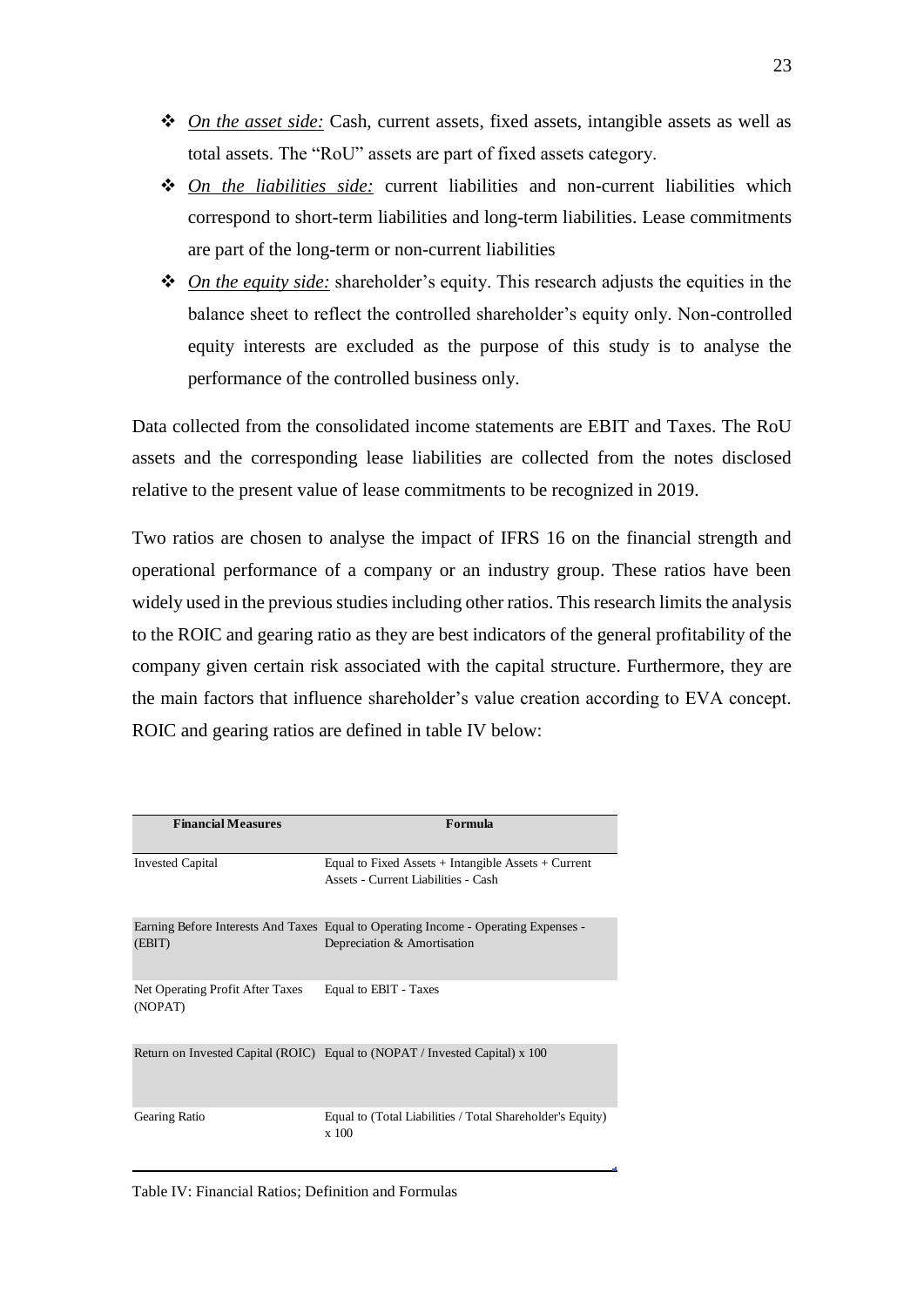To benchmark the industry sectors of the SIX index it makes more sense to build industry clusters. Hence, the final sample of 98 companies is divided into 3 industry clusters given the size of each industry group. Group I represent the manufacturing sector with 56 companies. Group II represent the financial and insurance sector with 21 companies. Group III represent the remaining industry sectors with 21 companies.

To analyse the magnitude of the IFRS 16 impact on the balance sheet, the recognized RoU is expressed in terms of total assets and liabilities for each industry group. The mean and the median of the calculated ROIC and gearing ratio are compared before and after the recognition for all 3 groups.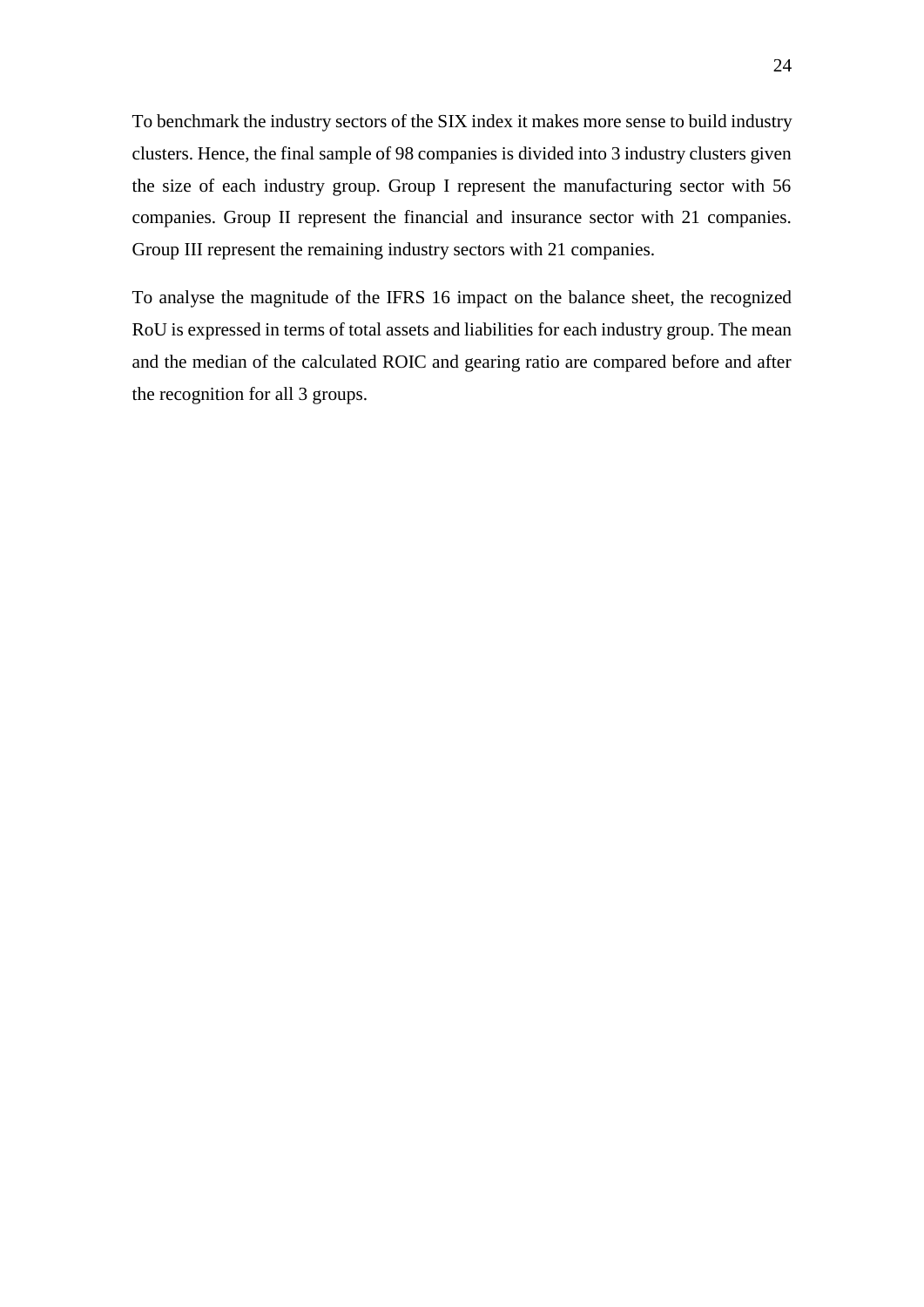#### <span id="page-32-0"></span>**5. Analysis and results**

<span id="page-32-1"></span>**Testing the impact of capitalising operating lease commitments, IFRS 16, on financial statements and performance measurements**

#### <span id="page-32-2"></span>**5.1.1 Effects on the balance sheet**

The diagram IV below represents the relationship between the present value of future lease commitments and the portion of it recognized in the balance sheet starting from the financial year of 2019. The total future lease commitments for companies listed in the SIX index, per the end of 2018, is CHF 52.68 billion and 87.89% of it is capitalized. This is in line with the estimates of IFRS Foundation (IFRS Foundation, 2016, S. 15) and the commercial real estate service provider (Cushman & Wakefield, 2016, S. 3) which state mention figures around 85%.



<span id="page-32-3"></span>Figure IV: The portion of total lease commitments recognized per 2019

Capitalizing operating lease commitments doesn't impact significantly the structure of the balance sheet. The present value of capitalized future lease commitments for all industry groups combined represents 1.10% of total assets and 1.30% of total liabilities. This is significantly lower than the findings of the previous research who record changes up to 9%. The changes in total assets and total liabilities for companies listed in AEX are 7% (Sjuul Baltussen, 2014, S. 11). While the changes in companies listed in the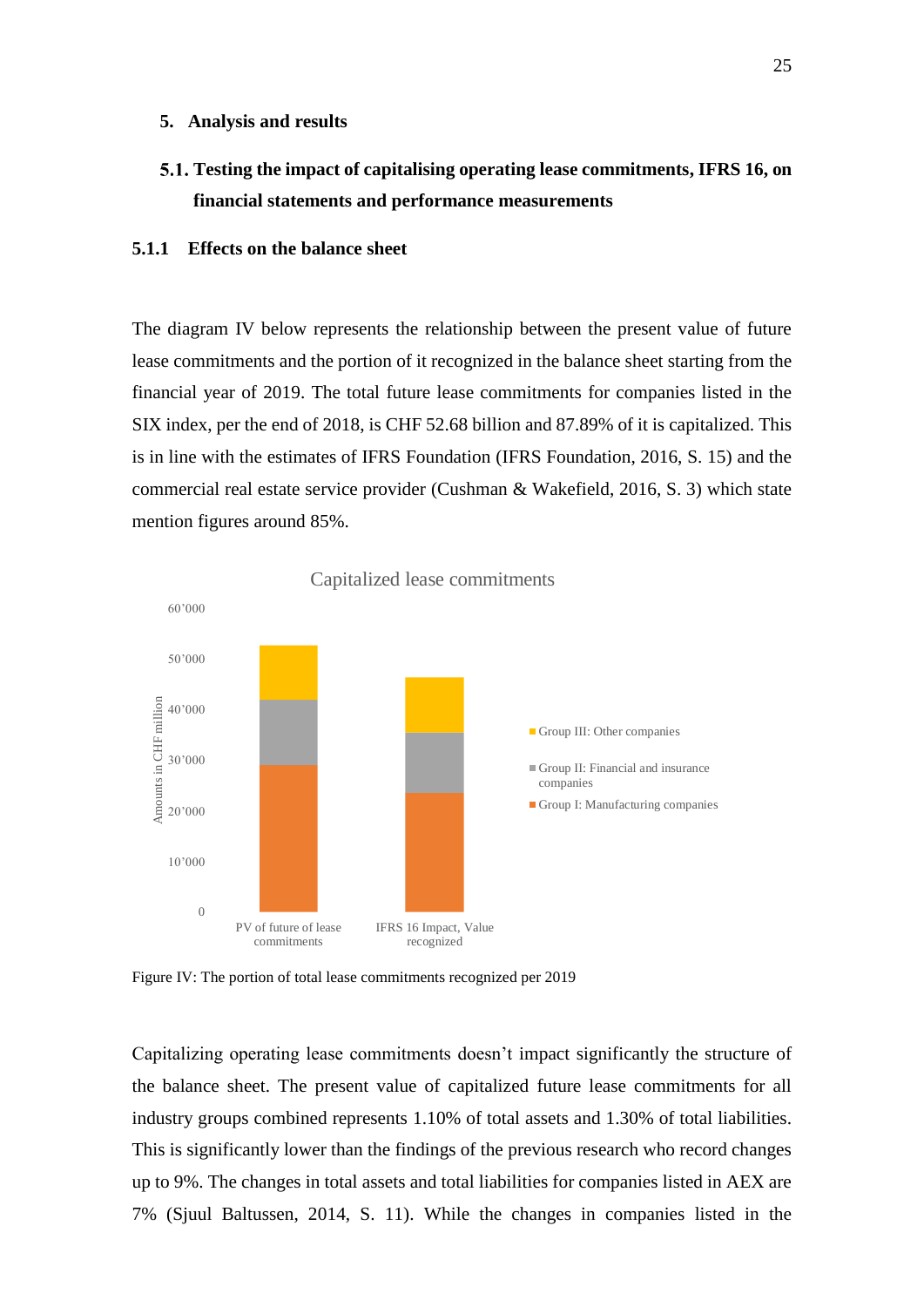Australian stock exchange are 4.20% on total assets and 8.82% on total liabilities (WeiXu, 2017, S. 11-12). Part of this difference can be explained by the fact that previous figures were just estimates while the 2018 figures used in this empirical research are based on accurate data. Another explanation can be linked to the figures related to the industry group II. Nearly all previous studies, including (WeiXu, 2017, S. 6) exclude companies in this sector because of the nature of their operations and the financial regulations. The diagram V below illustrates the balance sheet impact of capitalizing future lease commitments by companies the figures of pre and post recognition:

 $\sqrt{p_{\rm re}}$ Post  $\Omega$ 500'000 1'000'000  $\frac{1}{2}$  1'500'000  $\frac{10}{7}$  2'000'000 2'500'000  $\Xi$  3'000'000 3'500'000 4'000'000 4'500'000 5'000'000 Total Fixed Assets Total Assets Long-term Debt Total Liabilities AMOUNTS IN CHARGES Total Assets Long-term Debt Total Liabilities

IFRS 16 IMPACT ON THE BALANCE SHEET STRUCTURE

<span id="page-33-0"></span>Figure V: IFRS 16 Impact on the balance sheet structure of the whole sample

The business structure of companies in the financial sector is based on investing consumers money in all types of assets to generate more return. In today's economic circumstances where the interest rates are negative, financial companies are struggling with their investment strategies. They lack investment opportunities and as a result their cash balance starts to increase. In other words, financial companies are left with uninvested capital that is losing value over time. Per the closing of the financial year 2018, financial companies record around CHF 170 billion of uninvested capital. The total cash balance of financial companies in the SIX index is around CHF 200 billion. Compared to the cash balance of manufacturing companies it represents 2.6 times (CHF 76.67 billion) and 15.17 times the cash balance of companies in other sectors (CHF 13.18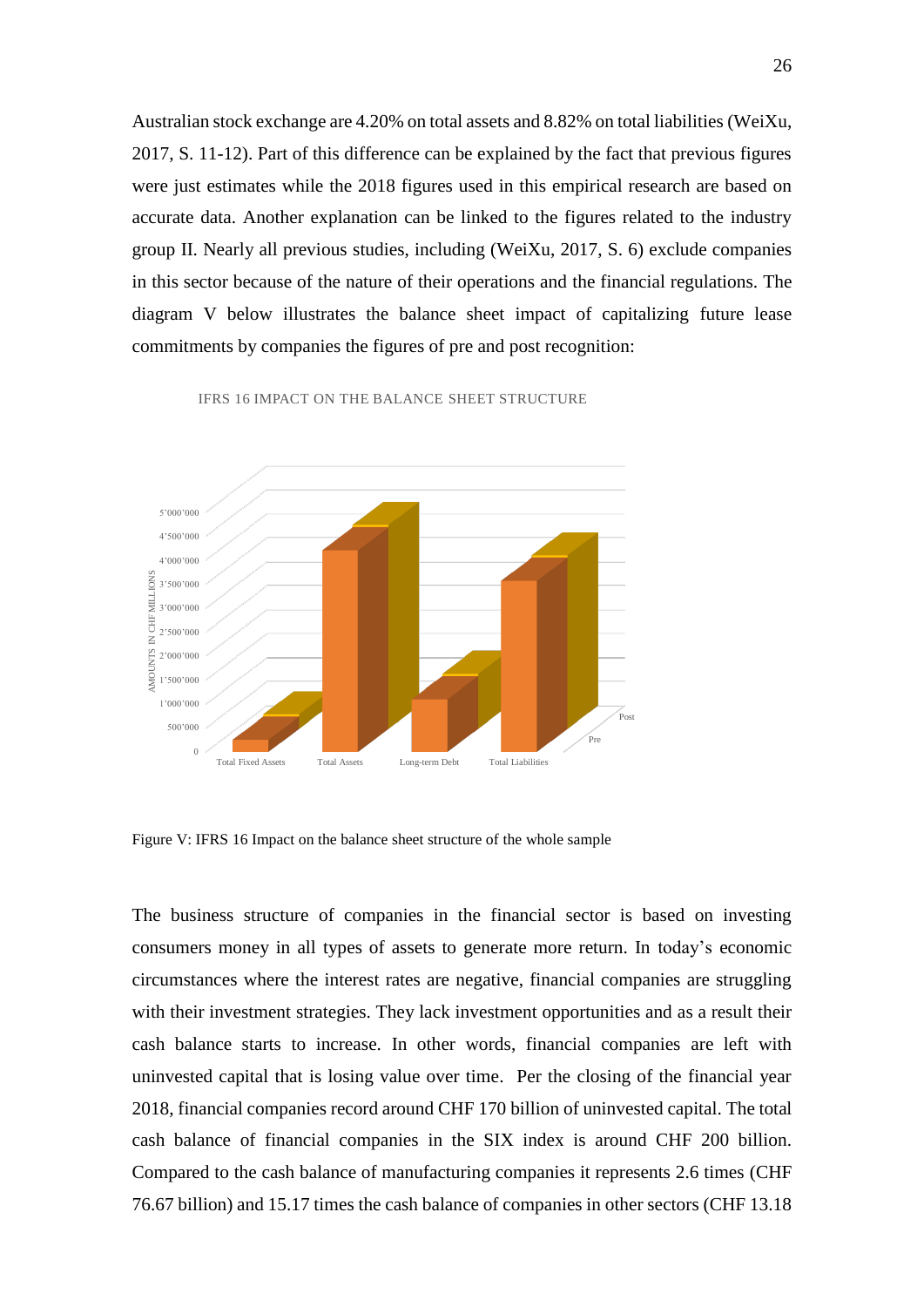billion). The size of the balance sheet of companies in the financial industry is significantly higher than other sectors. It is nearly 3 times the size of the balance sheet of companies in the manufacturing sector with CHF 2.9 trillion versus CHF 1 trillion. As a result, the impact of additional assets tends to be negligible for financial industry group with 0.40% versus 2.19% for manufacturing industry group. This is in line with the observation of the first research (Sjuul Baltussen, 2014, S. 13).

The major balance sheet impact lies within the industry group III with 7.98% of total assets and 13.43% of total liabilities. Very interesting to note that the impact is higher on liabilities but very difficult to explain if the reason lies within the lease terms, the assessment method adopted by the different companies in this group or the industry structure. Group III include sectors that are judged as the most impacted sectors by IFRS 16 (Cushman & Wakefield, 2016, S. 7) (IFRS Foundation, 2016, S. 46-49). The analysis of companies listed in AEX shows that retailers, airlines as well as travels & leisure are most impacted (Sjuul Baltussen, 2014, S. 13-14). This is due to the fact that these sectors often rely a lot on leasing to conduct business. The diagram VI below illustrates the impact of IFRS 16 per group sector by comparing pre and post RoU figures:



IFRS 16 IMPACT ON THE BALANCE SHEET STRUCTURE PER SAMPLE GROUP

<span id="page-34-0"></span>Figure VI: IFRS 16 impact on the balance sheet structure per sample group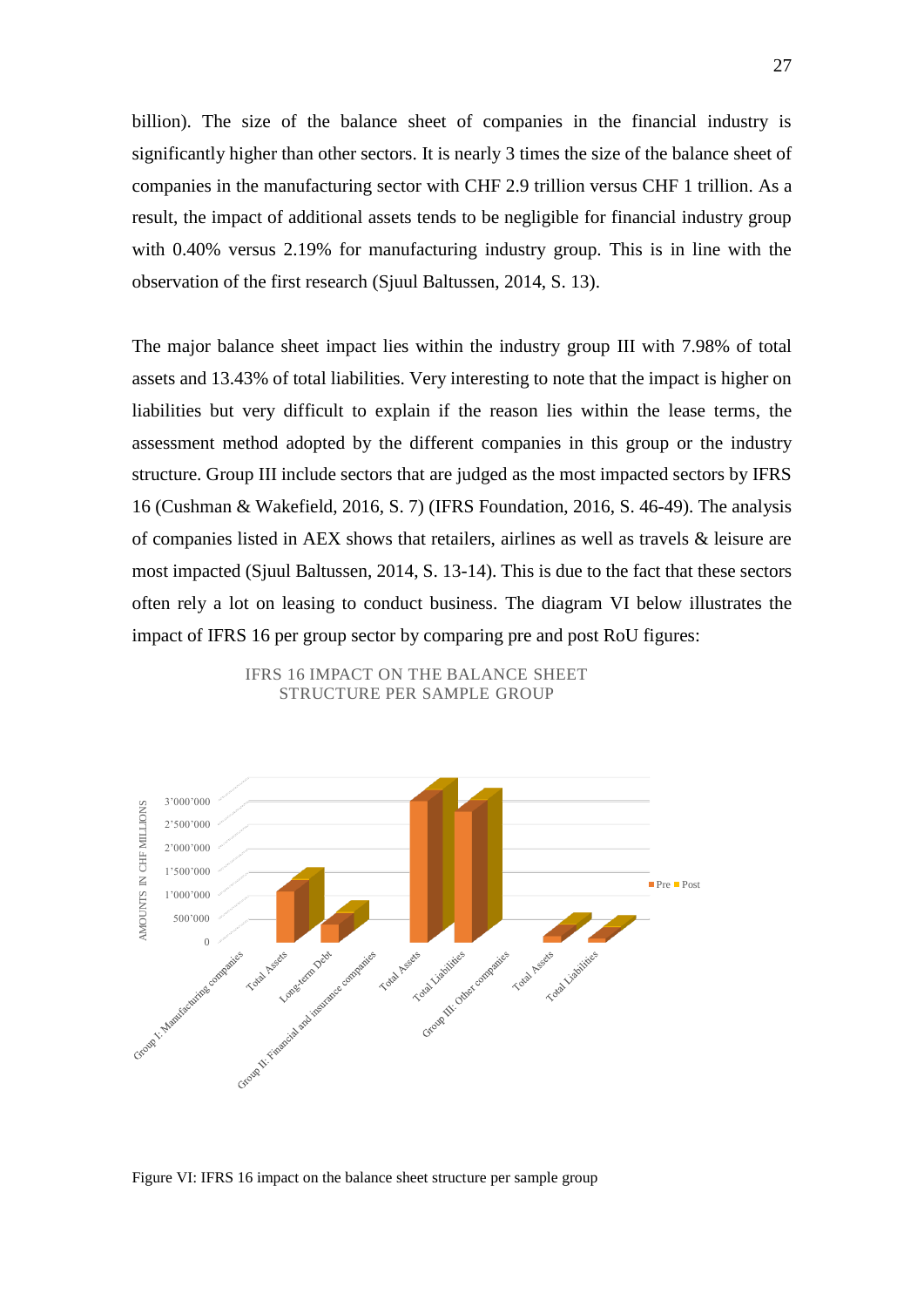#### <span id="page-35-0"></span>**5.1.2 Effects on key financial ratios: ROIC and Leverage**

The impact of IFRS 16 on the financial ratios is tested by comparing the means, median of the pre- and post- adjusted figures for significant change. The table V below summarizes the findings for all industry groups. Overall, the capitalisation of lease commitments increases the invested capital of the total sample by 13.92 %. Since the capitalisation doesn't impact the income statement hence the NOPAT remains the same, the ROIC decreases then by 12.22 %. Post capitalisation, the ROIC observed is 50.05% and decreased to 43.93% after capitalisation. This change is relatively higher than the impact observed in Australia with 9.74% only (WeiXu, 2017, S. 12). The retail sector in the UK records a higher impact with 19.57% decrease in ROIC after capitalisation (Goodacre, 2003, S. 14).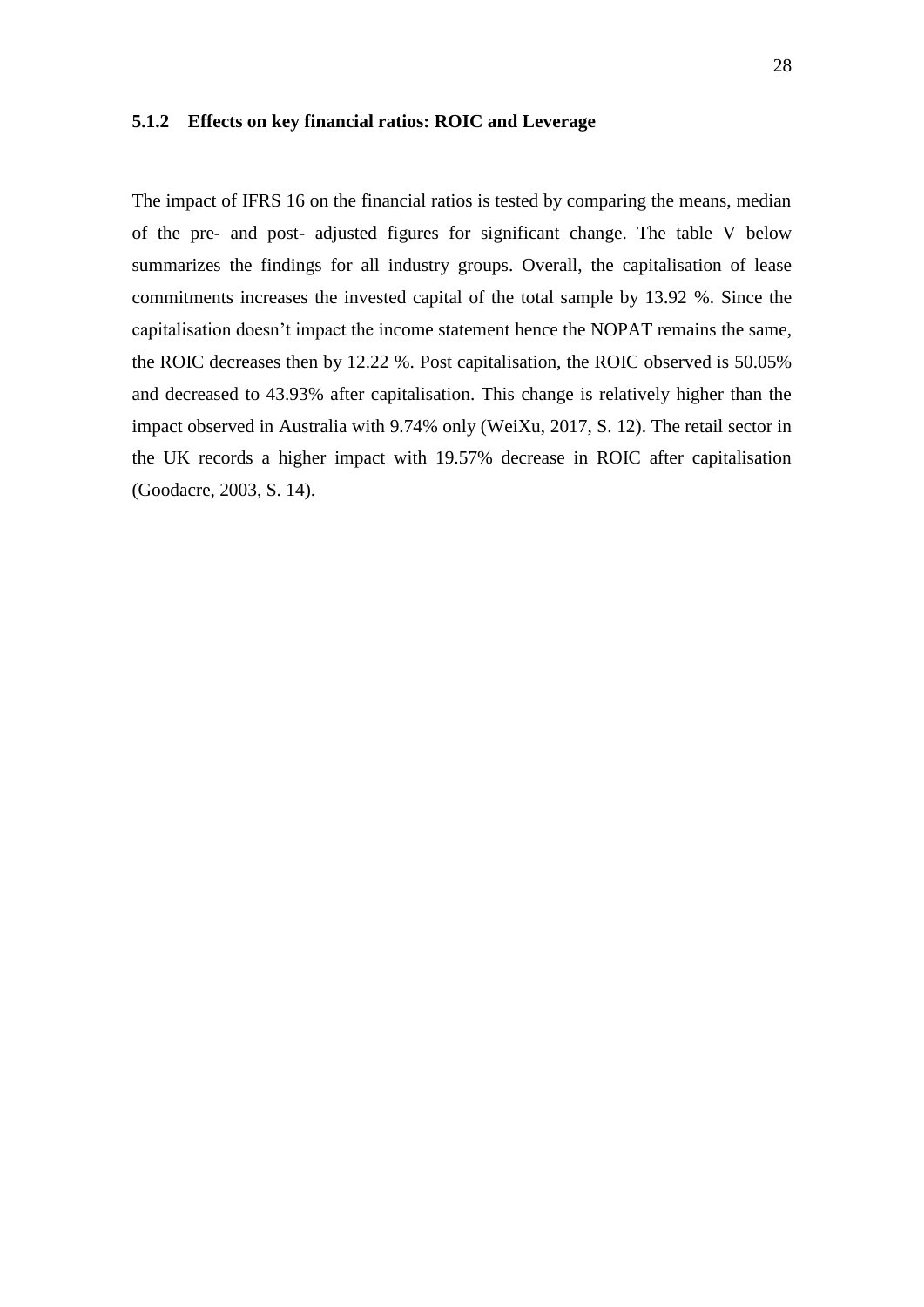| <b>Financial Positions</b>                          |                      | PV of future of 5 Impact, Value rec IFRS 16 Impact |                                     | Pre        | Post       | <b>Change</b>  | Change in % |
|-----------------------------------------------------|----------------------|----------------------------------------------------|-------------------------------------|------------|------------|----------------|-------------|
|                                                     | lease<br>commitments | Value recognized                                   | in % of lease<br><b>Commitments</b> |            |            |                |             |
| in CHF million                                      | 29'064               |                                                    |                                     |            |            |                |             |
| Group I: Manufacturing companies                    |                      | 23'566                                             | 81.08%                              |            |            |                |             |
| <b>Total Fixed Assets</b>                           |                      |                                                    |                                     | 161'786    | 185'352    | 23'566         | 14.57%      |
| <b>Total Assets</b>                                 |                      |                                                    |                                     | 1'077'047  | 1'100'613  | 23'566         | 2.19%       |
| Long-term Debt                                      |                      |                                                    |                                     | 380'196    | 403'762    | 23'566         | 6.20%       |
| <b>Total Liabilities</b>                            |                      |                                                    |                                     | 719'346    | 742'912    | 23'566         | 3.28%       |
| Total Shareholder's Equity (controlled)             |                      |                                                    |                                     | 412'866    | 412'866    | $\Omega$       | 0.00%       |
| <b>Invested Capital</b>                             |                      |                                                    |                                     | 428'540    | 452'106    | 23'566         | 5.50%       |
| <b>NOPAT</b><br>RoIC                                |                      |                                                    |                                     | 49'624     | 49'624     | $\Omega$       | 0.00%       |
| RoIC mean                                           |                      |                                                    |                                     | 11.58%     | 10.98%     | $-0.60%$       | $-5.21%$    |
| RoIC median                                         |                      |                                                    |                                     | 9.65%      | 9.20%      | $-0.46%$       | $-4.76%$    |
| Gearing (leverage) Ratio                            |                      |                                                    |                                     |            |            |                |             |
| Gearing mean                                        |                      |                                                    |                                     | 174.23%    | 179.94%    | 5.71%          | 3.28%       |
| Gearing median                                      |                      |                                                    |                                     | 132.42%    | 137.33%    | 4.91%          | 3.71%       |
| Group II: Financial and insurance companies         | 12'832               | 11'889                                             | 92.66%                              |            |            |                |             |
| <b>Total Fixed Assets</b>                           |                      |                                                    |                                     | 46'005     | 57'895     | 11'889         | 25.84%      |
| <b>Total Assets</b>                                 |                      |                                                    |                                     | 2'989'813  | 3'001'702  | 11'889         | 0.40%       |
| Long-term Debt                                      |                      |                                                    |                                     | 678'369    | 690'258    | 11'889         | 1.75%       |
| <b>Total Liabilities</b>                            |                      |                                                    |                                     | 2'768'263  | 2'780'152  | 11'889         | 0.43%       |
| Total Shareholder's Equity (controlled)             |                      |                                                    |                                     | 199'660    | 199'660    | $\overline{0}$ | 0.00%       |
| <b>Invested Capital</b>                             |                      |                                                    |                                     | $-170'638$ | $-158'749$ | 11'889         | $-6.97%$    |
| <b>NOPAT</b>                                        |                      |                                                    |                                     | 107'767    | 107'767    | $\overline{0}$ | 0.00%       |
| RoIC                                                |                      |                                                    |                                     |            |            |                |             |
| RoIC mean                                           |                      |                                                    |                                     | $-63.16%$  | $-67.89%$  | $-4.73%$       | 7.49%       |
| RoIC median                                         |                      |                                                    |                                     | 9.39%      | 8.70%      | $-0.69%$       | $-7.32%$    |
|                                                     |                      |                                                    |                                     |            |            |                |             |
| Gearing (leverage) Ratio<br>Gearing mean            |                      |                                                    |                                     | 1386.49%   | 1392.44%   | 5.95%          | 0.43%       |
|                                                     |                      |                                                    |                                     | 137.38%    |            |                | 13.23%      |
| Gearing median<br><b>Group III: Other companies</b> | 10'794               | 10'853                                             | 100.55%                             |            | 155.55%    | 18.17%         |             |
| <b>Total Fixed Assets</b>                           |                      |                                                    |                                     | 48'320     | 59'174     | 10'853         | 22.46%      |
| <b>Total Assets</b>                                 |                      |                                                    |                                     | 135'937    | 146'790    | 10'853         | 7.98%       |
| Long-term Debt                                      |                      |                                                    |                                     | 40'718     | 51'571     | 10'853         | 26.65%      |
| <b>Total Liabilities</b>                            |                      |                                                    |                                     | 80'785     | 91'638     | 10'853         | 13.43%      |
| Total Shareholder's Equity (controlled)             |                      |                                                    |                                     | 53'936     | 53'936     | $\overline{0}$ | 0.00%       |
| <b>Invested Capital</b>                             |                      |                                                    |                                     | 74'658     | 85'511     | 10'853         | 14.54%      |
| <b>NOPAT</b>                                        |                      |                                                    |                                     | 9'041      | 9'041      | $\overline{0}$ | 0.00%       |
| RoIC                                                |                      |                                                    |                                     |            |            |                |             |
| RoIC mean                                           |                      |                                                    |                                     | 12.11%     | 10.57%     | $-1.54%$       | $-12.69%$   |
| RoIC median                                         |                      |                                                    |                                     | 9.59%      | 9.17%      | $-0.42%$       | $-4.34%$    |
| Gearing (leverage) Ratio                            |                      |                                                    |                                     |            |            |                |             |
| Gearing mean                                        |                      |                                                    |                                     | 149.78%    | 169.90%    | 20.12%         | 13.43%      |
| Gearing median                                      |                      |                                                    |                                     | 136.93%    | 148.50%    | 11.56%         | 8.45%       |
| Total: $Group I + II + III$                         | 52'689               | 46'309                                             | 87.89%                              |            |            |                |             |
| <b>Total Fixed Assets</b>                           |                      |                                                    |                                     | 256'112    | 302'420    | 46'309         | 18.08%      |
| <b>Total Assets</b>                                 |                      |                                                    |                                     | 4'202'797  | 4'249'106  | 46'309         | 1.10%       |
| Long-term Debt                                      |                      |                                                    |                                     | 1'099'282  | 1'145'591  | 46'309         | 4.21%       |
| <b>Total Liabilities</b>                            |                      |                                                    |                                     | 3'568'394  | 3'614'702  | 46'309         | 1.30%       |
| Total Shareholder's Equity (controlled)             |                      |                                                    |                                     | 666'462    | 666'462    | $\mathbf{0}$   | 0.00%       |
| <b>Invested Capital</b>                             |                      |                                                    |                                     | 332'560    | 378'868    | 46'309         | 13.92%      |
| <b>NOPAT</b>                                        |                      |                                                    |                                     | 166'432    | 166'432    | $\overline{0}$ | 0.00%       |
| RoIC                                                |                      |                                                    |                                     |            |            |                |             |
| RoIC mean                                           |                      |                                                    |                                     | 50.05%     | 43.93%     | $-6.12%$       | $-12.22%$   |
| RoIC median                                         |                      |                                                    |                                     | 9.49%      | 8.93%      | $-0.56%$       | $-5.88%$    |
| Gearing (leverage) Ratio                            |                      |                                                    |                                     |            |            |                |             |
| Gearing mean                                        |                      |                                                    |                                     | 535.42%    | 542.37%    | 6.95%          | 1.30%       |
| Gearing median                                      |                      |                                                    |                                     | 136.93%    | 148.50%    | 11.56%         | 8.45%       |

<span id="page-36-0"></span>Table V: Testing IFRS 16 impact on financial statements and ratios for total sample

The impact seems to be significant and given the pressure on wealth maximization, it is expected to see company executives reviewing their CRE-related decisions in order to figure out how this negative influence can be minimized. By comparing the ROIC mean and median of the 3 industry groups, interesting patterns can be observed for each group. Companies in the manufacturing sector seem to have a proportionate impact as the ROIC decreases (mean: -5.21%, median: -4.76%) in the same level as the capital employed increases (+5.50%). It can be therefore concluded that CRE strategies and business strategies are aligned in the manufacturing sector. It can be also concluded that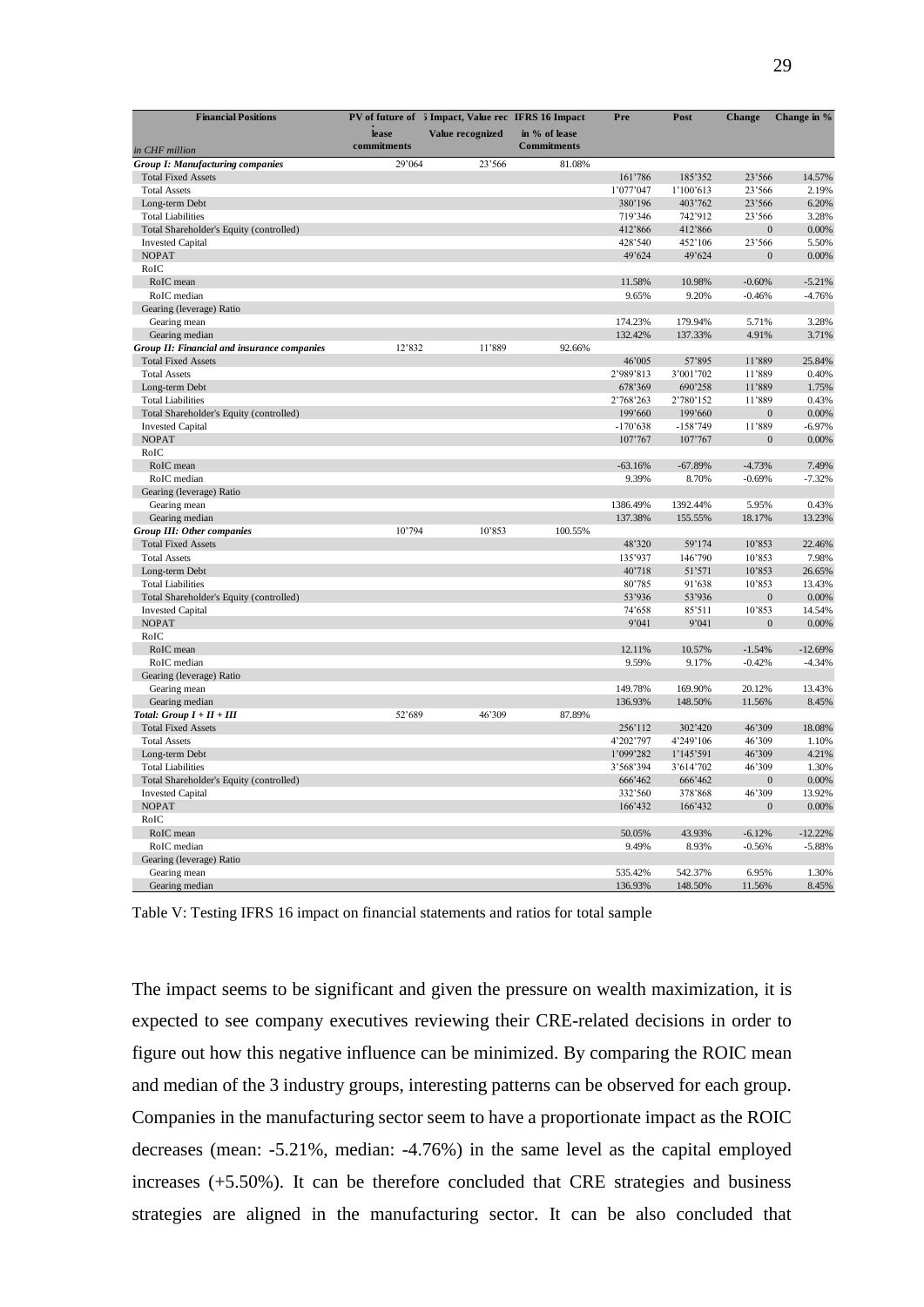manufacturing companies value the importance of CRE divisions at the strategic level. Therefore, those companies might be less interested in reviewing their CRE related strategies and focusing on business related activities as usual.

Industry group II shows an average increase in ROIC of 7.49% which is not surprising. As mentioned above the volume of employed capital decreases when the cash balance increases which explains the positive impact on ROIC. Nevertheless, there are companies within this sector that are making huge losses from their operational activities which explains the negative impact on the median (-7.32%) recorded. GAM Holding, for example, records a loss of CHF 929.1 million in 2018 and by looking at its balance sheet structure, the company relies more on leasing than owning real estate properties. The volume of lease commitments recognized (CHF 80 million) constitute more than 3 times the volume of its fixed assets (CHF 24.1 million). Even though the main issue in this industry group lies within the negative interest rates and lack of investment opportunities it might be beneficial to review CRE related strategies to create shareholder value.

The most ROIC impact is recorded within the industry Group III but vary in the magnitude as there is a significant difference between the mean (-12.69%) and the median (-4.34%). Different sectors and balance sheet structures are included in this group. This difference can be illustrated by analysing the ROIC change of specific companies within this group. The highest impact observed on ROIC is by Implenia AG with a decrease of 48.84% post capitalisation. The lowest impact is by Anglo-American plc and Tamedia AG which record (-1.45%) and (-2.19%) respectively. The main explanation lies within the operating lease rate and the size of the balance sheet. Comparing Implenia AG to Tamedia AG it can noted that both companies have similar balance sheet sizes, with CHF 2.86 billion and CHF 2.94 billion of total assets volume respectively. However, Implenia AG relies more on operating leases than Tamedia AG. Implenia AG recognizes CHF 160 million of RoU assets in 2018 while Tamedia AG records only CHF 46 million. This is equivalent to a ratio of more than 3 times operating lease volume.

IFRS 16 might affect debt covenants and could result in a non-compliance when linked to a company's financial statements (Sjuul Baltussen, 2014, S. 13). It is very common to see clauses in financial arrangements that exempt companies from additional covenants in case of change in accounting standards. Companies are therefore allowed to carry on with the standards applicable at the time the financing agreement in executed (IFRS Foundation, 2016, S. 59). Auditors, analysts and rating agencies might be, however,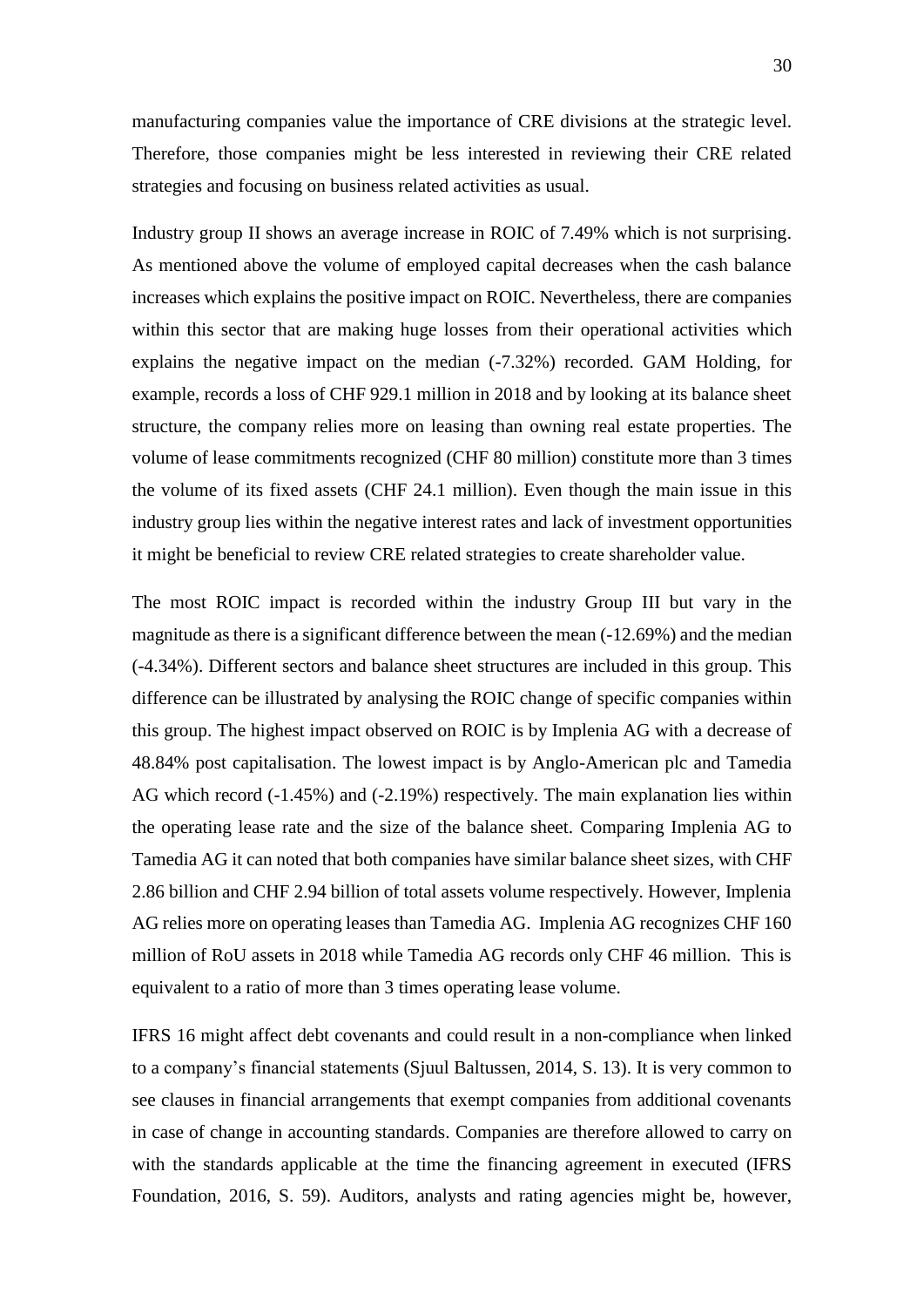sensitive to financing agreements entered into after the introduction of IFRS 16 and in some cases it could end up with a downgrade in rating (Sjuul Baltussen, 2014, S. 12).

Concerning the debt-to-equity ratio, also known as leverage or gearing ratio, a general observation can be made when comparing the figures found in previous empirical researches. This ratio is important as it determines the financial health and default risk of a company. It can be stated that the majority of companies listed in the SIX index operate in high risk modus. The diagram VII below shows the results of the analyses for all sample groups. (WeiXu, 2017, S. 12) in his research shows a gearing ratio of 76.80%. 46 companies out of 98 record a debt-to-equity ratio higher than 80%. It is alarming to see total liabilities that are 13 times the shareholder equity value as it is the case with industry group II recording a gearing ratio of 1392.44% after IFRS 16 impact in 2018. Banks and insurance companies might be challenged on their regulatory capital requirements as they are reporting an extremely low equity value (Cushman & Wakefield, 2016, S. 12). The gearing ratio of the whole sample is 542.37% in 2018 meaning more than 5 times the equity value. Companies are definitely exceeding the range determined in their debt covenants and financial consequences could be expected anytime (Sjuul Baltussen, 2014, S. 12). Even if IFRS 16 impact is not the main reason behind this excess, it shouldn't be surprising to see rating agencies downgrading the credibility of some companies over the coming years.



IFRS 16 IMPACT ON PERFORMANCE RATIOS: ROIC AND GEARING RATIO

<span id="page-38-0"></span>Figure VII: IFRS impact of ROIC and debt-to-equity ratio for all sample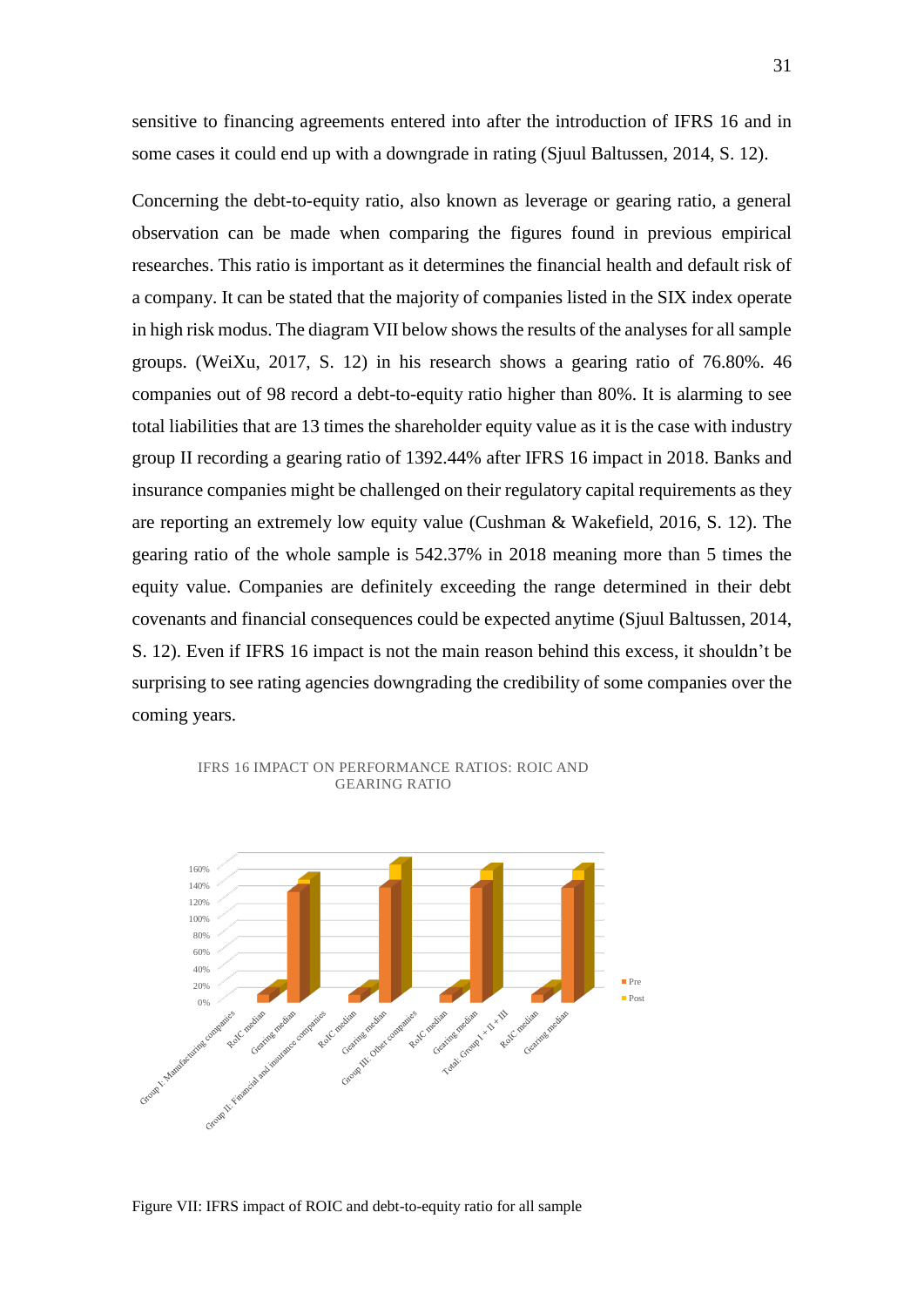## <span id="page-39-0"></span>**Testing the impact of capitalising operating lease commitments, IFRS 16, on real estate transactions and leasing**

Structuring a corporate real estate transaction requires a deep understanding in several areas such as legal and technical review of the property, negotiation skills, financing arrangements, accounting implications, as well as contracting covenants. The introduction of IFRS 16 accounting standards can have real impacts on corporate real estate activities as lease liabilities appear in the company financial statements. According to a survey conducted jointly by CFO Research and IBM in 2014, 2/3 of Company executives are less willing to carry on unproductive or underutilized real estate assets when they consider the impact those leases have on the balance sheet (CORNET Global; the Global Association for Corporate Real Estate, 2015, S. 48). Buying, selling, or leasing properties can represent both a significant financial opportunity and sizable financial risk for a company. That's why it is important for corporate real estate professionals to understand the financial implications of those transactions and balance between the desired financial accounting treatment and business objectives (CORNET Global; the Global Association for Corporate Real Estate, 2015, S. 49).

#### <span id="page-39-1"></span>**5.2.1 Effects on the rental structure**

❖ *Definition of a lease:* IFRS 16 determines whether a contract contains a lease component or not depending on whether the lessee controls the use of the underlying asset over a period of time. Contracts often include service components and lease components. IFRS 16 accounting requirements apply only to lease components in the contract. Therefore liabilities related to service components won't be reported on the balance sheet (IFRS Foundation, 2016, S. 11) (Cushman & Wakefield, 2016, S. 21). Based on the comments collected from the interviews there is no appetite for the time being to segregate service components from lease components. It is also not intended to switch to serviced spaces as this is not compatible with business requirements. Overall, it can be concluded that control of leased space is more important than reducing the financial accounting impact of IFRS 16 through minimizing lease components in favour of service components.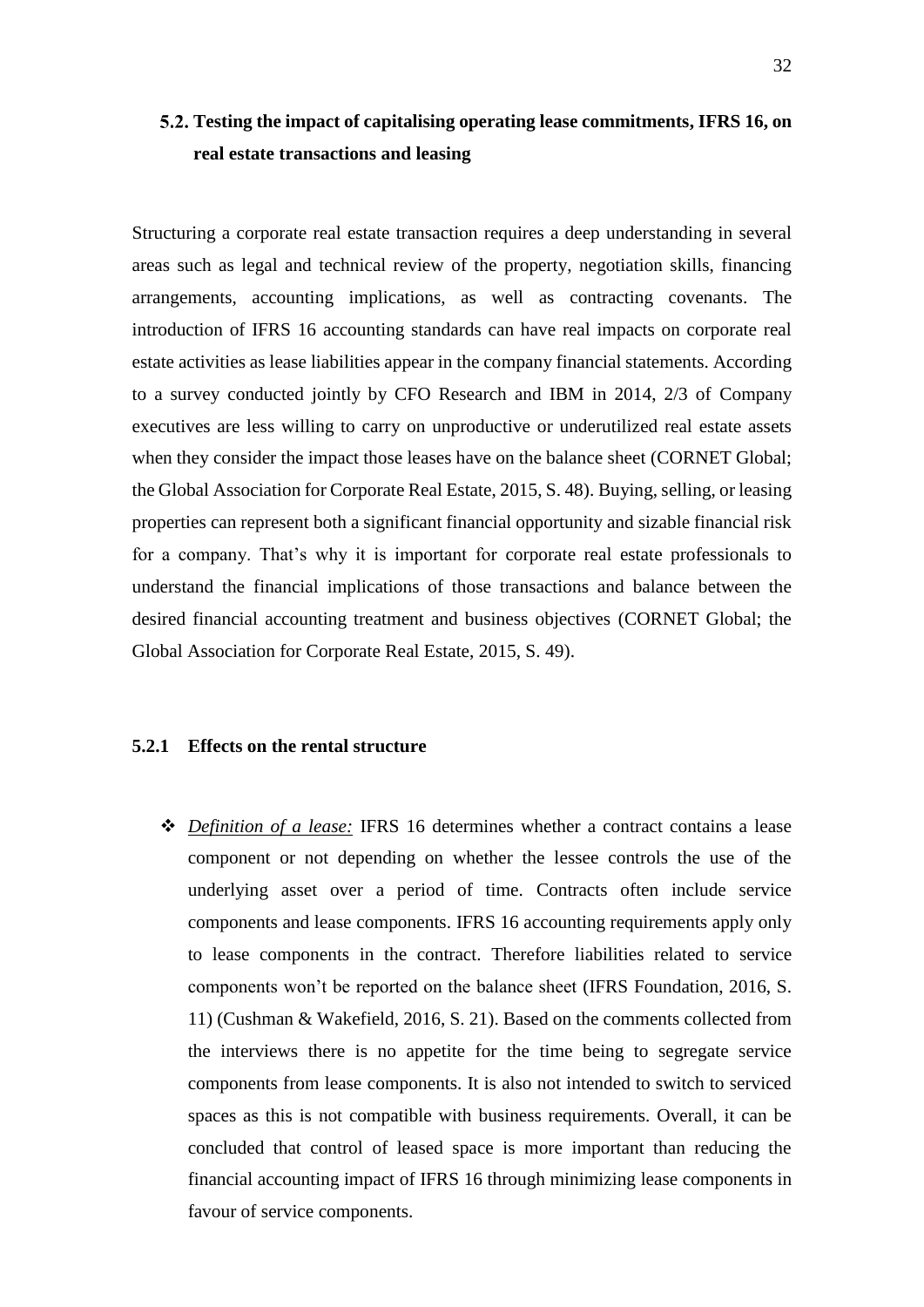- ❖ *Turnover rental payments:* the lease payments that need to be reported in the balance sheet exclude turnover based elements of rental payments. Most commercial real estate service providers expect turnover rental payments to become more popular particularly for retailer companies as they are the most impacted (Cushman & Wakefield, 2016, S. 20). CRE professionals interviewed are not ambassadors of the retail sector therefore no conclusions can be made relative to use of turnover rental payments. Applied to the industry sectors they represent; turnover rental payments are not an option as they are not compatible with the business structure they work for.
- ❖ *Rental review:* lease payments to be reported also depend on the rental review mechanism in place. Current rent is the basis of calculating the total lease liabilities to be reported for contracts linked an index (e.g. CPI review). Each time there is a change in rental liabilities due to an index change, there should be a reassessment of rental commitments to be reported. The advantage of fixed rental adjustments is that no reassessment of rental liabilities is required. All future adjustments are clear and reported from day 1 of the execution of the lease (Cushman & Wakefield, 2016, S. 18). There is no clear preference among the CRE professional interviewed to change the negotiation patterns toward one rent review mechanism or another. Most of rental contracts in Switzerland are CPI linked and there is no appetite from companies at this stage for fixed rental adjustments. This can be due to the fact that we live in low inflationary period.
- ❖ *Coworking spaces and serviced offices:* traditional working styles are now being replaced by emerging trends, such as coworking platforms, due to the uncertainty around the global economy and the changing life style of the millennials. Those agreements are service agreements by nature but because most of the time companies occupy a dedicated space they are considered as leases since the occupier controls the space. To avoid IFRS 16 impact, companies should not own control over the space they lease from coworking providers. In other words, the company employee would occupy a different seat each time he is using coworking platform. CRE professionals interviewed clearly mention that coworking platforms are difficult to implement as a workplace strategy. Nearly every global company went through a transformational journey to become agile and line.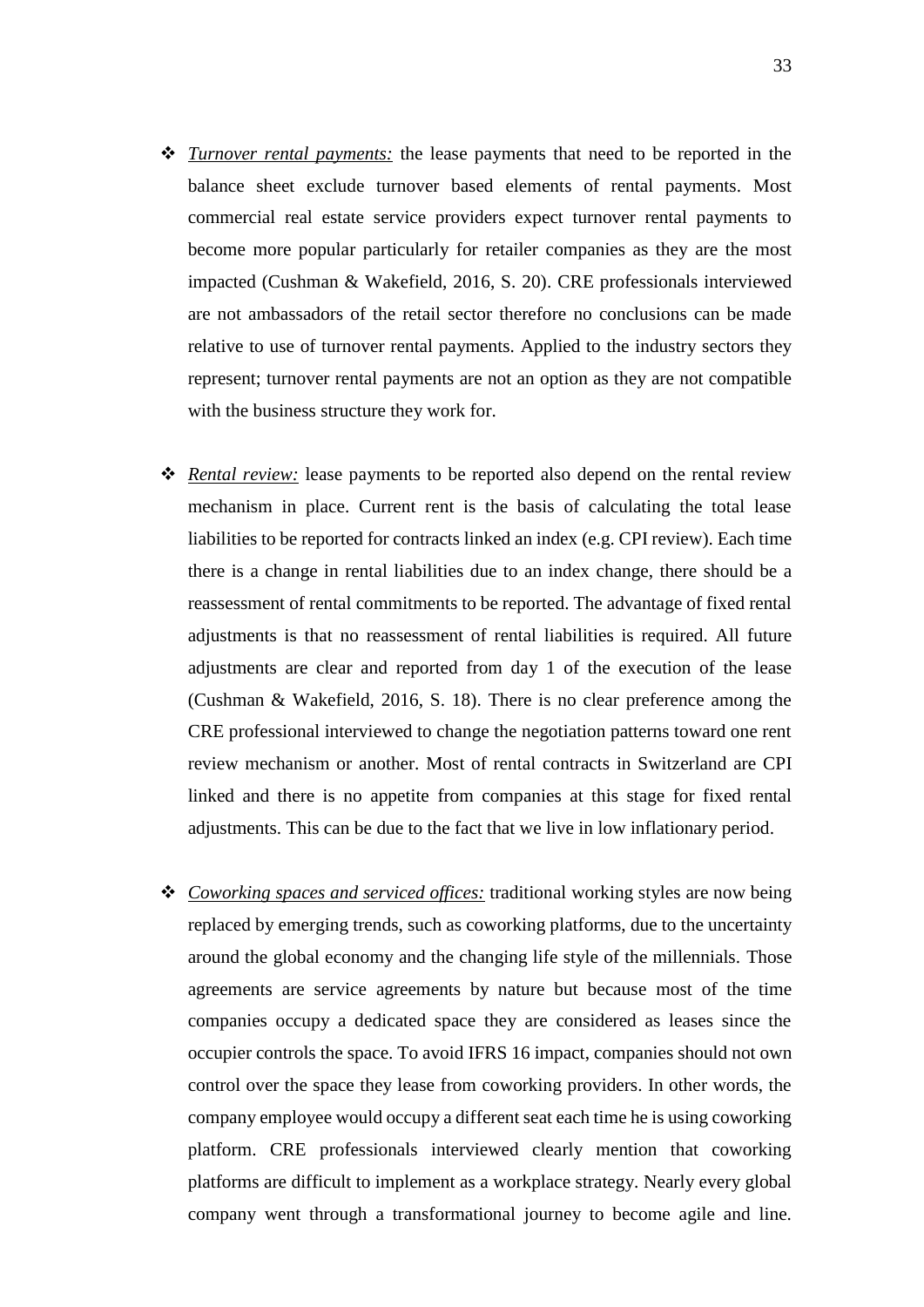Adopting coworking strategies is part of the transformational agenda however, obtaining business, HR and IT buy-in are extremely difficult. At this stage, none of the interviewed CRE professionals believe in the popularity of coworking spaces where coworking providers retain control of the space.

#### <span id="page-41-0"></span>**5.2.2 Effects on the lease period**

- ❖ *Short-term leases:* IFRS 16 doesn't require the capitalisation of leases with a minimum non-cancellable period of less than 12 months. This exemption might be beneficial to smaller companies in the first place however no material difference is expected (Cushman & Wakefield, 2016, S. 9) (IFRS Foundation, 2016, S. 19). So far, no trend is noted by the interviewed CRE professionals on adopting short-term leasing strategies. Furthermore, short-term leases are not applicable in most locations because of the capital requirements to establish presence in a market. They probably make sense for small representative office locations.
- ❖ *Landlord incentives:* the minimum non-cancellable term is influenced by factors such as customisation, the extent of tenant improvements, break penalties and landlord incentives. Upfront landlord incentives reduce, on one hand, the lease liabilities on the balance sheet and lease payments on the income statements. On the other hand, they might extend the minimum lease period as they make renewal options more certain. Commercial real estate service providers expect upfront lease incentives to be favoured over blended incentives (Cushman & Wakefield, 2016, S. 16). CRE professionals were asked if they are changing their negotiation patterns since the implementation of IFRS 16. Based on the comments obtained, there are no indicators of change in negotiation patterns just for the purpose of obtain a certain financial accounting treatment. The focus is more on lease flexibility, business driven factors and letting market conditions.

The table VI below summarizes the comments obtained from the interviews conducted with 2 CRE leaders representing 1) life Science industry and 2) Insurance company.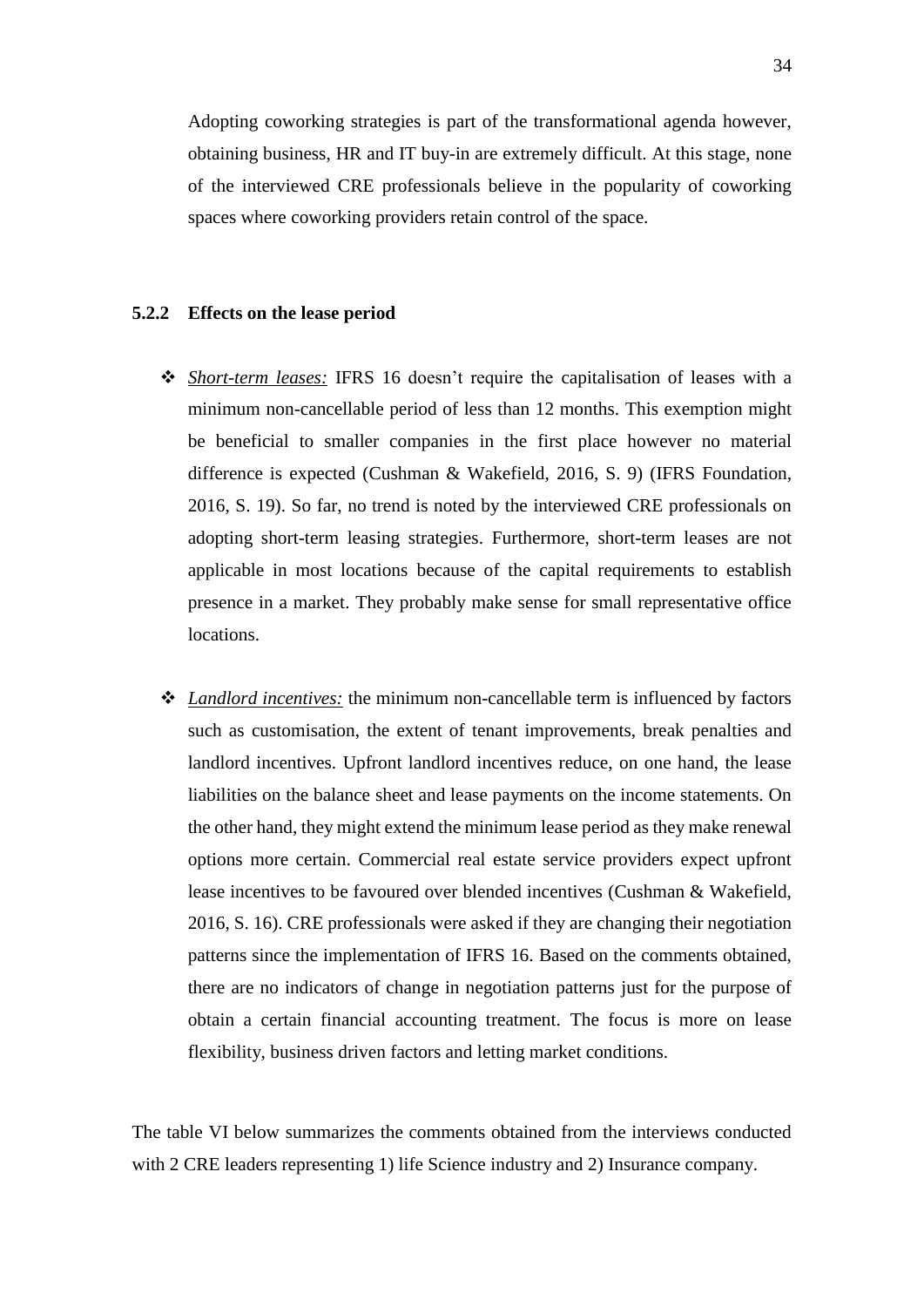| Subjects discussed                                                                                                                                                                                                                                                                                                                                                                                                                                                                                                                                                                                                                                     | Questions                                                                                                                                                                                                         | Comments from CRE leader of company 1 in Life                                                                                                                                                                                                                                                                                                                        | Comments from CRE leader of company 2 in Insurance                                                                                                                                                                                                                                                                                                                                                                                                                                                 |
|--------------------------------------------------------------------------------------------------------------------------------------------------------------------------------------------------------------------------------------------------------------------------------------------------------------------------------------------------------------------------------------------------------------------------------------------------------------------------------------------------------------------------------------------------------------------------------------------------------------------------------------------------------|-------------------------------------------------------------------------------------------------------------------------------------------------------------------------------------------------------------------|----------------------------------------------------------------------------------------------------------------------------------------------------------------------------------------------------------------------------------------------------------------------------------------------------------------------------------------------------------------------|----------------------------------------------------------------------------------------------------------------------------------------------------------------------------------------------------------------------------------------------------------------------------------------------------------------------------------------------------------------------------------------------------------------------------------------------------------------------------------------------------|
|                                                                                                                                                                                                                                                                                                                                                                                                                                                                                                                                                                                                                                                        |                                                                                                                                                                                                                   | Science sector                                                                                                                                                                                                                                                                                                                                                       | sector                                                                                                                                                                                                                                                                                                                                                                                                                                                                                             |
| influenced by factors such as customization, the desired accounting treatment? Or is it simply<br>extent of tenant improvements, break penalties<br>might extend the minimum lease period as they<br>payments on the P&L. On the other hand, they<br>Balancing between the impact on the financial<br>Upfront incentives reduce, on one hand, lease<br>statements and the operational benefits from<br>• The minimum non-cancellable term is<br>liabilities on the balance sheet and lease<br>make renewal option more certain.<br>and landlord incentives.<br>longer lease periods:                                                                   | since the implementation of IFRS 16? Are you<br>with respect to the structure of the lease term<br>Are you changing your negotiation patterns<br>moving toward shorter leases to obtain the<br>business as usual? | guidelines for "terms to be achieved" because of IFRS 16.<br>We still seek lease flexibility and maximum incentives. I<br>would say lease flexibility more than perhaps higher<br>I have not received any direction that our company<br>incentives.                                                                                                                  | · Business needs for flexibility (growth or reduction plans)<br>• Location (how difficult was it to find the location, how<br>Possibility to bring Coworking-solutions into the mix<br>The lease term as such is influenced by many different<br>factors and IFRS16 has become a factor, which is<br>· Investment on the tenant side<br>· Space division/flexibility<br>· Subleasing possibility<br>important is it to keep)<br>· IFRS16-implications<br>considered as well.<br>· Market situation |
| rental payments will include, from day 1 of the<br>Balancing between the impact on the financial<br>place. For index-based rent adjustments there<br>lease term, all the future adjustments and as a<br>For fixed rental adjustments, the liability and<br>lease payments on the P&L will be assessed<br>payments on the P&L over the lease period.<br>according to the rent review mechanism in<br>. The liability on the balance sheet and the<br>result there will be no regular assessments<br>have to be a regular reassessment of lease<br>statements and the administrative burden:<br>liabilities on the balance sheet and rental<br>required. | the implementation of IFRS 16? Do you prefer<br>with respect to rent review mechanism since<br>Are you changing your negotiation patterns<br>fixed rental adjustments over index-based<br>adjustments?            | Not to my knowledge at this stage.                                                                                                                                                                                                                                                                                                                                   | In Switzerland we will not adjust the negotiation patterns for<br>now. Rent increases because of CPI-indexation were quite<br>low or non-existent. Lease liabilities will be reassessed in<br>case of rent changes                                                                                                                                                                                                                                                                                 |
| recognition of all leases on the balance sheet. It<br>liability on the balance sheet and a depreciation<br>makes nearly no difference between owning<br>and leasing a property, as both result in a<br>• The principal impact of IFRS 16 is the<br>Reviewing corporate real estate leasing<br>and interests in the P&L.<br>strategies:                                                                                                                                                                                                                                                                                                                 | toward more own vs lease? If not, what are the<br>Are you shifting your real estate portfolio<br>drivers?                                                                                                         | We still keep lease strategy                                                                                                                                                                                                                                                                                                                                         | be considered more often going forward. Especially for very<br>Currently no change is planned, but the option to buy could<br>assets like small offices, storage spaces, car parking spaces).<br>could be more favourable. However, there is not always the<br>large office buildings with long-term leases the buy-option<br>possibility to buy the offices (especially for smaller leased                                                                                                        |
| exemptions which remain off-balance such as<br>rental payments related to turnover, service<br>contracts where the occupier does not have<br>control of the use of the asset (ex.: serviced<br>$\bullet$ The IFRS 16 standard allows some<br>The use of Exemptions:                                                                                                                                                                                                                                                                                                                                                                                    | which experience have you made so far with<br>those exemptions? How easy to implement?<br>can you evaluate the level of awareness and<br>understanding of IFRS 16 impacts among<br>landlords and brokers?         | Flexible working is not something we do on a large scale<br>I do not see this an item that is under the scope of<br>negotiation. Time will tell if this changes<br>yet, but this may change                                                                                                                                                                          | the implications of IFRS 16. One of the reason could be that<br>So far, landlords or brokers did not seem very familiar with<br>rules and smaller companies tend to follow local accounting<br>mostly larger multi-national companies follow the IFRS-<br>principles                                                                                                                                                                                                                               |
| and low value leases where the underlying asset<br>shorter leases with a term less than 12 months<br>office where the landlord has the right to<br>substitute the area demised to the tenant),<br>has a value of less than \$5,000.                                                                                                                                                                                                                                                                                                                                                                                                                    | by offering lease contracts with minimum<br>financial accounting impacts?                                                                                                                                         | consider it highly unlikely that LL will change their position.<br>value of their assets. Short leases, increase property yields<br>Are landlords willing to please corporate clients Landlords and Property Fund seek long leases to hold the<br>and reduces values. As I understand in order to avoid the<br>impact leases would have to be less than 12 months, I | So far, we did not see this. However, smart landlords could<br>use it as a differentiator.                                                                                                                                                                                                                                                                                                                                                                                                         |

<span id="page-42-0"></span>Table VI: Summary of Interviews with CRE leaders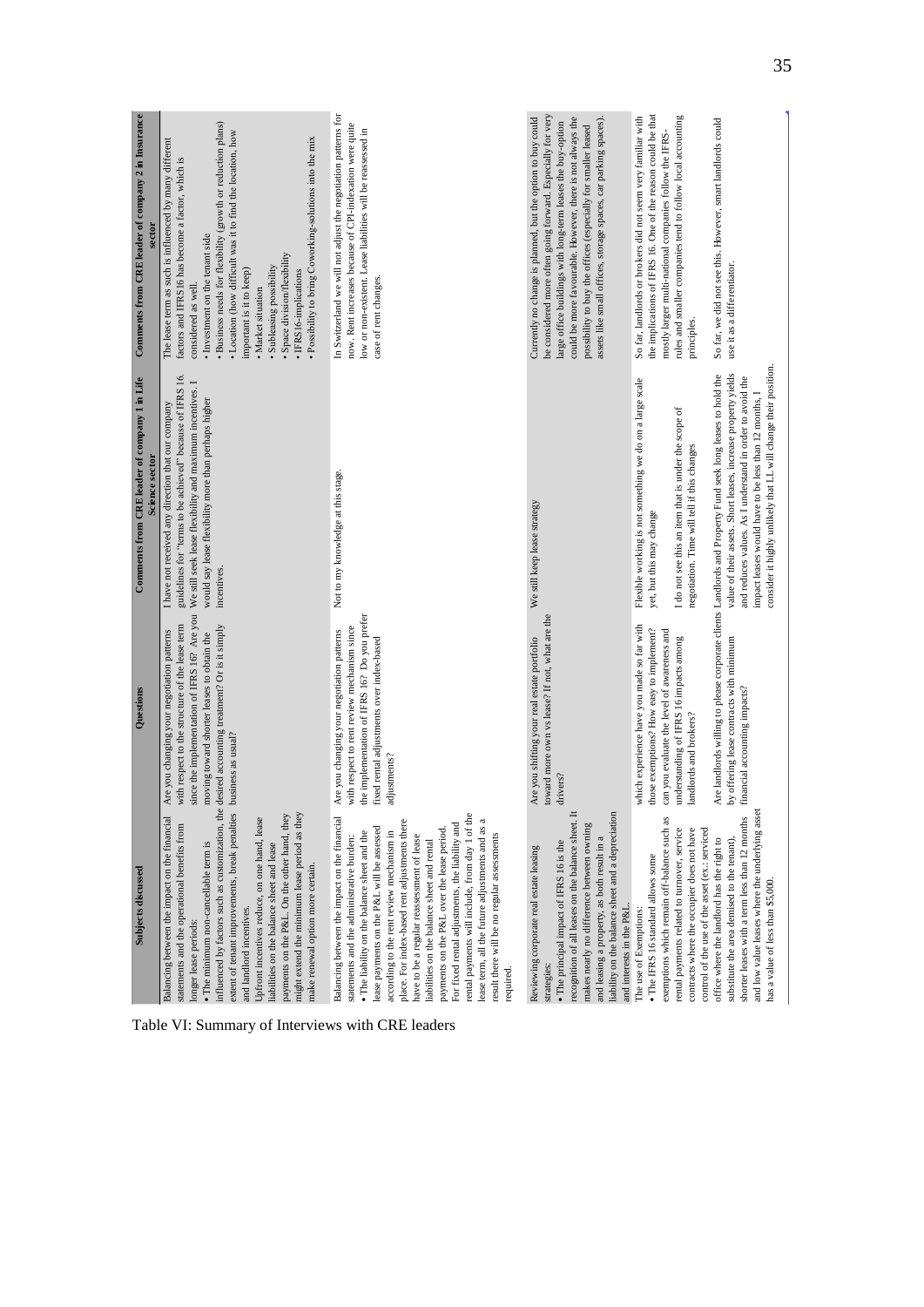#### <span id="page-43-0"></span>**5.2.3 Effects on the real estate transaction decisions**

- ❖ *Own versus lease:* nearly in every big project, corporate real estate professionals discuss whether it is better to own or lease a property. It is the most debated question with the business leaders. To provide the best answer to that question, a CRE professional needs a prudent estimate of how long the property is likely to be occupied along with a keen understanding of company's goals, strategy, situation, and location (CORNET Global; the Global Association for Corporate Real Estate, 2015, S. 44). With the introduction of the new lease accounting standards IFRS 16, it makes nearly no difference, at least from financial accounting point of view, between owning and leasing a property. Both end up being reported in the balance sheet and income statement. The results obtained from the interviews are diverse. One CRE professional doesn't expect any change in real estate transaction strategies. The company still desires the flexibility in leasing over owning. The other CRE professional mentions that owning might be an option in projects that involve long term lease periods and large spaces. It can be concluded that leasing versus owning decisions depend more on the industry structure.
- ❖ *Sale and lease back:* the traditional motivation from undertaking a sale and lease back transaction is to free up capital from property and invest it in the business itself as it may produce a higher rate of return than capital invested in a property. It is also an alternative financing source that allows an occupier to benefit fully from the value of the property without owning it. Again, the introduction of IFRS 16 make those benefits obsolete if not worse as it reduces equity value.

The sale and lease back transaction conducted by Givaudan in 2018 can be taken as an example to illustrate the change in the accounting treatment. Based on the information disclosed by the company in the annual report 2018, the group sold and leased back its Zurich Innovation Centre (ZIC) for an amount of CHF 173 million. The group committed for a liability of CHF 29 million for construction costs during 2019. The gain realised on the sale of CHF 25 million has been recognized in other operating income in 2018. The total lease back commitment is CHF 184 million over a duration of 30 years $4$ .

<sup>4</sup> (Givaudan, 2018, S. 165, 173)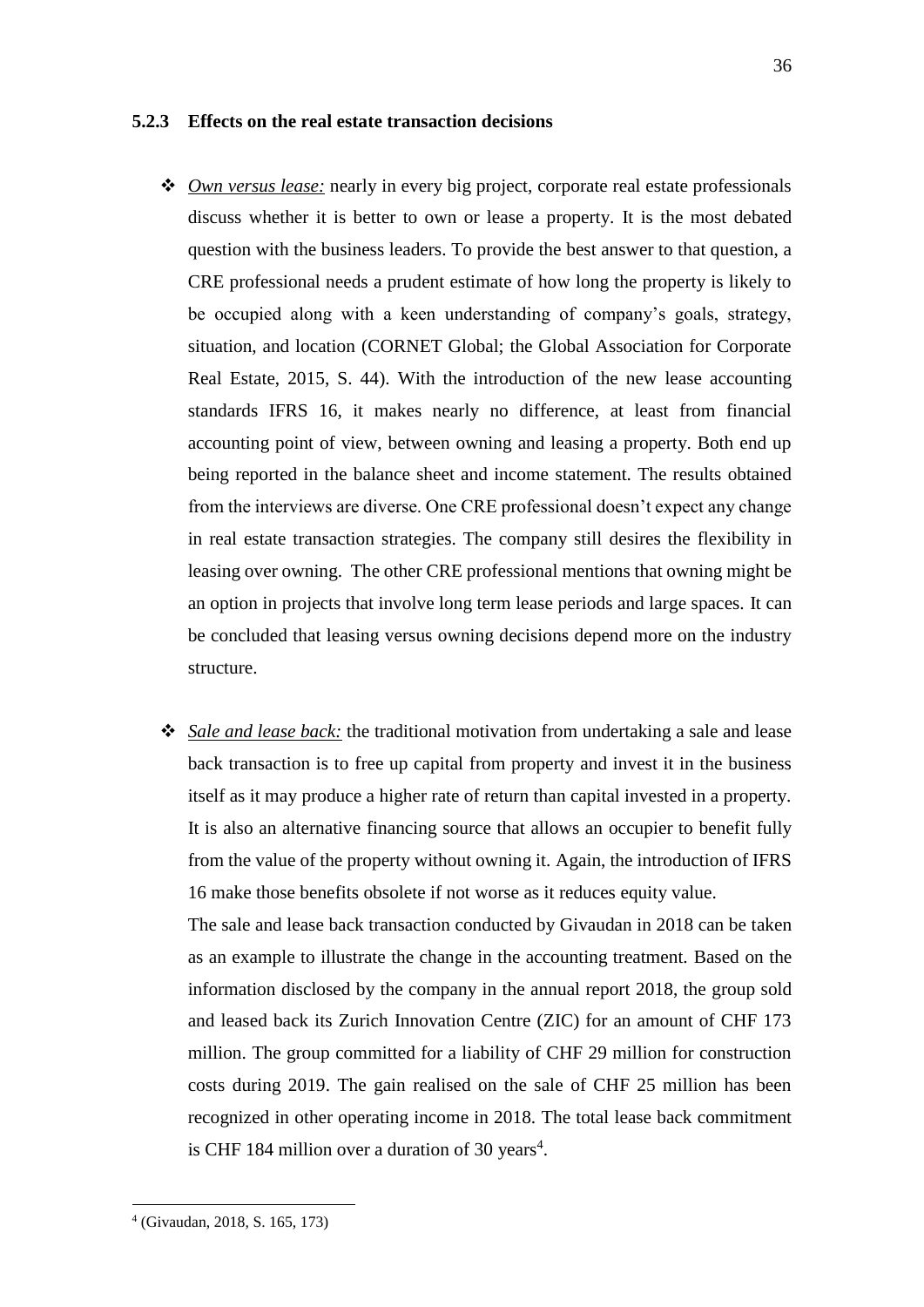The effect that this transaction has on the balance sheet and income statement is summarized in the Table VII below. The accounting treatment applied to this sale and lease back transaction is the IAS 17, since the transaction is completed during 2018.

|                                  | <b>Accounting Treatment</b> | <b>Net effect</b> |                  |
|----------------------------------|-----------------------------|-------------------|------------------|
|                                  | <b>IAS 17</b>               | <b>IFRS 16</b>    | $(2)-(1)$        |
| in CHF million                   | (1)                         | (2)               |                  |
| <b>Balance Sheet</b>             |                             |                   |                  |
| Assets                           |                             |                   |                  |
| Properties                       |                             |                   |                  |
| Start of the year                | $\theta$                    | 202               |                  |
| Depreciation                     | $\Omega$                    | $-6.73$           |                  |
| End of year                      | $\Omega$                    | 195.27            | 195.27           |
| Cash                             | $-7.10$                     | $-7.10$           | $\boldsymbol{0}$ |
| Liabilities                      |                             |                   |                  |
| PV of Lease rental costs         |                             |                   |                  |
| Start of the year                |                             | 202               |                  |
| Interest of the year             |                             | 2.84              |                  |
| Amount paid                      |                             | $-7.10$           |                  |
| End of year                      | $\theta$                    | 197.74            | 197.74           |
| <b>Net Assets</b>                | $-7.10$                     | $-9.57$           | $-2.47$          |
| Shareholder's equity             |                             |                   |                  |
| Profit and Loss accounts         |                             |                   |                  |
| Operating lease rentals expenses | $-7.10$                     | $\Omega$          | 7.10             |
| Depreciation                     | $\theta$                    | $-6.73$           | $-6.73$          |
| Profit from sale                 | 25                          | 25                | $\theta$         |
| Operating profit (EBIT)          | $-7.10$                     | $-6.73$           | 0.37             |
| Interest of the year             | $\theta$                    | $-2.84$           | $-2.84$          |
| Profit before tax                | $-7.10$                     | $-9.57$           | $-2.47$          |

<span id="page-44-0"></span>Table VII: Accounting effects under IAS 17 and IFRS 16 for the Givaudan ZIC sale and lease back transaction

Under the IFRS 16, the CHF 202 million (Sale price of CHF 173 million and CHF 29 million of construction costs) would be capitalized like any other owned real estate property and depreciated over its useful life period (in this case it's the lease period of 30 years). The total liabilities of CHF 202 million would be also recorded in the first year and reducing over time as capital is amortised. The cash position is not affected therefore the CHF 7.10 million cash out is similar under both lease accounting systems (IFRS 16 and IAS 17). In the profit and loss statement, a depreciation of CHF 6.73 million would be recorded instead of operating lease costs of CHF 7.10 million. As a result, the operating profit or EBIT would increase by CHF 0.37 million. An assumption relative to the indexation of the rental costs of 1% p.a. fixed adjustment is made to simplify this **EXERUSION ACCORDING THE CONSULTER IS (2018)**<br> **EXERUSION ACCORD ACCORD ACCORD ACCORD ACCORD ACCORD ACCORD CONSULTER CONSULTER CONSULTER CONSULTER CONSULTER CONSULTER CONSULTER CONSULTER CONSULTER CONSULTER CONSULTER CONS**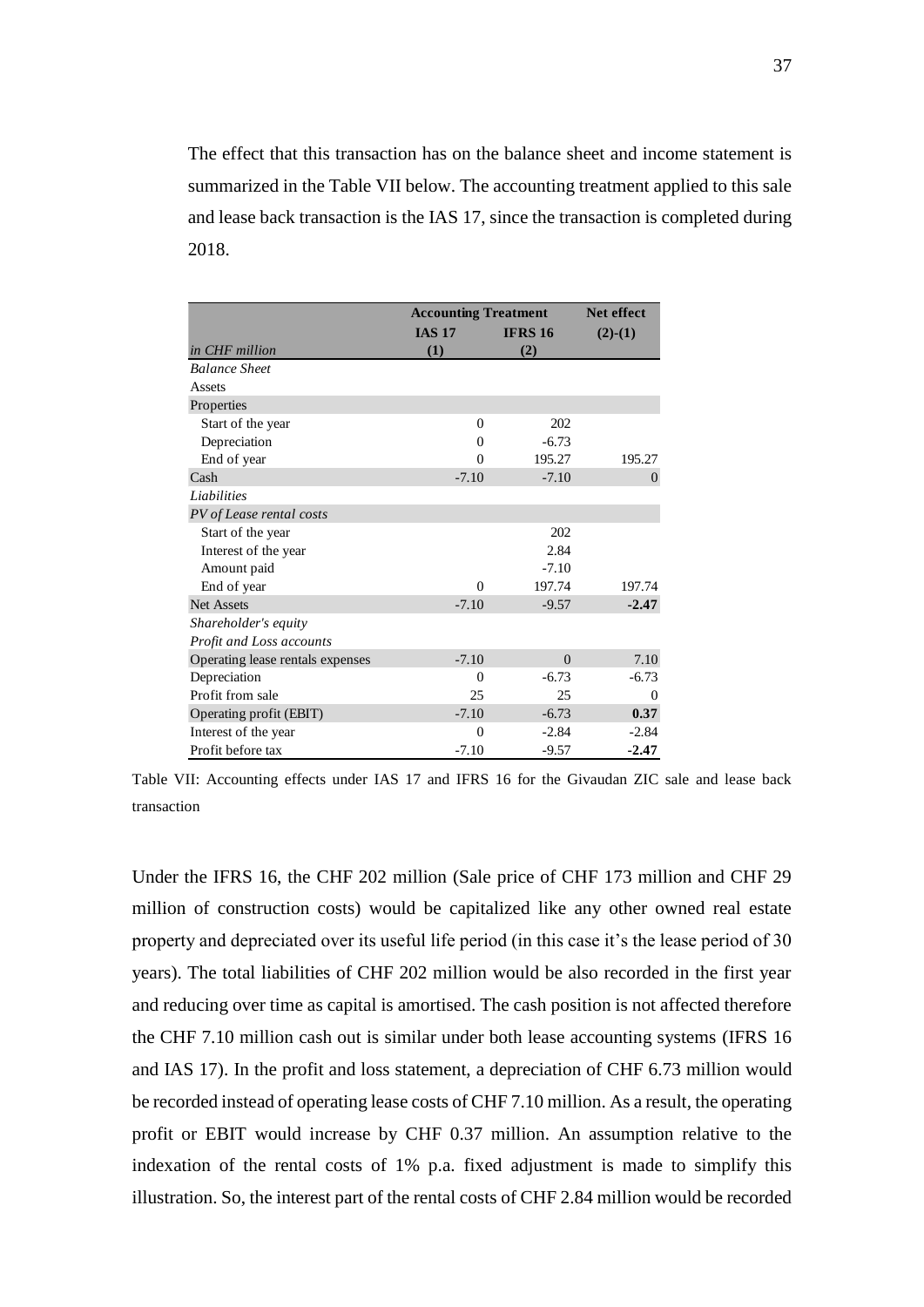and thus reducing the profit after interest and before taxes by CHF 2.47 million. Over time and toward the end of the lease period this situation is reversed leading to a higher profit after interests and before taxed. This is due to the fact that depreciation and interests would be higher than operating lease rental as lease end date approaches. The accounting advantage of the IAS 17 accounting system for this transaction are clear: CHF 173 million extra cash for the business and CHF 25 million profit on sale while generating less taxes and without impacting the shareholder's equity.

Givaudan reports a debt-to-equity ratio of 149.46% in 2018. If this sale and lease back transaction was capitalized the debt-to-equity ratio would be 154.91%. This is a significant change in the risk measurement of the company.

Comparing this sale and lease back transaction to a flexible lease transaction, the following assumptions are made to simulate the effects on the income statement. The CF effect is depicted in the diagram, Figure VI, below:

- Total area of the Zurich Innovation Centre<sup>5</sup>: 12,000 sqm lettable area
- Market rent<sup>6</sup>: 460 CHF/sqm p.a.
- Service charges and overhead property costs<sup>7</sup>: 150 CHF/sqm p.a.
- Lease period: 5 years fix, renewable thereafter

• Rental adjustment: 2% annual fixed indexation. This is away above the current CPI level which is close to  $0.7\%$ <sup>8</sup>. To compensate for any shortage in rental costs, it is preferred to use higher indexation rate.

• Rent at renewal: negotiable at the level of the previous fixed period. Taking into consideration the life cycle of the property.

<sup>5</sup> (Givaudan, 2018, S. 1-2), ZIC, Fact Sheet, <https://www.givaudan.com/file/161431/download> 6 (CBRE Switzerland, 2018, S. 1-2), Marketview Snapshot, Zurich Office Q4 2018, <https://www.cbre.com/research-and-reports/Zurich-Office-MarketView-Snapshot-Q4-2018>  $7$  Equivalent to  $1/3$  of rental costs; sale and lease back are usually triple net leases

<sup>8</sup> (Trading economics, 2019), CPI Switzerland: 0.7%, April 2019, <https://de.tradingeconomics.com/switzerland/consumer-price-index-cpi>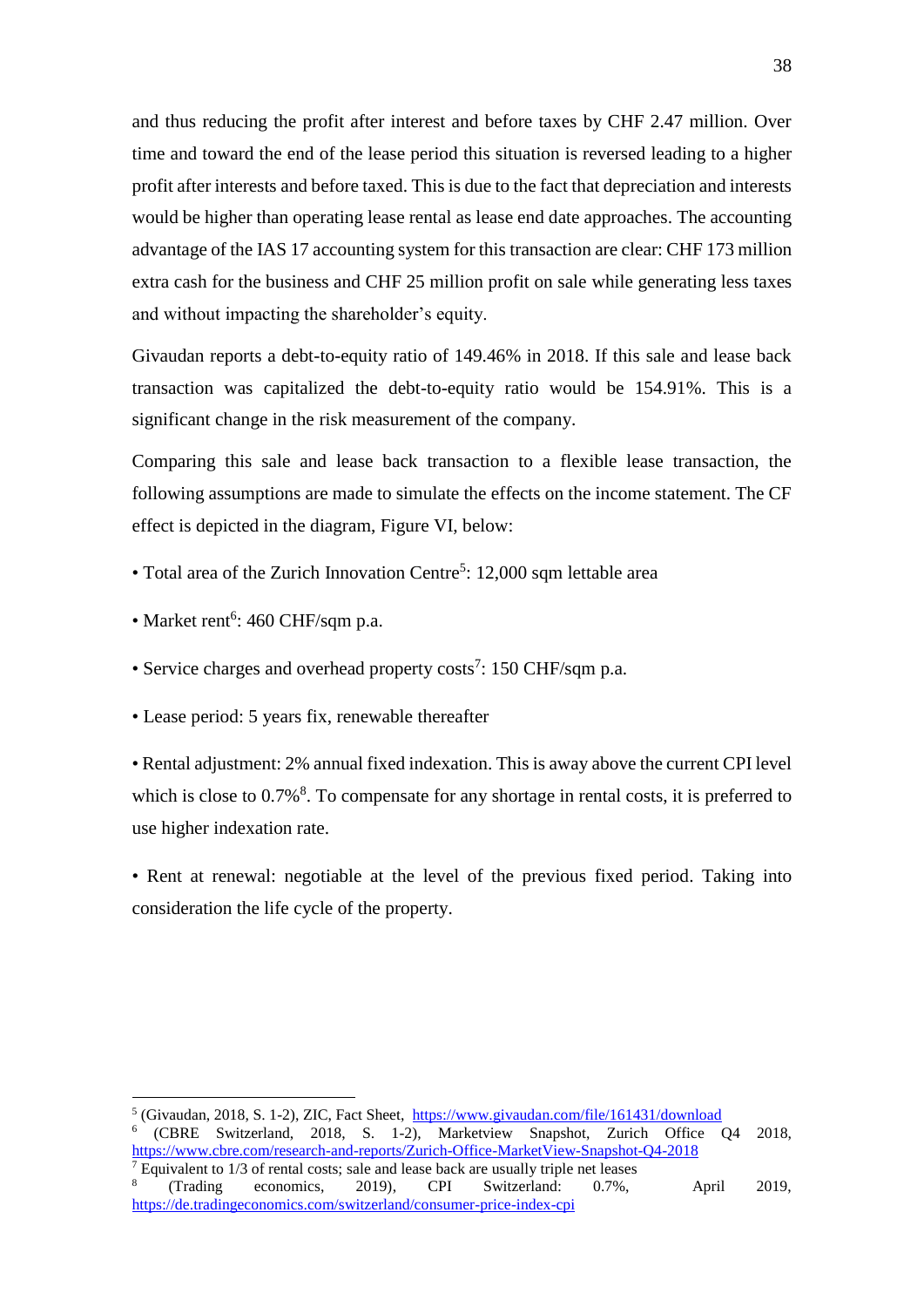

<span id="page-46-0"></span>Figure VIII: comparing the P&L Effect of the ZIC sale and lease transaction to a flexible lease transaction

This sale and lease back transaction definitely created non-financial value by securing a long-term occupation of a modern space and leveraging the innovation and research capabilities of Givaudan. Regarding financial value, the transaction conducted doesn't reduce rental commitments over the lease period. The straight line rent of the sale and lease back transaction (CHF 8.23 million p.a.) is slightly higher than the one of a flexible lease transaction over an equivalent period (CHF 8.01 million p.a.). The financial value expected from a sale and lease back transaction would be to benefit from a lower rent compared to a current market level particularly for such a long-fixed term.

Comparing both transactions has a lot of limitations. Several assumptions are made because of the absence of details on the lease terms. Benchmarking rental level of this built-to-suit project to the available market data is also weak. It is important to note that CHF 29 million construction costs, equivalent to 14.35% of total investment volume, are company specific investments. From letting perspective, property investors transfer the vacancy risk to the occupier and charge rental premium in return. This factor is taken into consideration in the modelling of the rental costs. The fixed rental adjustment mechanism in place drives the rent above market very quickly. That is why an assumption is made to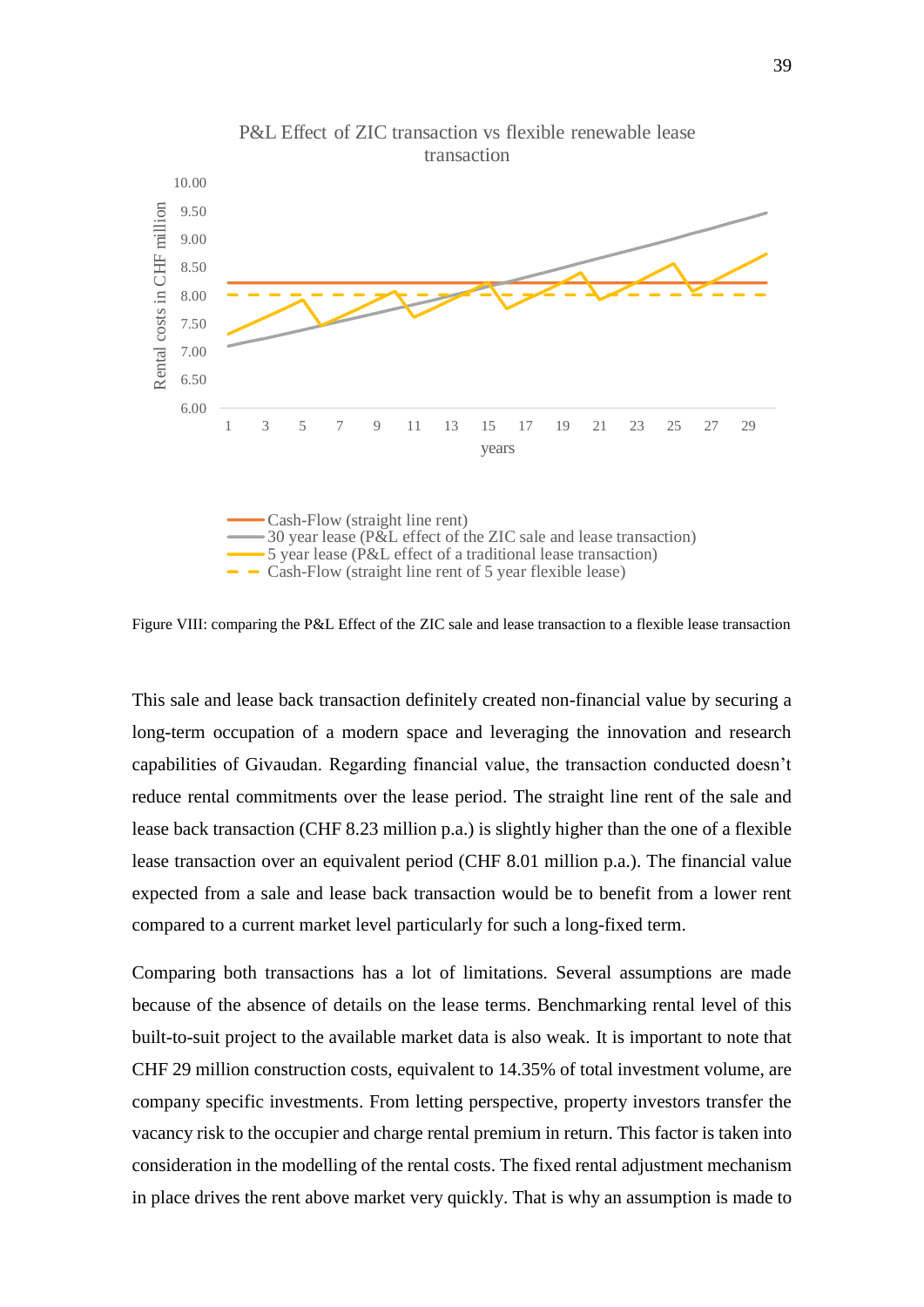bring the rent back to market level at renewal time. This explains why the rental level drops after each fixed term.

Ignoring the company specific investments of CHF 29 million, the straight-line rent would drop to the level of CHF 7.11 million p.a. over the whole lease period. Therefore, it can be concluded that the higher the lower the specific construction investments the higher the financial value it can be derived from sale and lease back transactions.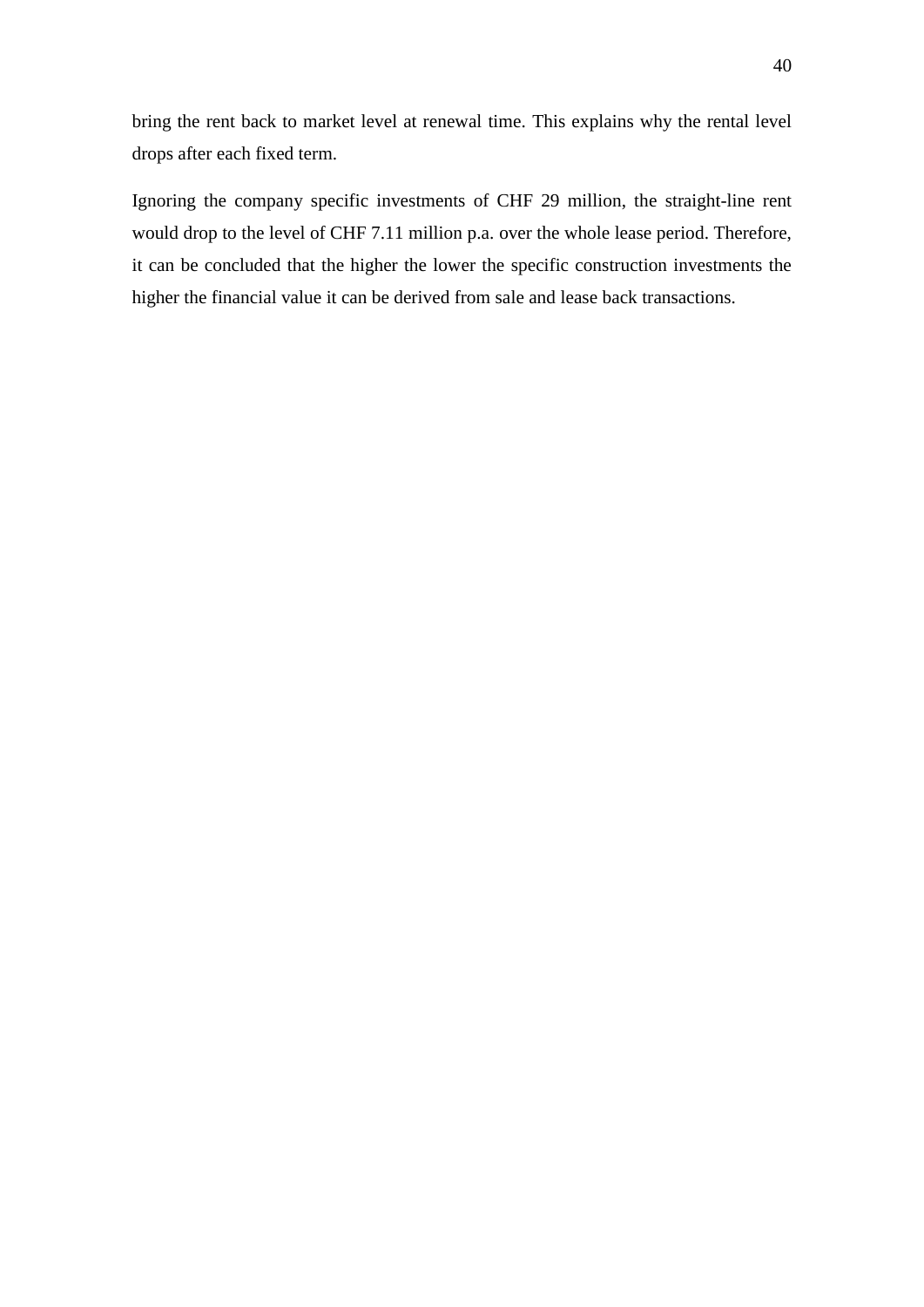#### <span id="page-48-0"></span>**Summary of findings**

With the introduction of IFRS 16, the presentation of the financial reports is changing and becoming more transparent. The use of operational leases as a hidden source of long-term debt disappears. Shareholders, investors and analysts have better reporting quality and it's up to them to take this extra information into consideration in their decision-making processes.

The impact of IFRS 16 on companies in Switzerland is very negligible compared to the findings in the UK, Australia and the Netherlands. The balance sheet impact depends in the first place on the size of the balance sheet, the industry structure in which the company operates as well as the operating lease rate (OLR). Sectors such as retail, travel and leisure are sensitive to the financial reporting standards as they rely more on leasing to conduct business. The impact noted on performance measurement is more important on gearing ratio than ROIC. Low performing companies might face difficulties with capital requirements of Basel III, and soon Basel IV, once rating agencies and capital providers press a new audit button.

Since the size of the balance sheet of companies listed in SIX is huge enough, the financial accounting treatment remains subordinate to business requirements. No major change in the corporate real estate transactions and leasing practices is expected in Switzerland. Hence no change in the strategic position of CRE divisions within companies. Nevertheless, a change can be noted in corporate real estate transactions relative to strategic and business critical assets. Sale and lease back transactions for assets that involve specific investments may be challenged more in the future by various stakeholders.

The table VIII below summarizes the main finding of this empirical research.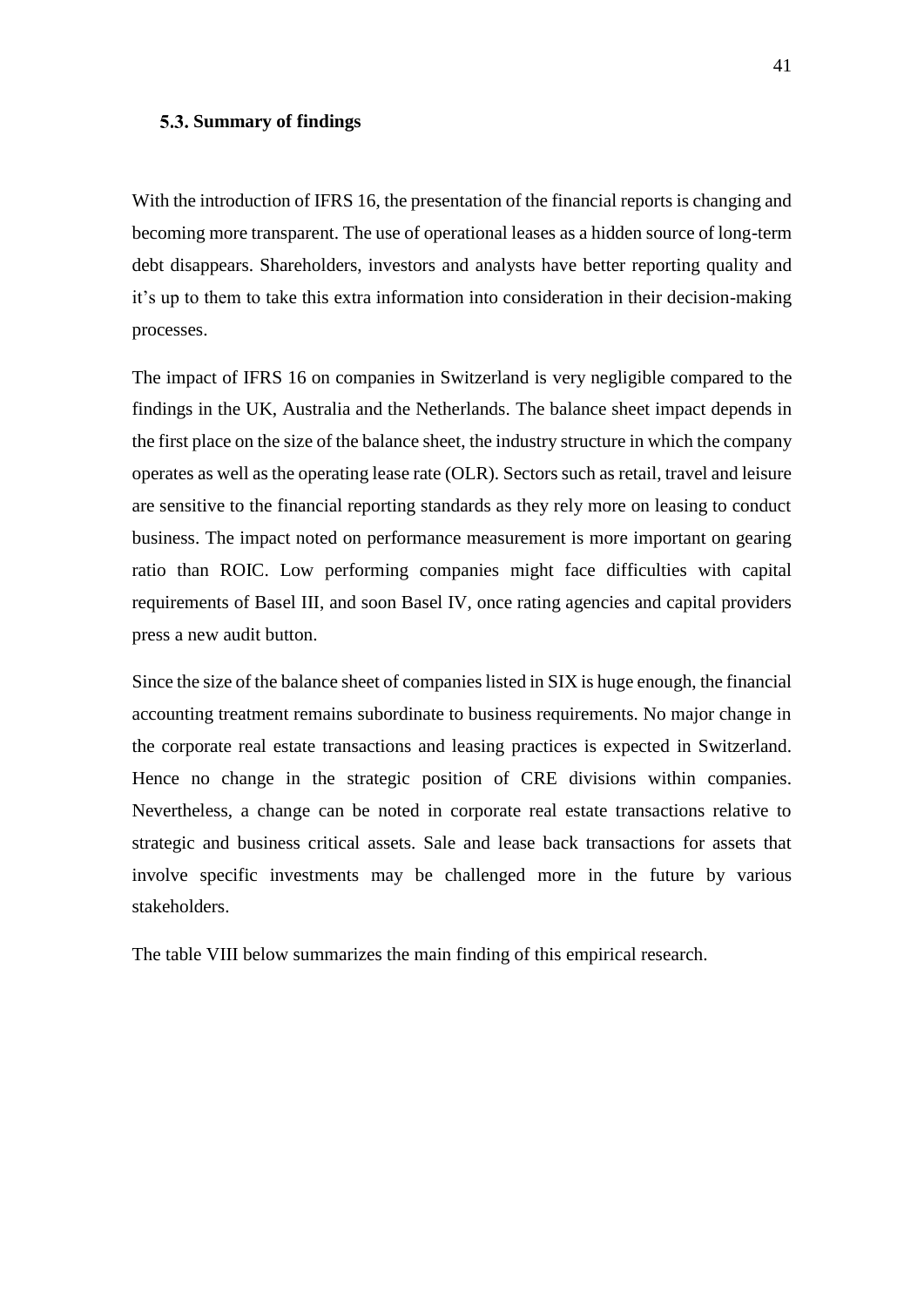| Conclusions              | • IFRS 16 impact depends on the size of<br>decisions. Probably this depends on the<br>• Too early to say if the introduction of<br>strategic level of property portfolio and<br>however it can turn out to be a serious<br>estate transactions is one way for CRE<br>IFRS 16 is changing CRE operational<br>(e.g. lenders and shareholders) in the<br>Basel IV regulations concerning risk-<br>issue in conjunction with the coming<br>creation in structuring corporate real<br>• Gearing ratio is the most impacted<br>· Introducing the concept of value<br>the balance sheet and the industry<br>weighted assets.<br>structure.                                                                                                                                                                                                                                                                                                                                                                                                                                                                                                                                                                                                                                  |
|--------------------------|----------------------------------------------------------------------------------------------------------------------------------------------------------------------------------------------------------------------------------------------------------------------------------------------------------------------------------------------------------------------------------------------------------------------------------------------------------------------------------------------------------------------------------------------------------------------------------------------------------------------------------------------------------------------------------------------------------------------------------------------------------------------------------------------------------------------------------------------------------------------------------------------------------------------------------------------------------------------------------------------------------------------------------------------------------------------------------------------------------------------------------------------------------------------------------------------------------------------------------------------------------------------|
| Findings                 | Similar findings with previous researches: professionals to align CRE strategies to<br>CRE divisions. CRE decisions are mainly involvement of the main stakeholder's<br>and liabilities for companies listed in the • The IFRS 16 impact is negligible<br>financial accounting impact and business decision making process.<br>$+1.30\%$ of liabilities versus $+7\%$ of assets performance measure.<br>. IFRS 16 impact on the balance depends business strategies.<br>· Significant impact on ROIC and gearing<br>significantly low impact on the balance<br>Different findings compared to previous<br>· Balance sheet size of companies in the<br>companies in the manufacturing sector.<br>• Cash balance increases due to lack of<br>strategies doesn't seem to be important<br>sector. CRE professionals still manage<br>• IFRS 16 is not changing the position<br>investment opportunities for financial<br>• The concept of value creation is not<br>sheet structure, +1.10% of assets and<br>financial sector is 3 times bigger than<br>common in the corporate real estate<br>business driven. Balancing between<br>corporate RE resources from cost<br>reduction perspective.<br>on its structure<br>companies.<br>researches:<br>AEX.<br>ratio.<br>yet. |
| <b>Features</b> examined | balance sheet, ROIC and debt-to-equity<br>ratio based on information disclosed in<br>• The potential impact of IFRS 16 on<br>the financial reports                                                                                                                                                                                                                                                                                                                                                                                                                                                                                                                                                                                                                                                                                                                                                                                                                                                                                                                                                                                                                                                                                                                   |
| Sample Size              | listed on the SIX<br>98 companies                                                                                                                                                                                                                                                                                                                                                                                                                                                                                                                                                                                                                                                                                                                                                                                                                                                                                                                                                                                                                                                                                                                                                                                                                                    |
| Country                  | Switzerland                                                                                                                                                                                                                                                                                                                                                                                                                                                                                                                                                                                                                                                                                                                                                                                                                                                                                                                                                                                                                                                                                                                                                                                                                                                          |
| <b>Empirical Study</b>   | performance ratios:<br>changing corporate<br>FRS 16 impact on<br>ROIC and debt-to-<br>balance sheet and<br>requity ratio.<br>How IFRS 16 is<br>management<br>transaction<br>real estate<br>practices                                                                                                                                                                                                                                                                                                                                                                                                                                                                                                                                                                                                                                                                                                                                                                                                                                                                                                                                                                                                                                                                 |

**Contract** 

<span id="page-49-0"></span>Table VIII: Summary and conclusions from the current empirical research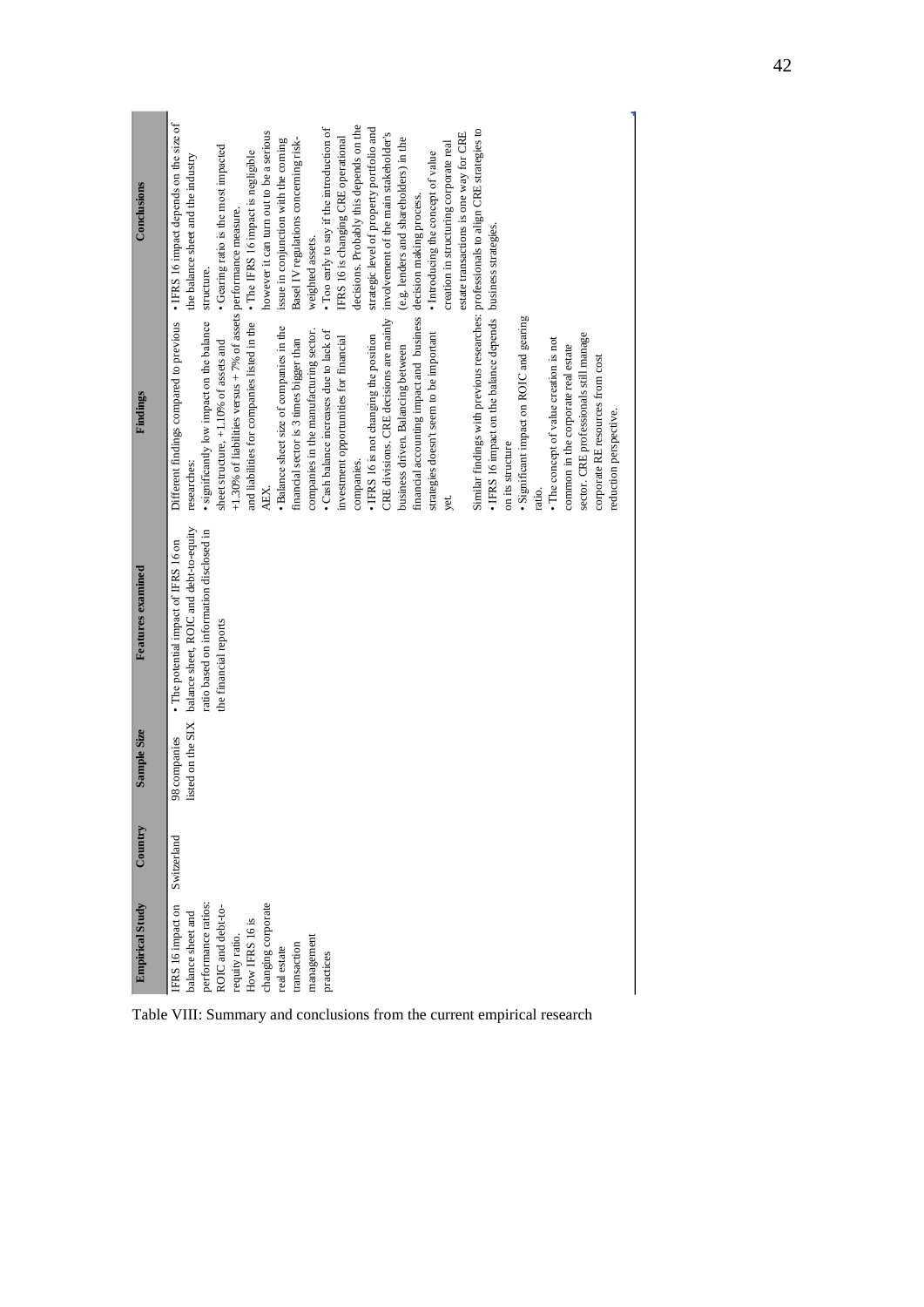#### <span id="page-50-0"></span>**6. Conclusions**

#### <span id="page-50-1"></span>**Discussion of practical implications**

The objectives of the present empirical research are to document in a systematic way the financial accounting impact on performance measurements, how this influence some CRE transactions and leasing practices and if new negotiation patterns with the landlord observed. Overall, it can be concluded that the financial accounting is negligible in Switzerland. No major pattern in corporate real estate transactions and leasing practices is expected with the new lease accounting standards. It is business as usual for the majority of CRE leaders unless there is an issue with the performance measurements of the company triggering the risk of downgrade in rating.

One of the main implications of the analysis is that ignoring the financial risk impact, especially of Gearing measure might impact company ranking. It is more likely for companies with high leasing ratios and low balance sheet sizes to optimize their real estate portfolio in order to get rid of low value assets. For real estate investors, it means that they need to adjust their leasing offers according to the financial performance of their corporate tenants. CRE transactions and leasing strategies differ depending on whether the asset is business critical or not.

#### <span id="page-50-2"></span>**Outlook**

Finally, the results demonstrate implications for researchers concerned with investigating on how economic value is created or destroyed in the corporate real estate profession. An important question for both CRE leaders and real estate investors is whether the introduction of IFRS 16 standards will develop synergies between the two sub-sectors. The answer depends on the understanding of financial accounting principles and the concept of economic value add (EVA) from both sides. For the time being, it is not expected to see any change in the negotiation patterns with landlords in Switzerland. The size of balance sheets of swiss companies is huge enough to absorb the financial accounting impact of IFRS 16. Therefore, landlords can still enjoy the current market lease practices.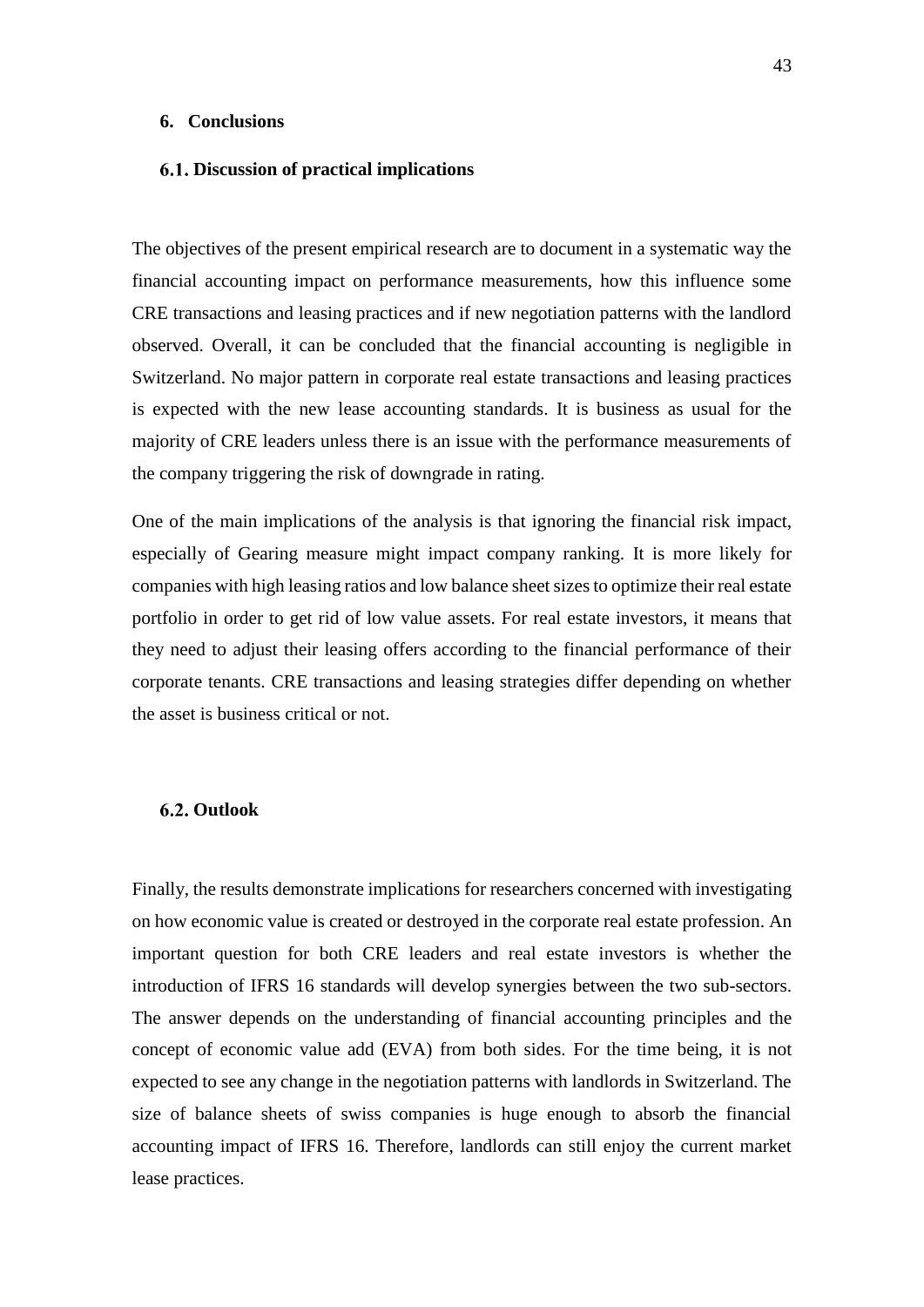Based on the present research, contributing to value creation from corporate real estate transaction can be done through the following factors:

- ❖ A good understanding of financial accounting principles in general and IFRS 16 standards in particular.
- ❖ Balancing between financial accounting treatment benefits and business requirements depending on the nature of the real estate asset. Strategic assets should be owned instead of leased.
- ❖ Monitoring the magnitude of capital employed and debt-to-equity ratio.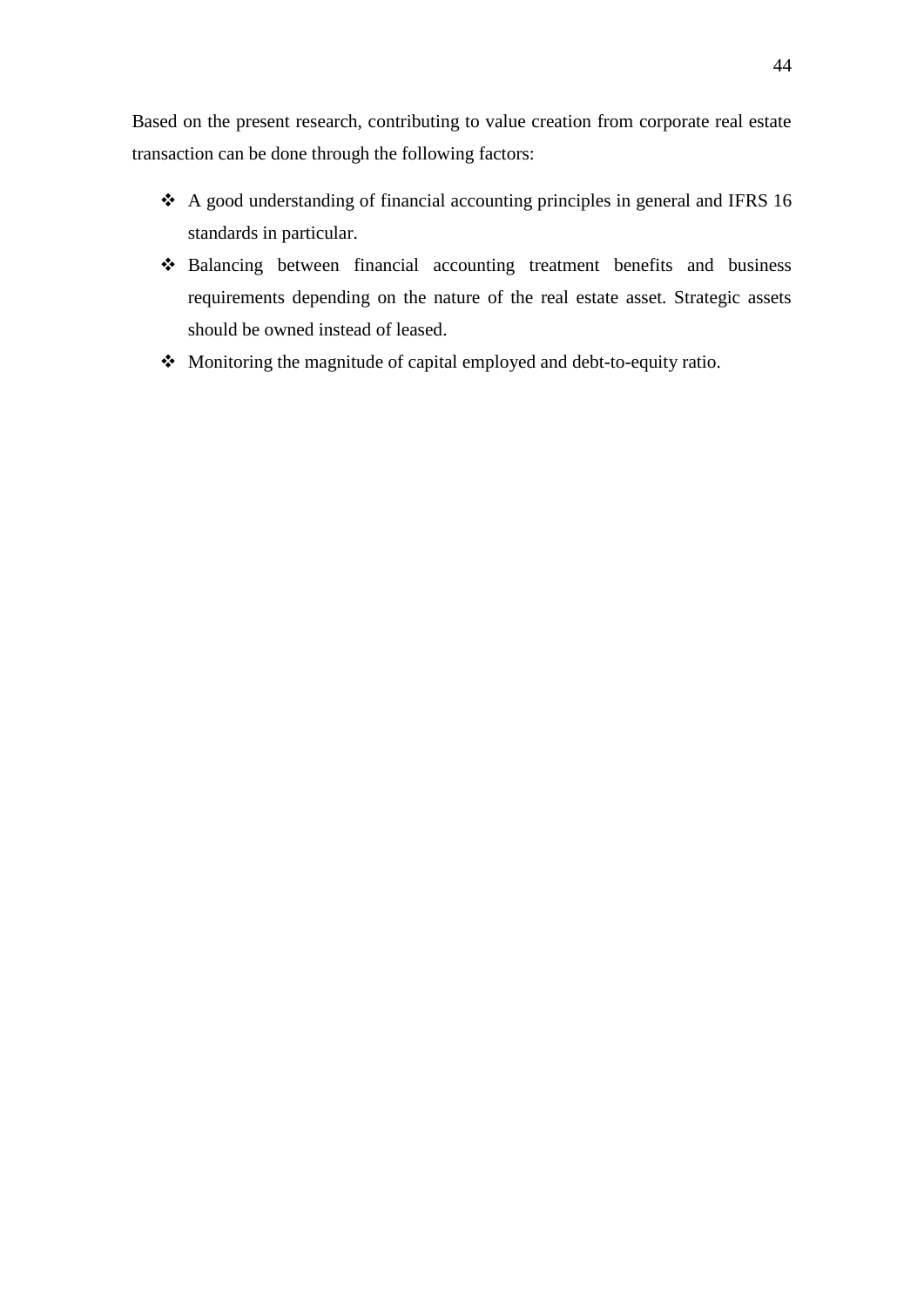#### **Literature**

- <span id="page-52-0"></span>Allen, M. R. (1993). The wealth effects of corporate real estate leasing. (8. 5.–5. Journal of Real Estate Research, Hrsg.) *Journal of Real Estate Research, 8*, S. 567–578.
- Beattie, V. E. (1998). The impact of constructive operating lease capitalisation on key accounting ratios. *Accounting and Business Research, Vol. 28*(No. 4), S. pp. 233-  $254.$ .
- Bennett, B. K. (2003). Capitalising non-cancelable operating leases. *Journal of International Financial Management & Accounting, Vol. 14*(No. 2), S. pp. 101- 114.
- Brounen, D. &. (2005 ). Corporate real estate ownership implications: International performance evidence. *Journal of Real Estate Finance and Economics, 30, 429– 445., 30*, S. 429–445.
- CBRE Switzerland. (Q4 2018). *CBRE Switzerland*. (H. o. David Schoch, Produzent, & CBRE) Abgerufen am 2. August 2019 von CBRE Research: https://www.cbre.com/research-and-reports/Zurich-Office-MarketView-Snapshot-Q4-2018
- CORNET Global; the Global Association for Corporate Real Estate. (2015). *The Essential Guide to Corporate Real Estate.* Atlanta, Georgia: CoreNet Global, Inc.
- Cushman & Wakefield. (2. November 2016). *Cushman & Wakefield.* Von Cushman & Wakefield: http://www.cushmanwakefield.com/en/search-results?q=IFRS%2016 abgerufen
- Duke, J. C. (2006). Capturing the benefits of operating and synthetic leases. *Journal of Corporate Accounting & Finance, Vol. 18*(No. 1), S. pp. 45-52.
- Duke, J. C. (2009). Operating and synthetic leases: exploiting financial benefits in the post-Enron era. *Advances in Accounting, Vol. 25*(No. 1), S. pp. 28-39.
- Givaudan. (2018). *Givaudan*. (Givaudan, Herausgeber, & I. C. Markus Gautschi, Produzent) Abgerufen am 4. August 2019 von Zürich Innovation centre: https://www.givaudan.com/file/161431/download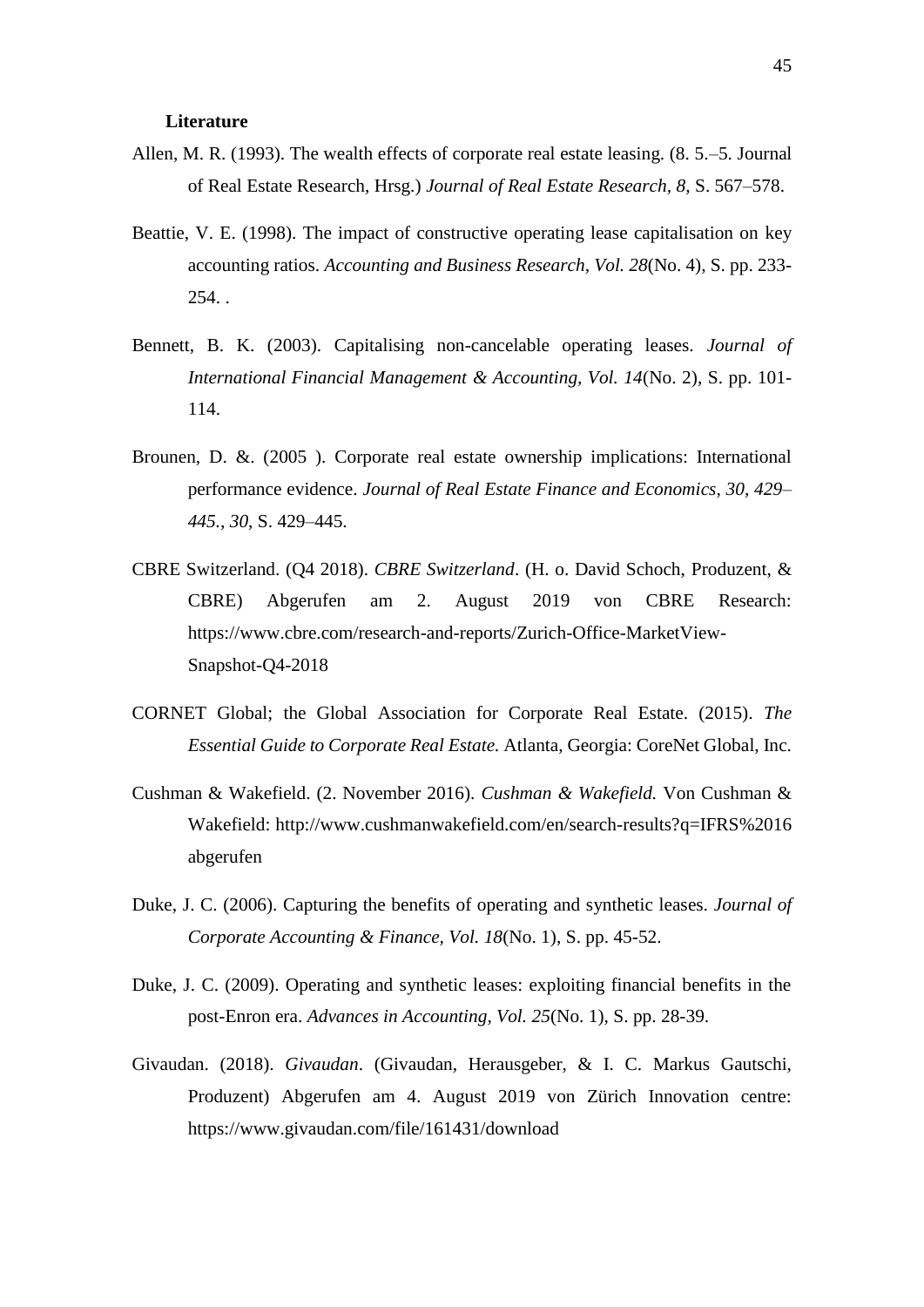- Goodacre, A. (2003). Operating lease finance in the UK retail sector. *The International Review of Retail, Distribution and Consumer Research, Vol. 13*(No. 1), S. pp. 99- 125.
- IFRS Foundation. (January 2016). *IFRS 16 Leases.* Von IFRS 16 Effects Analysis: https://www.ifrs.org/projects/2016/ifrs-16-leases/#published-documents abgerufen
- Imhoff, E. A. (1991). Operating leases: impact of constructive capitalization. *Accounting Horizons, Vol. 5*(No. 1), S. pp. 51-63.
- Krumm, P. &. (2003). Value creation through the management of corporate real estate. *Journal of Property Investment and Finance*, S. 21, 61-72.
- Lindho, K. M.-L. (March 2012). A test of corporate real estate strategies and operating decisions in support of core business strategies. *Journal of Property ResearchAquatic, Vol. 29*(No. 1), S. 25–48.
- Liow, K. &. (2004). Does corporate real estate create wealth for shareholders? . *Journal of Property Investment & Finance*(22), S. 386-400.
- Liow, K. (2004). Corporate real estate and stock market performance. *Journal of Real Estate Finance and Economics, 29*, S. 119 –140.
- Pfnür, U. -P. (2019). *Herausforderungen des Corporate Real Estate Managements im Strukturwandel.* Technische Universität Darmstadt, Rechts- und Wirtschaftswissenschaften. Berlin: ZIA Zentraler Immobilien Ausschuss e.V.
- PWC. (27. June 2016). *PWC.* Von PWC: https://www.pwc.com/gx/en/search.html?searchfield=The+overhaul+of+lease+a ccounting+Catalyst+for+change+in+corporate+real+estate&tp=long&pwcGeo= GX&pwcLang=en&pwcHideLevel=0&pwcSiteSection= abgerufen
- Sjuul Baltussen, T. S.-M. (2014). *Lease accounting trouble looms for corporate real estate management.* Journal of Corporate Real Estate. The Netherlands: Emerald publication. Abgerufen am 03. Mai 2019 von https://doi.org/10.1108/JCRE-01- 2014-0002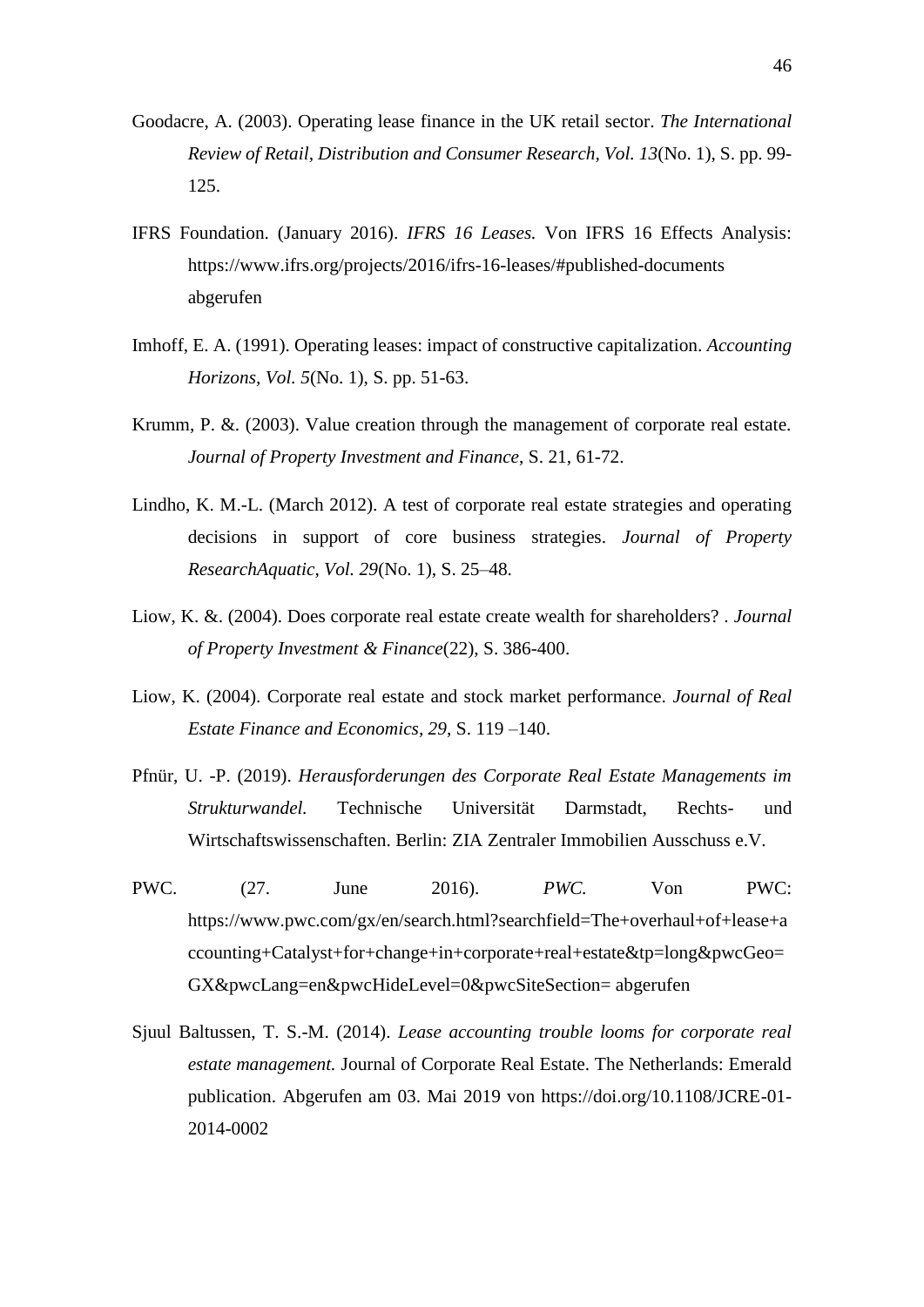- Trading economics. (April 2019). *Trading economics*. Von https://de.tradingeconomics.com/switzerland/consumer-price-index-cpi abgerufen
- WeiXu, R. A. (Januar 2017). Converting financial statements: operating to capitalised leases. (P. A. Review, Hrsg.) *Pacific Accounting Review, Vol. 29*(No. 1), S. pp. 34-54.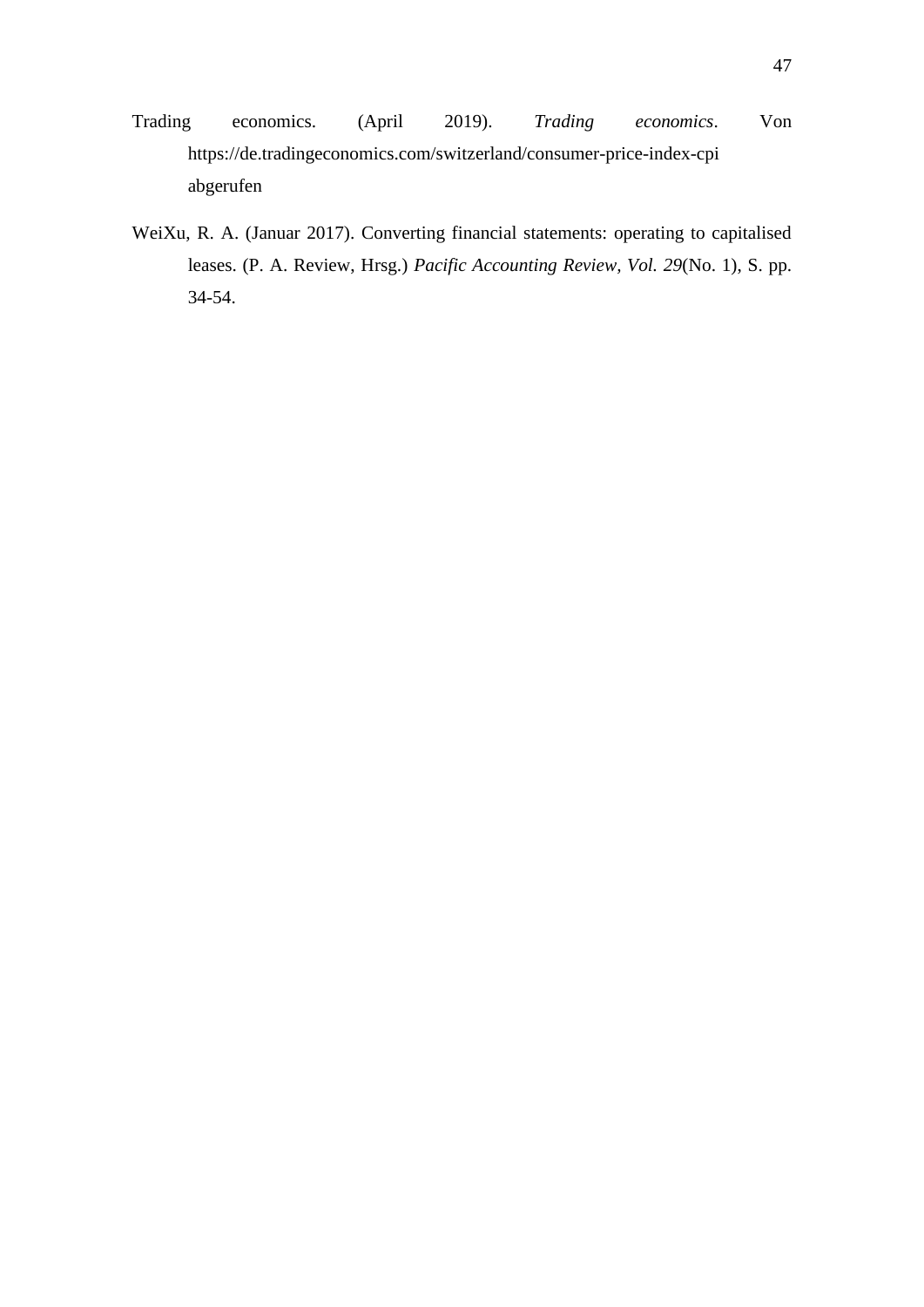### <span id="page-55-0"></span>**Attachments**